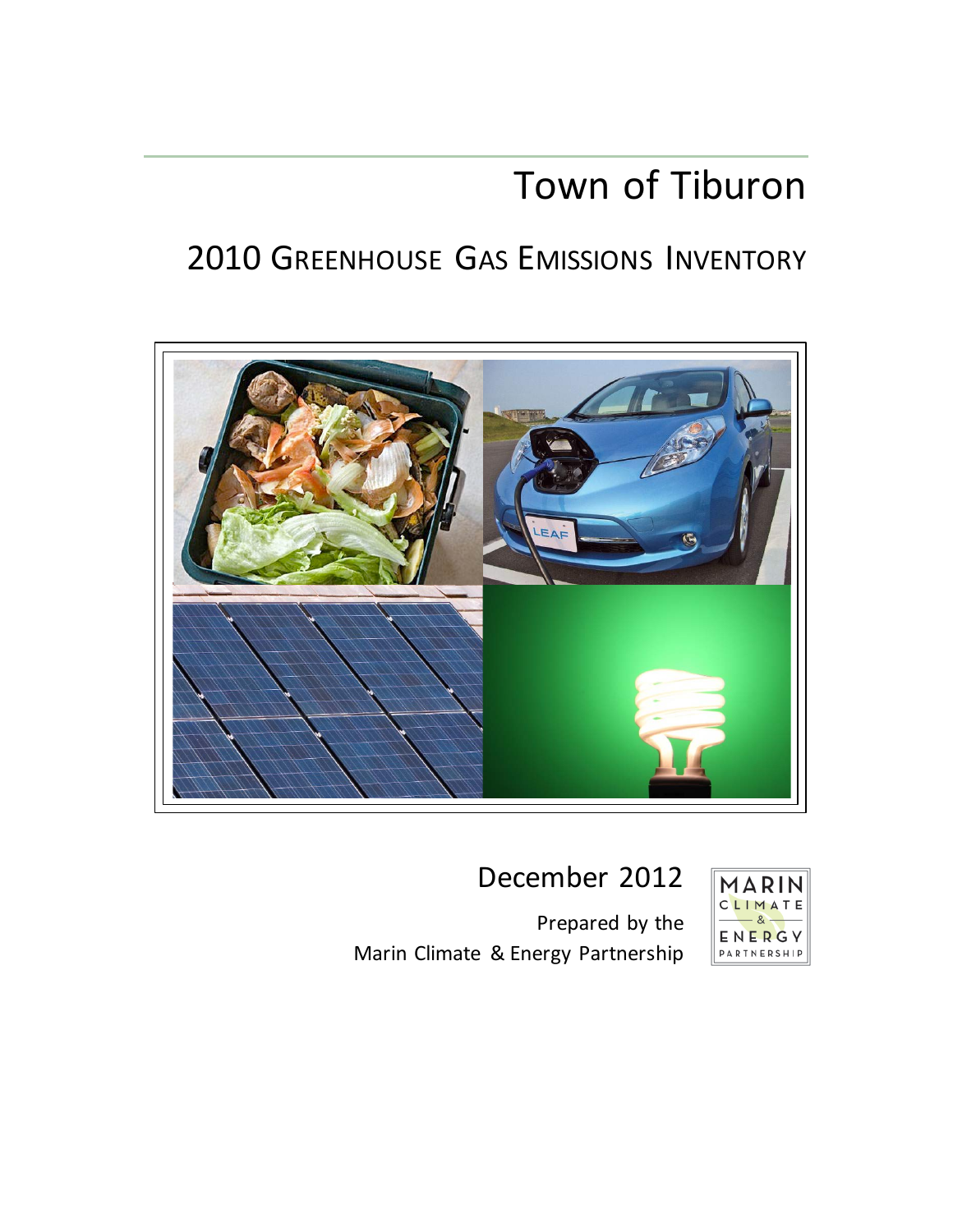## CREDITS AND ACKNOWLEDGMENTS

#### TOWN OF TIBURON

Margaret Curran, Town Manager

Scott Anderson, Community Development Director

Michael Cronin, Police Chief

Nicholas Nguyen, Director of Public Works/Town Engineer

Laurie Tyler, Associate Planner

#### **MARIN CLIMATE & ENERGY PARTNERSHIP**

Christine O'Rourke, Sustainability Coordinator

#### MARIN ENERGY WATCH PARTNERSHIP

Dana Armanino, Sustainability Planner

#### PACI FIC GAS AND ELECTRIC COMPANY

John Joseph, Senior Program Manager

Armando Navarro, Community Energy Manager

Tonya Redfield, Senior Program Manager

Matthew Sturm, Senior Program Manager

#### **ICLEI-LOCAL GOVERNMENTS FOR SUSTAINABILITY USA**

Amruta Sudhalkar, Regional Associate

#### BAY AREA AIR QUALITY MANAGEMENT DISTRICT

Abby Young, Principal Environmental Planner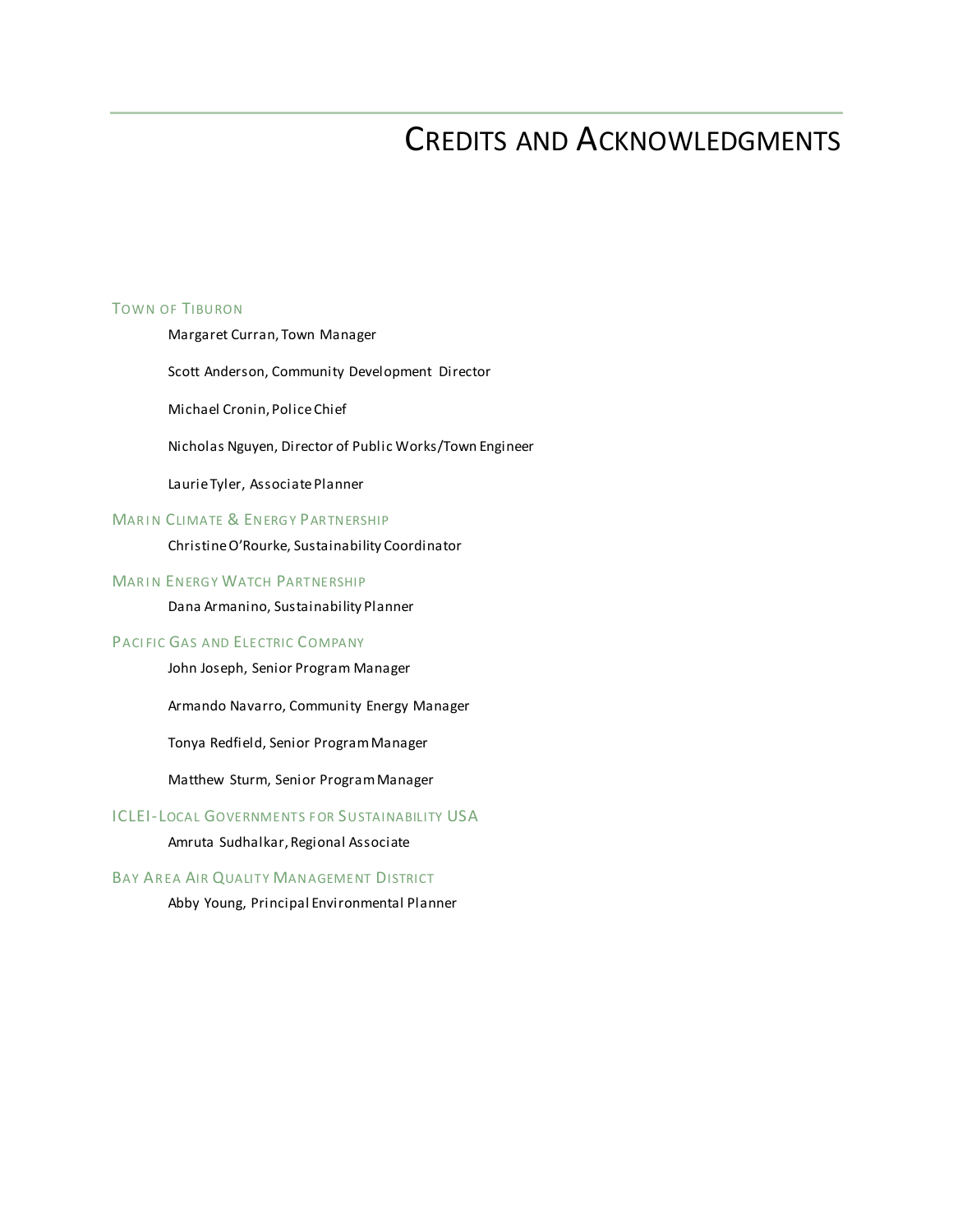# TABLE OF CONTENTS

| <b>EXECUTIVE SUMMARY</b>                           | 1              |
|----------------------------------------------------|----------------|
| <b>INTRODUCTION</b>                                | 4              |
| PURPOSE OF INVENTORY                               | 4              |
| <b>GENERAL METHODOLOGY</b>                         | 4              |
| <b>CALCULATING EMISSIONS</b>                       | 5              |
| <b>TYPES OF EMISSIONS</b>                          | 6              |
| THE SCOPES FRAMEWORK                               | 6              |
| <b>ORGANIZATIONAL BOUNDARIES</b>                   | 7              |
| <b>UNDERSTANDING TOTALS</b>                        | 7              |
| <b>INFORMATION ITEMS</b>                           | $\overline{7}$ |
| REGIONAL AND LOCAL CONTEXT                         | 7              |
| CLIMATE CHANGE MITIGATION ACTIVITIES IN CALIFORNIA | 7              |
| THE MARIN CLIMATE AND ENERGY PARTNERSHIP           | 8              |
| CLIMATE CHANGE MITIGATION ACTIVITIES IN TIBURON    | 9              |
| <b>COMMUNITY INVENTORY RESULTS</b>                 | 11             |
| <b>TIBURON PROFILE</b>                             | 11             |
| <b>COMMUNITY INVENTORY SUMMARY</b>                 | 11             |
| <b>SUMMARY BY SECTOR</b>                           | 11             |
| <b>SUMMARY BY SOURCE</b>                           | 12             |
| <b>SUMMARY BY SCOPE</b>                            | 14             |
| PER CAPITA EMISSIONS                               | 14             |
| <b>COMMUNITY INVENTORY DETAIL BY SECTOR</b>        | 15             |
| <b>RESIDENTIAL SECTOR</b>                          | 15             |
| <b>COMMERCIAL SECTOR</b>                           | 16             |
| <b>TRANSPORTATION SECTOR</b>                       | 17             |
| <b>OFF-ROAD SECTOR</b>                             | 17             |
| <b>WATER SECTOR</b>                                | 18             |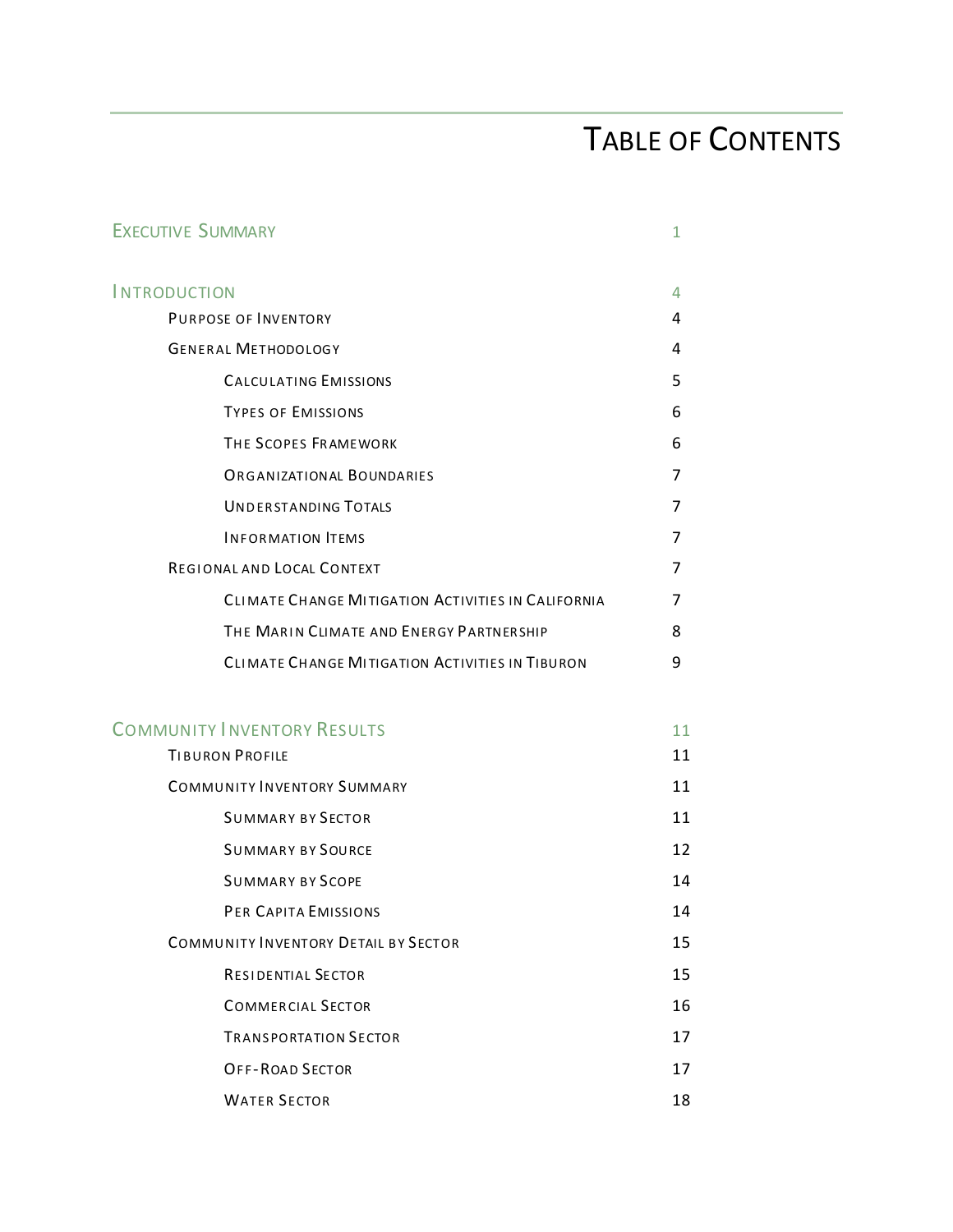| <b>WASTEWATER SECTOR</b>                                | 19    |
|---------------------------------------------------------|-------|
| <b>WASTE SECTOR</b>                                     | 19    |
| <b>GOVERNMENT OPERATIONS INVENTORY RESULTS</b>          | 21    |
| <b>GOVERNMENT PROFILE</b>                               | 21    |
| <b>GOVERNMENT OPERATIONS INVENTORY SUMMARY</b>          | 21    |
| <b>SUMMARY BY SECTOR</b>                                | 21    |
| <b>SUMMARY BY SOURCE</b>                                | 22    |
| <b>SUMMARY BY SCOPE</b>                                 | 23    |
| <b>GOVERNMENT OPERATIONS INVENTORY DETAIL BY SECTOR</b> | 23    |
| <b>BUILDINGS AND OTHER FACILITIES</b>                   | 24    |
| <b>PUBLIC LIGHTING</b>                                  | 25    |
| <b>WATER DELIVERY</b>                                   | 26    |
| <b>VEHICLE FLEET</b>                                    | 26    |
| <b>WASTE</b>                                            | 26    |
| <b>EMPLOYEE COMMUTE</b>                                 | 27    |
| <b>CONCLUSION</b>                                       | 28    |
| <b>APPENDICES</b>                                       |       |
| APPENDIX A: COMMUNITY INVENTORY                         | $A-1$ |
| <b>APPENDIX B: GOVERNMENT OPERATIONS INVENTORY</b>      | $B-1$ |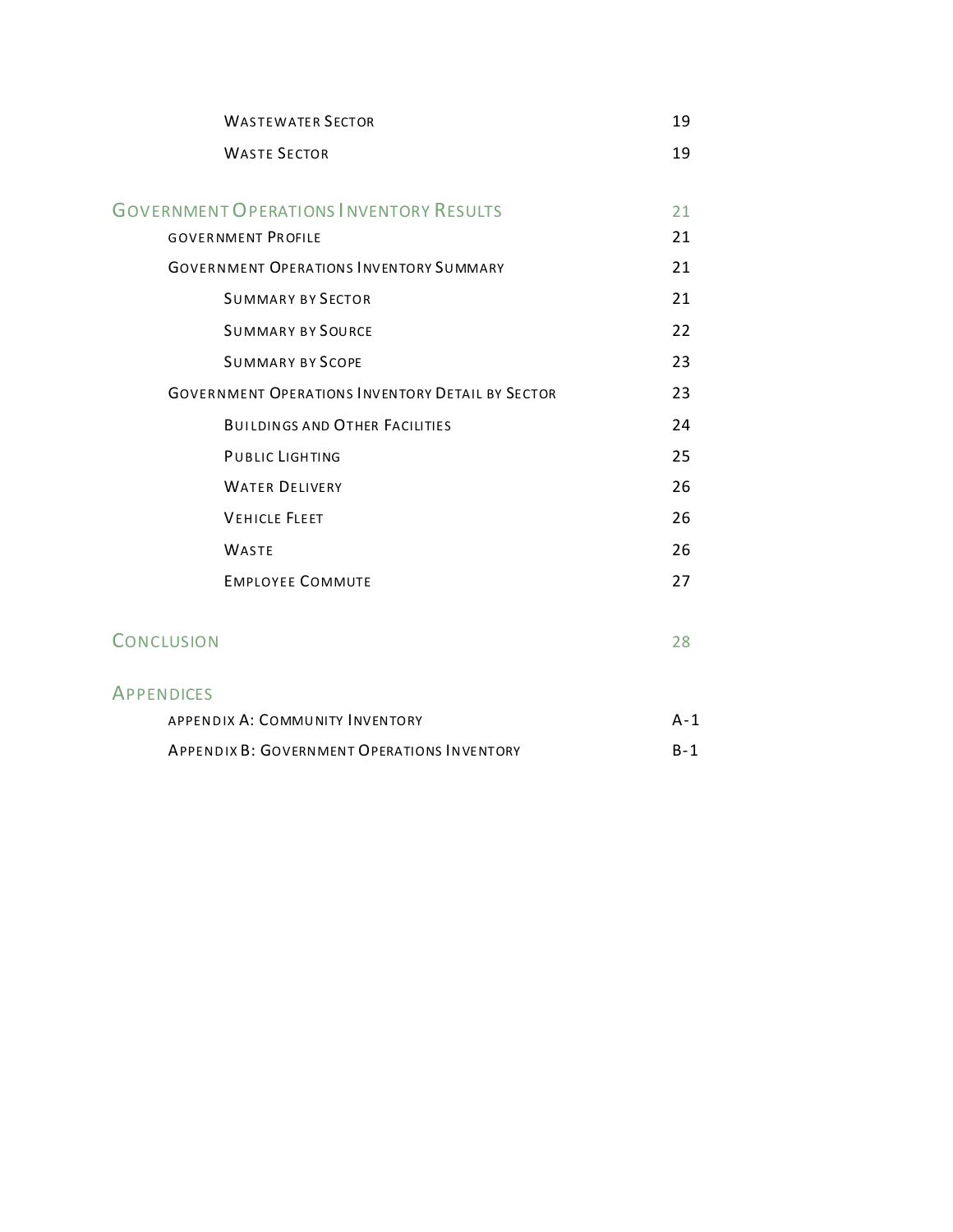## EXECUTIVE SUMMARY

Climate change, caused by an increase in the concentration of atmospheric greenhouse gases, has been called one of the greatest challenges facing society today. Potential climate change impacts in Northern California include declining water supplies, spread of disease, diminished agricultural productivity, sea level rise, and increased incidence of wildfire, flooding, and landslides. In addition, the volatility of energy markets has roused concern, and is forcing communities to think differently about their resources. Here, in the State of California – with Assembly Bill 32, the Attorney General's efforts to mandate GHG reductions via CEQA, and other legislation—policies, programs and state laws designed to reduc e gr eenhouse gases to 1990 levels by the year 2020 have been created and are being implemented.

In May 2009, Tiburon completed a Greenhouse Gas Inventory report for the baseline year of 2005. In April 2011, the Tiburon Town Council approved a Climate Action Plan that lays out a path to achieve greenhouse gas reductions in local government operations and throughout the community. The Tiburon Climate Action Plan utilizes a greenhouse gas reduction target of 15% below 2005 levels by the year 2020, a target that is comparable to the state goal. This report measures the progress the Town has made on reducing greenhouse gas emissions between 2005 and 2010. In some cases, changes have been made to the baseline year calculations in order to ensure an apples-to-apples comparison of emissions from 2005 and 2010. The inventory quantifies greenhouse gas emissions from a wide variety of sources, from the energy used to power, heat and cool buildings, to the fuel used to move vehicles and power off-road equipment, to the decomposition of solid waste and treatment of wastewater. Emissions are arranged by sector to facilitate detailed analysis of emissions sources and comparison of increases and decreases between 2005 and 2010. It is important to note that the inventory provides a snapshot of two years and does not intend to imply there is necessarily a trend line between those years. Total emissions may have gone up or down during the years between 2005 and 2010.

The encouraging news is that Tiburon reduced community greenhouse gas emissions 5.6% between 2005 and 2010, from 51,928 metric tons in 2005 to 49,045 metric tons in 2010 – a reduction of 2,883 metric tons CO2e. Reductions occurred in all sectors. On a percentage basis, the greatest declines occurred in the waste (-46%), water (-31%) and off-road (-13%) sectors. In absolute terms, the greatest reductions were made in the waste (1,124 metric tons CO2e), transportation (929 metric tons CO2e), and commercial (374 metric tons CO2e) sectors.

| <b>Sector</b>      | 2005 Greenhouse Gas<br><b>Emissions</b> |            | 2010 Greenhouse Gas<br><b>Emissions</b>               |         | Change in<br><b>Metric Tons</b> | % Change<br>in Metric |
|--------------------|-----------------------------------------|------------|-------------------------------------------------------|---------|---------------------------------|-----------------------|
|                    | <b>Metric Tons</b><br>CO <sub>2</sub> e | % of Total | <b>Metric Tons</b><br>% of Total<br>CO <sub>2</sub> e |         | CO <sub>2</sub>                 | <b>Tons</b>           |
| <b>Residential</b> | 22,191                                  | 43%        | 21.903                                                | 45%     | $-288$                          | $-1.3%$               |
| <b>Commercial</b>  | 5.059                                   | 10%        | 4,685                                                 | 10%     | $-374$                          | $-7.4%$               |
| Transportation     | 21,092                                  | 41%        | 20,163                                                | 41%     | $-929$                          | $-4.4%$               |
| Off-Road           | 730                                     | 1%         | 636                                                   | 1%      | $-94$                           | $-12.9%$              |
| Water              | 232                                     | $< 1\%$    | 161                                                   | $< 1\%$ | $-71$                           | $-30.6%$              |
| Wastewater         | 189                                     | $< 1\%$    | 188                                                   | $< 1\%$ | $-1$                            | $-0.5%$               |
| Waste              | 2,434                                   | 5%         | 1,310                                                 | 3%      | $-1,124$                        | $-46.2%$              |
| <b>Total</b>       | 51,928                                  | 100%       | 49.045                                                | 100%    | $-2,883$                        | $-5.6%$               |

#### TABLE A: EMISSIONS BY SECTOR, 2005 AND 2010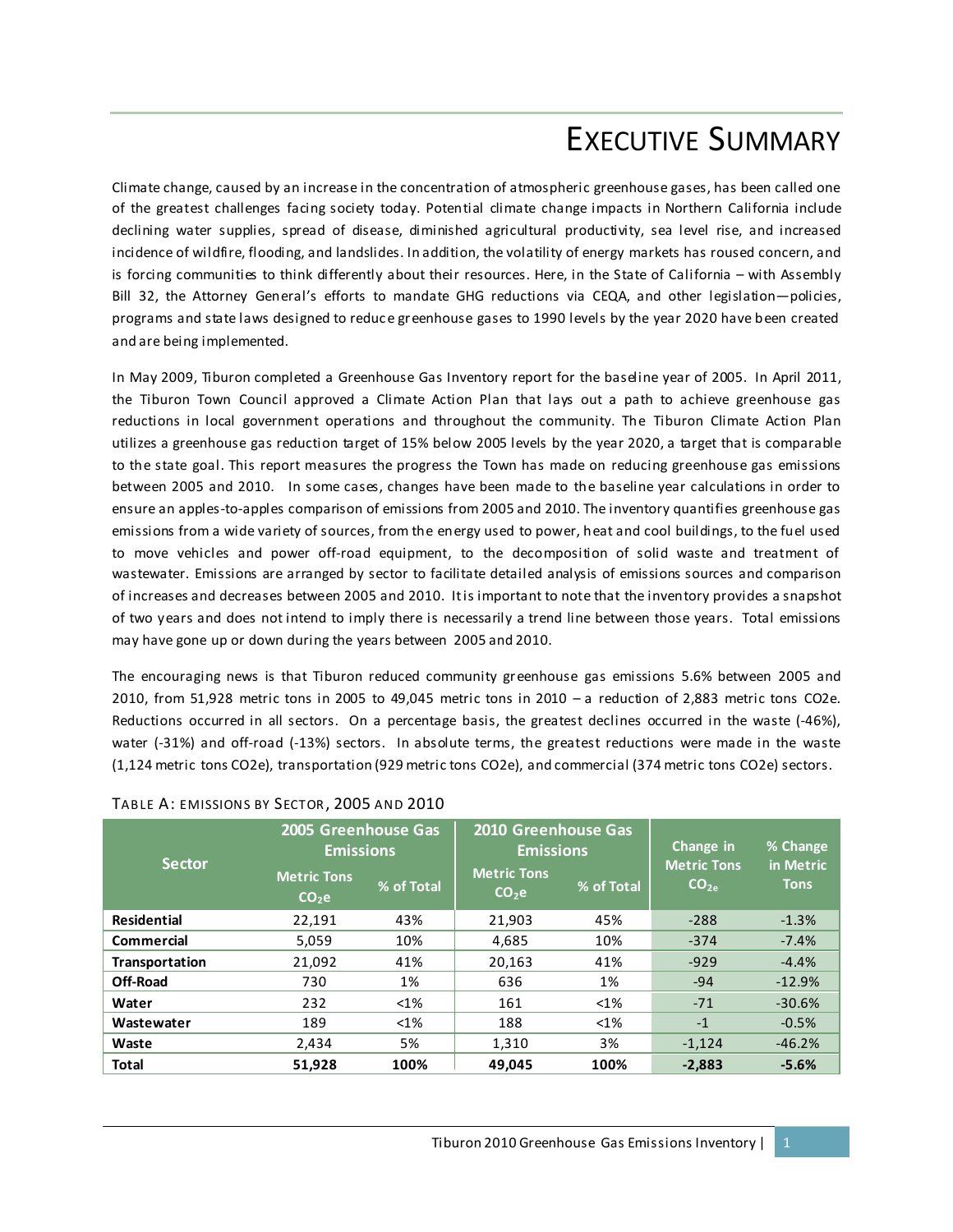The great strides that were made in the waste sector were primarily due to a 44% reduction in waste going to the landfill. In the transportation sector, vehicle miles traveled on local roads and Route 131 are estimated to have declined by 1.5%, and emissions dropped by 4.4% due, in part, to improvements in fuel efficiency. Reductions in electricity usage, a decline in the carbon intensity of electricity provided by PG&E, and the introduction of greener electricity provided by the Marin Energy Authority, were largely responsible for the decrease in emissions in the residential and commercial sectors, while a decrease in water usage led to declines in the water and wastewater sectors. Reductions in the off-road sector were due to a 30% decrease in emissions from construction equipment. More detailed analysis of the factors related to decreases in emissions appears in the Community Inventory Detail by Sector section beginning on page 14.

As shown in Figure A, emissions from the residential sector are responsible for the greatest percentage of greenhouse gas emissions (45%), followed by emissions from the transportation sector (41%) and the commercial sector (10%). The waste sector contributes approximately 3% of emissions, while the off-road, water, and wastewater sectors are each responsible for 1% or less of total community emissions.



FIGURE A: EMISSIONS BY SECTOR, 2010

Within government operations, emissions decreased by 11.5 metric tons CO<sub>2</sub>e, or by 2.6%. Decreases occurred in all sectors except the vehicle fleet sector (+22.9 metric tons  $CO<sub>2</sub>e$ ) and the water delivery sector (+6.1 metric tons  $CO<sub>2</sub>e$ ). These increases were primarily due to an increase in gasoline used by the police department and the installation of the fountain in downtown Tiburon.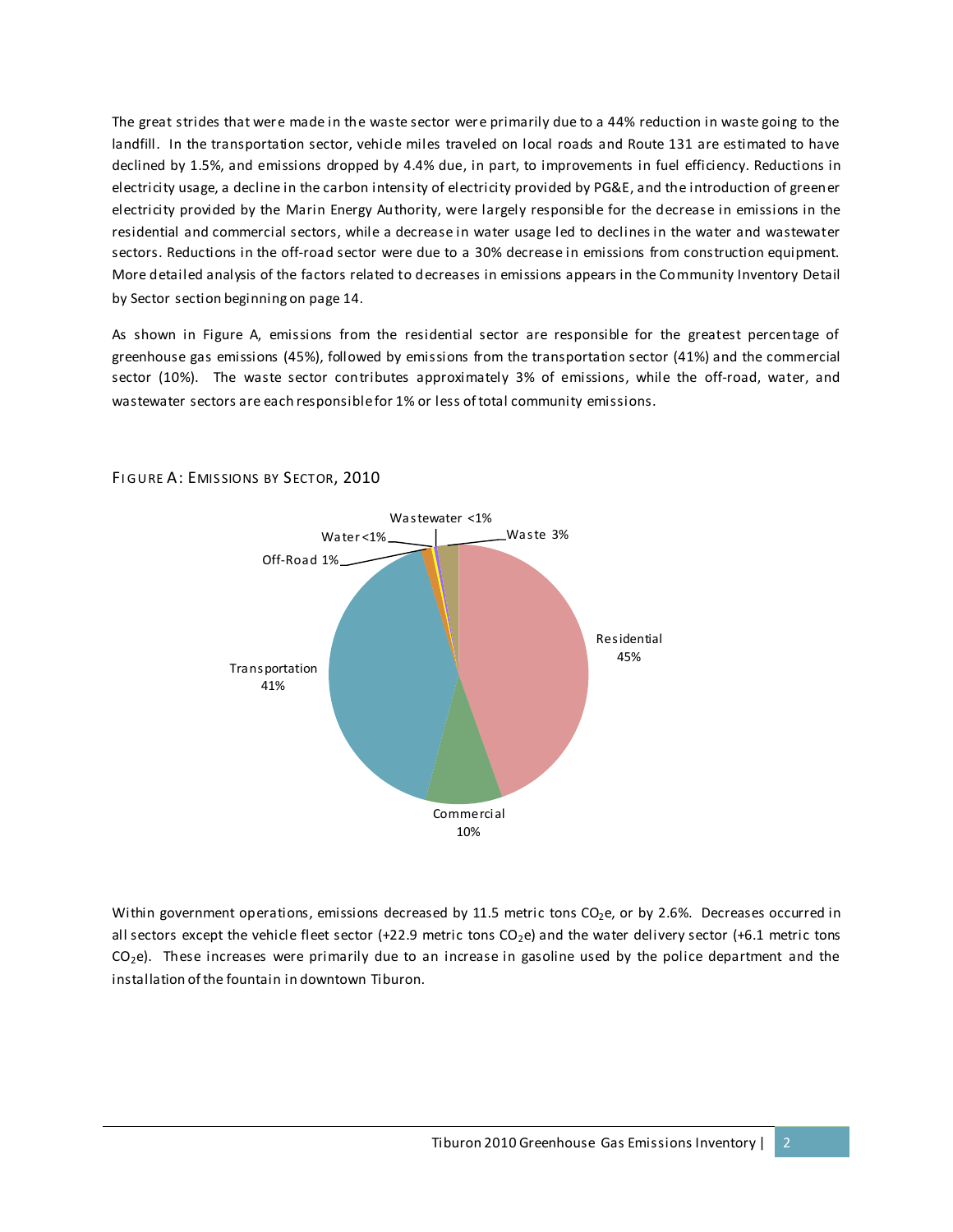| <b>Sector</b>                     | 2005 Greenhouse Gas<br><b>Emissions</b> |                        | 2010 Greenhouse Gas<br><b>Emissions</b> |                        | Change in<br><b>Metric</b> | % Change in<br>Metric Tons |
|-----------------------------------|-----------------------------------------|------------------------|-----------------------------------------|------------------------|----------------------------|----------------------------|
|                                   | <b>Metric tons</b><br>CO <sub>2</sub> e | $%$ of<br><b>Total</b> | <b>Metric Tons</b><br>CO <sub>2</sub> e | $%$ of<br><b>Total</b> | Tons $CO2a$                | CO <sub>2</sub> e          |
| <b>Buildings &amp; Facilities</b> | 78.8                                    | 18%                    | 68.9                                    | 16%                    | $-9.9$                     | $-12.6%$                   |
| <b>Vehicle Fleet</b>              | 127.7                                   | 29%                    | 150.6                                   | 34%                    | 22.9                       | 17.9%                      |
| <b>Public Lighting</b>            | 29.2                                    | 7%                     | 25.0                                    | 6%                     | $-4.2$                     | $-14.2%$                   |
| <b>Water Delivery</b>             | < 0.1                                   | $< 1\%$                | 6.2                                     | 1%                     | 6.1                        | 15,275%                    |
| Waste                             | 28.5                                    | 7%                     | 11.3                                    | 3%                     | $-17.2$                    | $-60.3%$                   |
| <b>Employee Commute</b>           | 170.5                                   | 39%                    | 161.2                                   | 41%                    | $-9.3$                     | $-5.5%$                    |
| <b>Total</b>                      | 434.7                                   | 100%                   | 423.2                                   | 100%                   | $-11.5$                    | $-2.6%$                    |

#### TABLE B: GOVERNMENT OPERATIONS EMISSIONS BY SECTOR, 2005 AND 2010

Decreases in greenhouse emissions within the government operations inventory occurred in the waste sector (-17.2 metric tons CO<sub>2</sub>e), the buildings and facilities sector (-9.9 metric tons CO<sub>2</sub>e), the employee commute sector (-9.3 metric tons CO<sub>2</sub>e) and the public lighting sector (-4.2 metric tons CO<sub>2</sub>e). While the Town's use of natural gas increased by 32%, electricity usage decreased by 14%. This decline in electricity usage, coupled with an improvement in the carbon intensity of PG&E electricity and the Town's decision to switch to MEA electricity in 2010, were responsible for the overall decline in greenhouse gas emissions from the buildings and public lighting sectors.

#### FI GURE B: GOVERNMENT OPERATIONS EMISSIONS BY SECTOR, 2010



These results show that Tiburon is on its way to accomplishing its greenhouse gas reduction goal for community emissions. If community emissions continue to decrease at the current rate, Tiburon will achieve a reduction in community emissions of 16% below 2005 levels by the year 2020. The Town, however, needs to do more to reach its goal of achieving an emissions reduction of 15% below 2005 levels for government operations.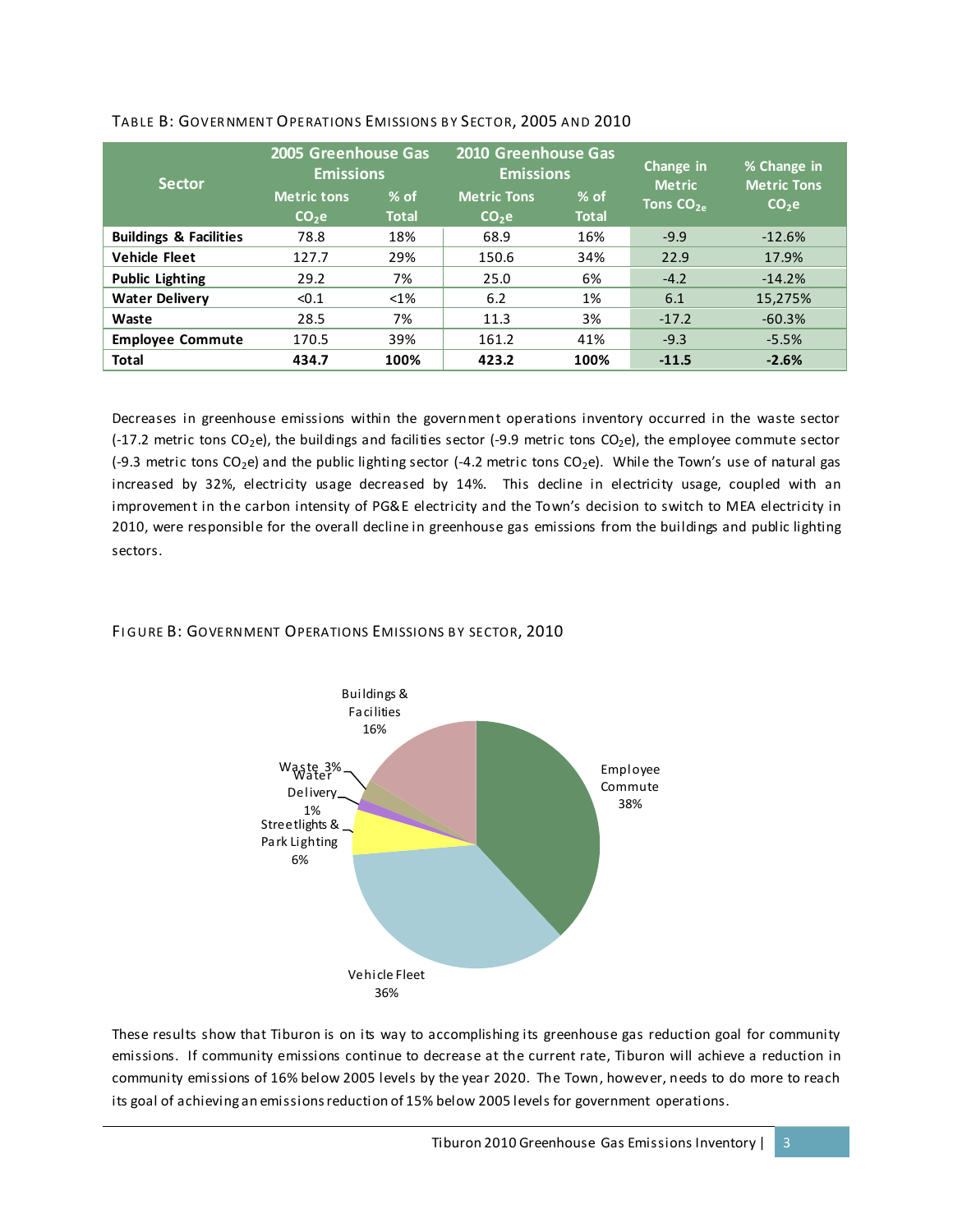## INTRODUCTION

#### PURPOSE OF INVENTORY

The objective of this greenhouse gas emissions inventory is to identify the sources and quantify the amounts of greenhouse gas emissions generated by the activities of the Tiburon community and local government operations in 2010. This inventory provides a comparison to baseline 2005 emissions, and identifies the sectors where significant reductions in greenhouse gas emissions have occurred, and where more work needs to be done. In some instances, baseline emissions were recalculated in order to ensure the same methodology was employed for 2005 and 2010, as calculating GHG emissions are an ever-changing methodology. In addition, some new sectors were added to the inventory; this report includes emissions from water use, off-road vehicles and equipment, and wastewater treatment for the community inventory. In addition, fugitive emissions were from refrigerants were included in the government operations inventory.

#### GENERAL METHODOLOGY

A national standard called the [Local Government Operations Protocol](http://www.arb.ca.gov/cc/protocols/localgov/pubs/lgo_protocol_v1_1_2010-05-03.pdf) (LGO Protocol) has been developed and adopted by the California Air Resources Board (ARB) in conjunction with ICLEI, the California Climate Action Registry and The Climate Registry. This standard provides accounting principles, boundaries, quantification methods and procedures for reporting greenhouse gas emissions from local government operations. The LGO Protocol forms the basis of ICLEI's Clean Air & Climate Protection Software (CACP 2009), which allows local governments to compile data and perform the emissions calculations using standardized methods.

**Local government operations** emissions have been categorized according to the following sectors:

- Buildings and Other Facilities
- Public Lighting
- **Water Delivery Facilities**
- **•** Vehicle Fleet
- Solid Waste
- **Employee Commute**

This inventory utilizes methodologies developed by the Bay Area Air Quality Management District and ICLEI for quantifying community-scale emissions. In general, the inventory follows the standards outlined in the draft International Local Government GHG Emissions Analysis Protocol and, where appropriate, the LGO Protocol, with additional guidance from the Air District with respect to quantifying emissions from the transportation, off-road, water and wastewater sectors.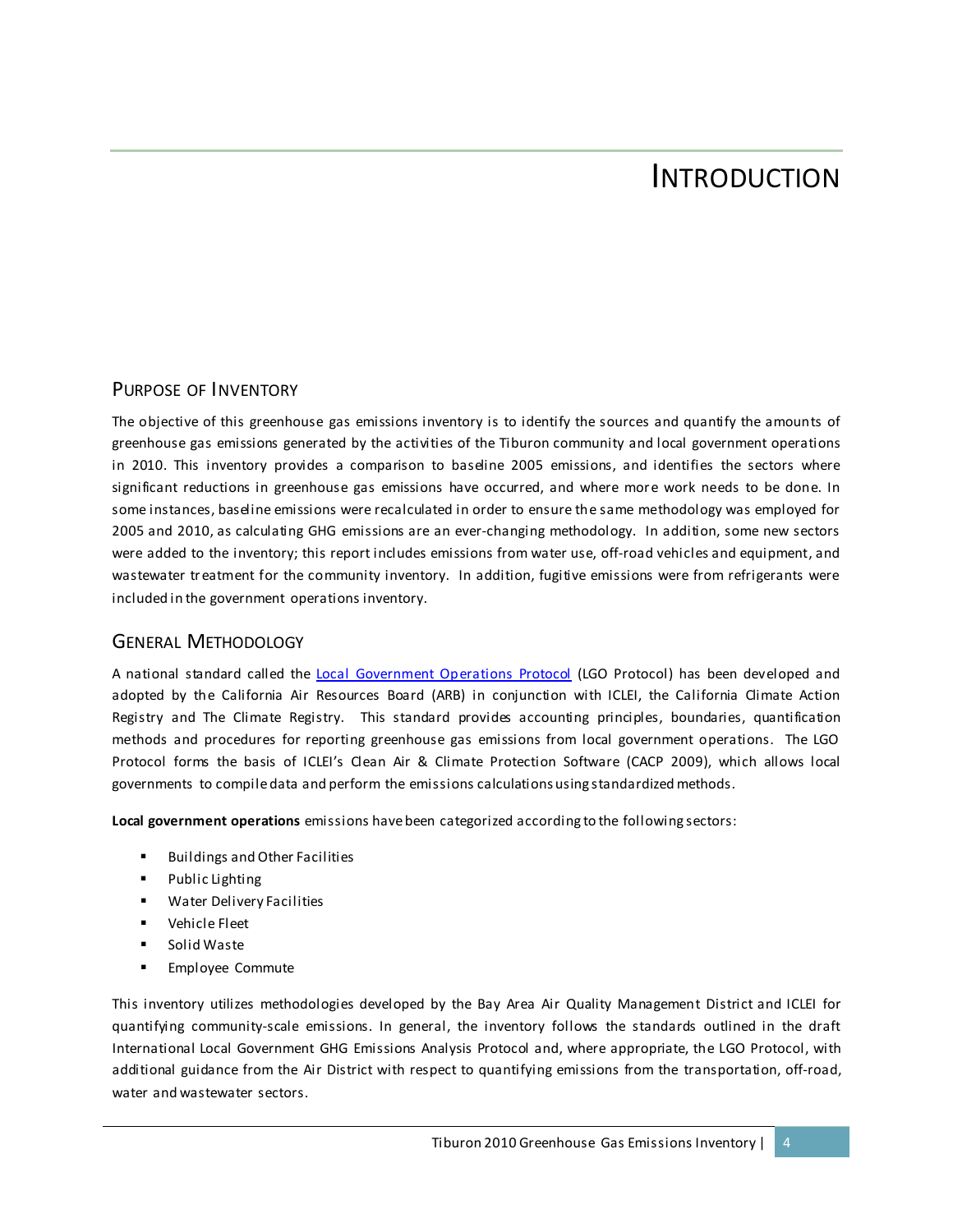**Community emissions** have been categorized according to seven primary sectors:

- Residential
- Commercial
- Transportation
- **Off-Road Vehicles and Equipment**
- Water
- Wastewater
- Waste

#### CALCULATING EMISSIONS

In general, emissions can be quantified in two ways:

- 1. **Measurement-based methodologies** refer to the direct measurement of greenhouse gas emissions from a monitoring system. Emissions measured in this way may include those from a flue of a power plant, wastewater treatment plant, landfill, or industrial facility. This method is the most accurate way of inventorying emissions from a given source, but is generally available for only a few sources of emissions.
- 2. **Calculation-based methodologies** refer to an estimate of emissions calculated based upon measurable activity data and emission factors. Table 1 provides examples of common emissions calculations. For example, in order to calculate the carbon dioxide emissions from community electricity consumption, the total amount of kilowatt hours of electricity consumed by the community over a one-year period is multiplied by an emission factor specific to that source. This results in the amount of carbon dioxide gas emitted by electricity consumption in that year. All emissions inventoried in this report are calculated in this manner.

| <b>Emission Source</b>      | <b>Activity Data</b> | <b>Emission Factor</b> | <b>Emissions</b> |
|-----------------------------|----------------------|------------------------|------------------|
| Electricity Consumption     | Kilowatt hours       | $CO2$ emitted/kWh      | $CO2$ emitted    |
| Natural Gas Consumption     | <b>Therms</b>        | $CO2$ emitted/therm    | $CO2$ emitted    |
| Gasoline/Diesel Consumption | Gallons              | $CO2$ emitted/gallon   | $CO2$ emitted    |
| Waste Generation            | Tons                 | $CH4$ emitted/ton      | $CH4$ emitted    |

#### TABLE 1: FACTORS FOR CALCULATING EMISSIONS

This inventory calculates individual greenhouse gases – e.g., carbon dioxide, methane and nitrous oxide – and converts each gas emission to a standard metric, known as "carbon dioxide equivalents" or  $CO<sub>2</sub>e$ , in order to allow an apple-to-apples comparison among the three emissions. Table 2 shows the greenhouse gases identified in this inventory and their global warming potential (GWP), a measure of the amount of warming each gas causes when compared to a similar amount of carbon dioxide. Methane, for example, is 21 times as potent as carbon dioxide; therefore, one metric ton of methane is equivalent to 21 metric tons of carbon dioxide. Greenhouse gas emissions are reported in this inventory as metric tons of carbon dioxide equivalents, or MTCO<sub>2</sub>e.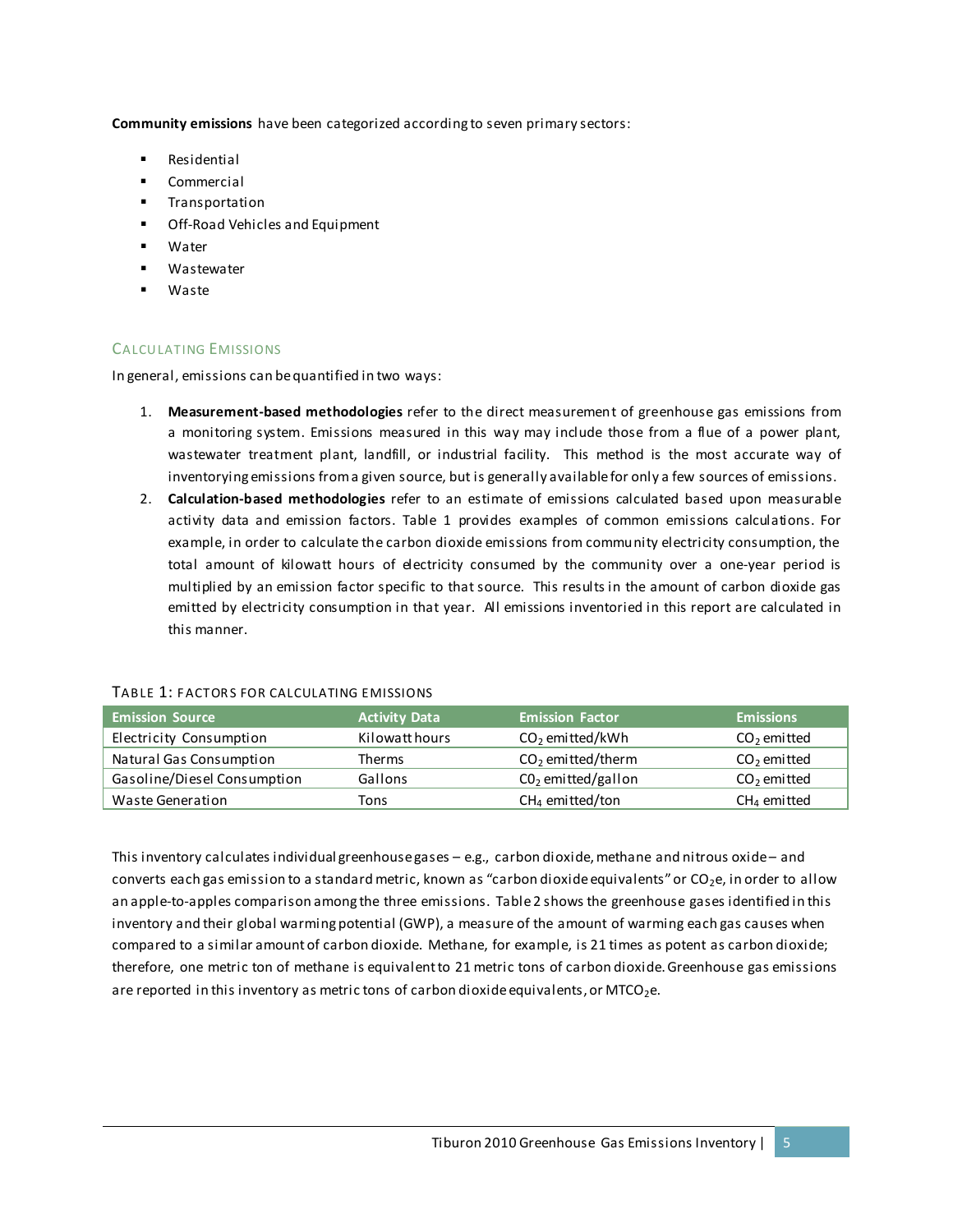#### TABLE 2: GREENHOUSE GASES

| Gas                       | <b>Chemical Formula</b> | <b>Emission Source</b>                                                              | <b>Global Warming</b><br><b>Potential</b> |
|---------------------------|-------------------------|-------------------------------------------------------------------------------------|-------------------------------------------|
| <b>Carbon Dioxide</b>     | CO <sub>2</sub>         | Combustion of natural gas, gasoline,<br>diesel, and other fuels                     |                                           |
| Methane                   | CH <sub>4</sub>         | Combustion, anaerobic decomposition of<br>organic waste in landfills and wastewater | 21                                        |
| <b>Nitrous Oxide</b>      | N <sub>2</sub> O        | Combustion, was tewater treatment                                                   | 310                                       |
| <b>Hydroflourocarbons</b> | Various                 | Leaked refrigerants, fire suppressants                                              | 12 to 11,700                              |

#### TYPES OF EMISSIONS

Emissions from each of the greenhouse gases can come in a number of forms:

- **Stationary or mobile combustion** resulting from the on-site combustion of fuels (natural gas, diesel, gasoline, etc.) to generate heat or electricity, or to power vehicles and equipment.
- **Purchased electricity** resulting from the generation of power from utilities outside the town limits.
- **Fugitive emissions** resulting from the unintentional release of greenhouse gases into the atmosphere, such as leaked refrigerants and methane from waste decomposition.
- **Process emissions** from physical or chemical processing of a material, such as wastewater treatment.

#### THE SCOPES FRAMEWORK

This inventory reports greenhouse gas emission by sector, as described earlier in this report, and by "scope" as follows:

- **Scope 1:** Direct emissions from the combustion of fuels to produce heat, steam, electricity or to power equipment; mobile combustion of fuels; process emissions from physical or chemical processing; fugitive emissions that result from production, processing, transmission, storage and use of fuels; leaked refrigerants; and other sources.
- **Scope 2:** Indirect emissions associated with the consumption of purchased or acquired electricity, steam, heating, or cooling. Scope 2 emissions occur as a result of activities that take place within the town limits but are generated outside of the town. For example, electricity from Pacific Gas & Electric Company is consumed within Tiburon but the greenhouse gasses associated with this consumption are emitted outside of the town where the electricity is generated.
- **Scope 3:** All other emissions sources that hold policy relevance to the local government that can be measured and reported. Typically, these are emissions not covered in Scope 2 that occur as a result of activities within the town. Scope 3 emissions include (but are not limited to) emissions resulting from the decomposition of solid waste, the treatment and distribution of water, and the treatment of wastewater at facilities located outside of the town boundaries. Within the government operations inventory, Scope 3 emissions also include emissions resulting from employee commutes.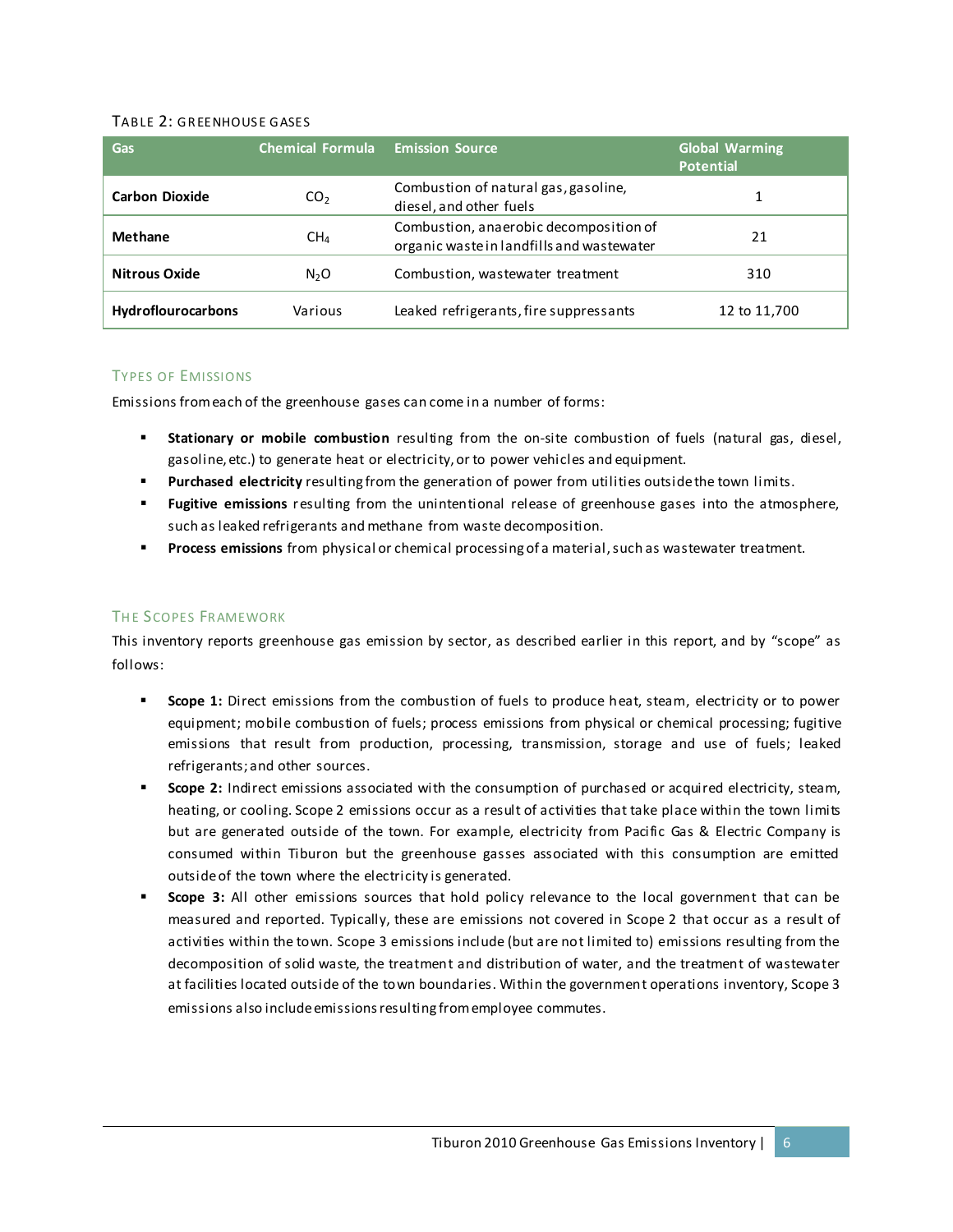#### **ORGANIZATIONAL BOUNDARIES**

The organizational boundary for the inventory determines which aspects of operations are included in the emissions inventory and which are not. Under the LGO Protocol, two control approaches are used for reporting emissions: operational control or financial control. A local government has operational control if it has full authority to introduce and implement policies that impact the operation. A local government has financial control if the operation is fully consolidated in financial accounts. If a local government has joint control over an operation, the contractual agreement will have to be examined to see who has authority over operating policies and implementation, and thus the responsibility to report emissions under operational control.

LGO Protocol strongly encourages local governments to utilize operational control as the organizational boundary for a local government operations emission inventory. Operational control is believed to most accurately represent the emissions sources that local governments can most directly influence, and this boundary is consistent with other environmental and air quality reporting program requirements. For this reason, this inventory for local government operations emissions was conducted according to the operational control framework.

#### UNDERSTANDING TOTALS

It is important to realize that the totals listed in the tables and discussed in the report are intended to represent all-inclusive, complete totals for Tiburon's community and government operations emissions. However, these totals are only a summation of inventories emissions using available estimation methods. Each inventoried sector may have additional emissions sources associated with them that were unaccounted for, due to a lack of data or robust quantification methods. Examples of greenhouse gas emissions that are not included in the community inventory include refrigerants released into the atmosphere from the use of air conditioning in cars and buildings, and the combustion of propane used in outdoor heaters, barbeques, portable stoves, torches, etc.

#### INFORMATION **ITEMS**

Information items are emissions sources that are not included as Scope 1, 2, or 3 emissions in the inventory, but are reported here separately in order to provide a more complete picture of emissions from Tiburon's government operations. Information items for this inventory include refrigerators using the refrigerant R-12 and air conditioning units using the refrigerant R-22. These refrigerants are not included in the inventory because they are ozone-depleting substances and are being phased out by 2020 under the terms of the Montreal Protocol.

| <b>Source</b>                                   | Refrigerant | <b>Metric Tons CO<sub>2</sub>e</b> |
|-------------------------------------------------|-------------|------------------------------------|
| Refrigerators                                   | R-12        | 0.04                               |
| <b>Refrigerators and Air Conditioning Units</b> | $R-22$      | 1.38                               |
| Total                                           |             | 1.41                               |

#### TABLE 3: INFORMATION ITEMS, 2010

#### REGIONAL AND LOCAL CONTEXT

#### CLI MATE CH ANGE MI TIGATION ACTIVITIES IN CALIFORNIA

Since 2005, the State of California has responded to growing concerns over the effects of climate change by adopting a comprehensive approach to addressing emissions in the public and private sectors. This approach was officially initiated with the passage of the Global Warming Solutions Act of 2006 (AB 32), which requires the state to reduce its greenhouse gas emissions to 1990 levels by 2020. The AB 32 Scoping Plan was developed to identify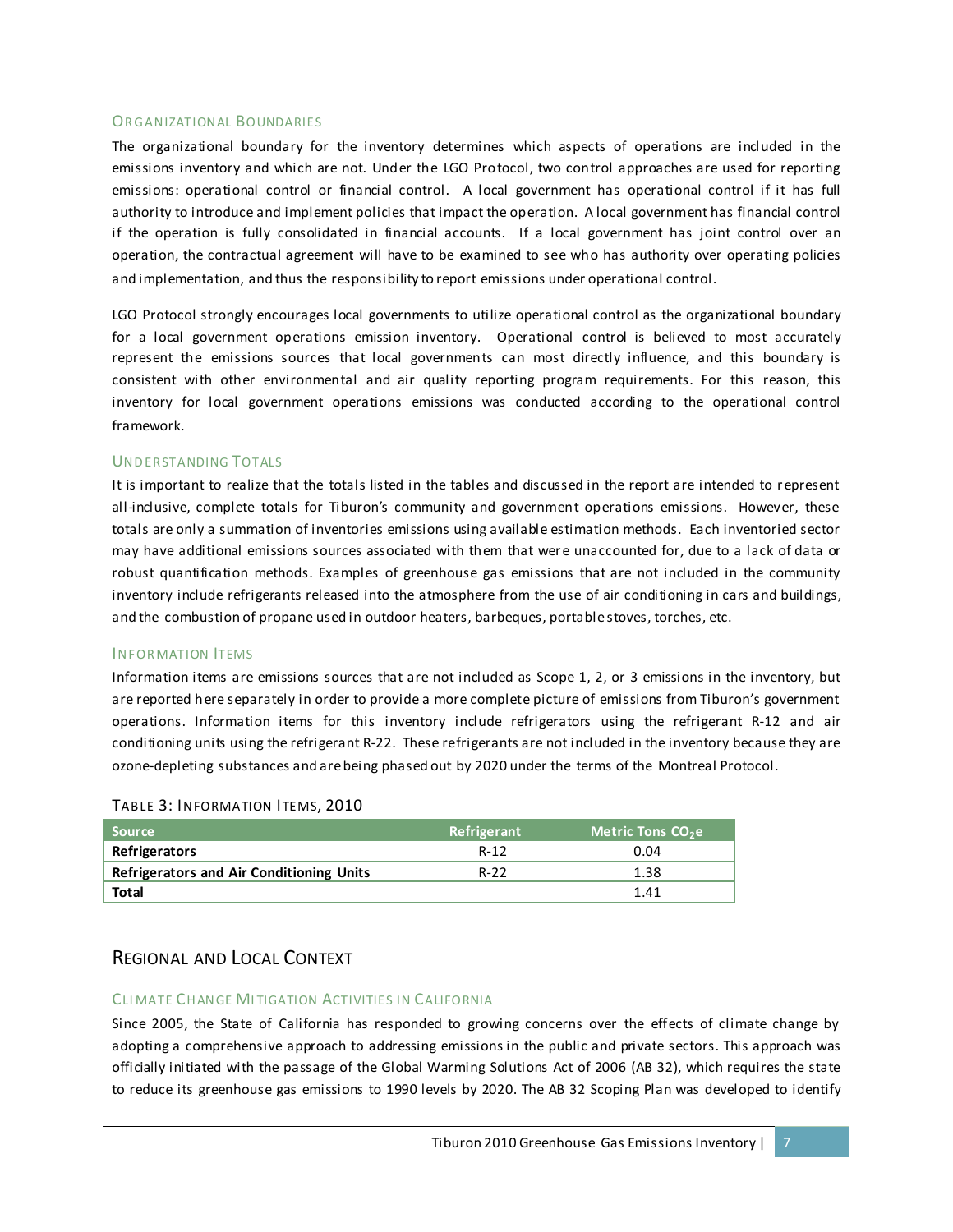strategies for meeting the AB 32 goal, and was adopted by the California Air Resources Board (ARB) in December 2008. Among many other strategies, it encourages local governments to reduce emissions in their jurisdictions by 15 percent below current levels by 2020. In addition, it identifies the following strategies that will impact local governance:

- Develop a California cap-and-trade program
- Expand energy efficiency programs
- Establish and seek to achieve reduction targets for transportation-related GHG emissions
- **Expand the use of green building practices**
- Increase waste diversion, composting, and commercial recycling toward zero-waste
- **Continue water efficiency programs and use cleaner energy sources to move and treat water**
- **Reduce methane emissions at landfills**
- **Preserve forests that sequester carbon dioxide**

Other measures taken by the state include mandating stronger vehicle emissions standards (AB 1493, 2002), establishing a low-carbon fuel standard (EO # S-01-07, 2007), mandating a climate adaptation plan for the state (S-EO # 13-08, 2008), establishing a Green Collar Job Council, and establishing a renewable energy portfolio standard for power generation or purchase in the state. The state also has made a number of legislative and regulatory changes that have significant implications for local governments:

- SB 97 (2007) required the Office of Planning and Research to create greenhouse gas planning guidelines for the California Environmental Quality Act (CEQA). In addition, ARB is tasked with creating energy-use and transportation thresholds in CEQA reviews, which may require local governments to account for greenhouse gas emissions when reviewing project applications.
- AB 811 (2007) authorizes all local governments in California to establish special districts that can be used to finance solar or other renewable energy improvements to homes and businesses in their jurisdiction.
- SB 375 (2008) revises the process of regional transportation planning by metropolitan planning organizations (MPOs), which are governed by elected officials from local jurisdictions. The statute calls on ARB to establish regional transportation-related greenhouse gas targets and requires the large MPOs to develop regional "Sustainable Communities Strategies" of land use, housing and transportation policies that will move the region towards its GHG target. The statute stipulates that transportation investments must be consistent with the Sustainable Communities Strategy and provides CEQA streamlining for local development projects that are consistent with the Strategy.

#### THE MARIN CLIMATE & ENERGY PARTNERSHIP

Created in 2007, the mission of the Marin Climate & Energy Partnership (MCEP) is to reduce greenhouse gas emission levels to the targets of Marin County and local municipalities, consistent with the standards set by AB32. Ten Marin Cities and Towns, the County of Marin, the Transportation Authority of Marin, and the Marin Municipal Water District are members. The Marin Climate and Energy Partnership provided staff support and technical expertise for the development of this inventory. Funding for this project was provided in part by the Marin County Energy Watch (MCEW), a joint project of Pacific Gas and Electric Company (PG&E) and the County of Marin.<sup>[1](#page-11-0)</sup>

<span id="page-11-0"></span> $1$  MCEW is funded by California utility ratepayers under the auspices of the California Public Utilities Commission.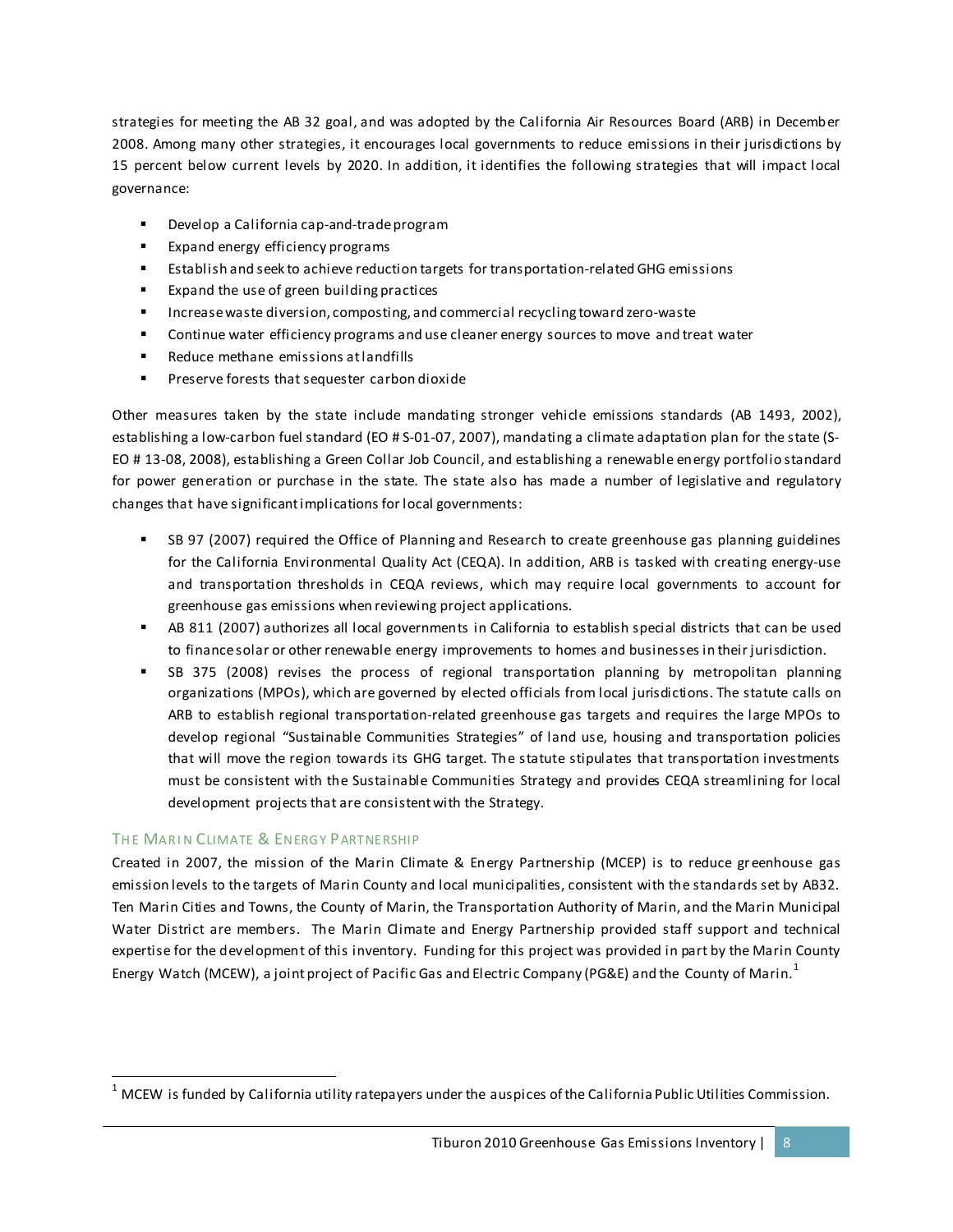#### CLI MATE CH ANGE MI TIGATION ACTIVITIES IN TIBURON

The Town has taken a number of initiatives in recent years to reduce greenhouse gas emissions. These include the following early actions:

- 1. The Town purchased two hybrid vehicles a Honda Civic Hybrid for use by the Building Inspector/Planning Division, and a Ford Escape Hybrid for the parking enforcement officer/Police Department.
- 2. The Police Department purchased four fuel-efficient patrol cars. The new Dodge Chargers use only four cylinders while idling, but can switch to eight cylinders in the "pursuit ready" mode. The Police Department plans to phase these fuel-efficient models into the police fleet as vehicles are replaced, with purchase of another Dodge Charger scheduled by the end of 2012.
- 3. The Town installed a 158-panel photovoltaic system, rated at 22KW output, on top of Town Hall in 2006.
- 4. Working with funding from the Safe Routes to School program, the Town implemented a bicycle and pedestrian project to improve accessibility and safety surrounding Del Mar Middle School, including a new pedestrian bulb-out, new and repainted crosswalks, and upgraded sidewalk ramps.
- 5. Working with funding through the Non-Motorized Transportation Pilot Program, which is intended to increase the mode share of cycling and walking for everyday transportation, the Town rehabilitated existing walking paths and pedestrian steps.
- 6. The Town purchased numerous pieces of Energy Star-rated computer equipment to phase out older, less energy-efficient equipment.
- 7. In 2005, the Town adopted Resolution 05-2005 to create a policy to encourage the installation of solar collector panels, while still protecting and maintaining the valued aesthetic qualities which make the Town unique. This policy waives the building permit fees associated with the installation of flush-mounted roof solar panels that meet certain guidelines.
- 8. In 2008 the Town adopted Enhanced Energy Efficiency Standards (Ord. No. 506 N.S.) which requires single-family dwellings greater than 3,500 square feet to comply with more restrictive energy standards than what is normally required by the California Energy Code. In 2011, this ordinance became an amendment to the adopted CALGreen standards.
- 9. In 2008, the Town adopted a Green Building Ordinance (Ord. No. 512 N.S.) which outlined minimum  $G$ reenPoint<sup>TM</sup> building thresholds for new residential structures and additions, and minimum LEED standards for new commercial structures and additions, as well as all Town-sponsored facilities. In 2011, this ordinance was retracted as new CALGreen standards were released.
- 11. The Town adopted the Town of Tiburon Bicycle and Pedestrian Master Plan Update in 2008 which outlines future bicycle and pedestrian improvement programs and projects throughout the Town to promote increased bicycle and pedestrian travel and decrease the use of vehicles.
- 12. The Town joined the Marin Energy Authority and chose Marin Clean Energy electricity with a minimum 25% (light green) renewable energy source content for all Town operations that consume electricity.

Since approval of the Tiburon Climate Action Plan in April 2011, the Town has continued to implement greenhouse gas reduction programs in Tiburon. These include the following:

- **In partnership with Mill Valley Refuse Service, implemented curbside food waste collection. The program** reduces methane emissions by composting food waste instead of depositing it into the landfill.
- Adopted a construction and demolition (C&D) debris recycling ordinance that requires a minimum of 70% of C&D waste to be recycled rather than deposited into the landfill. The ordinance incrementally increases diversion requirements until targets meet 94% by the end of 2025.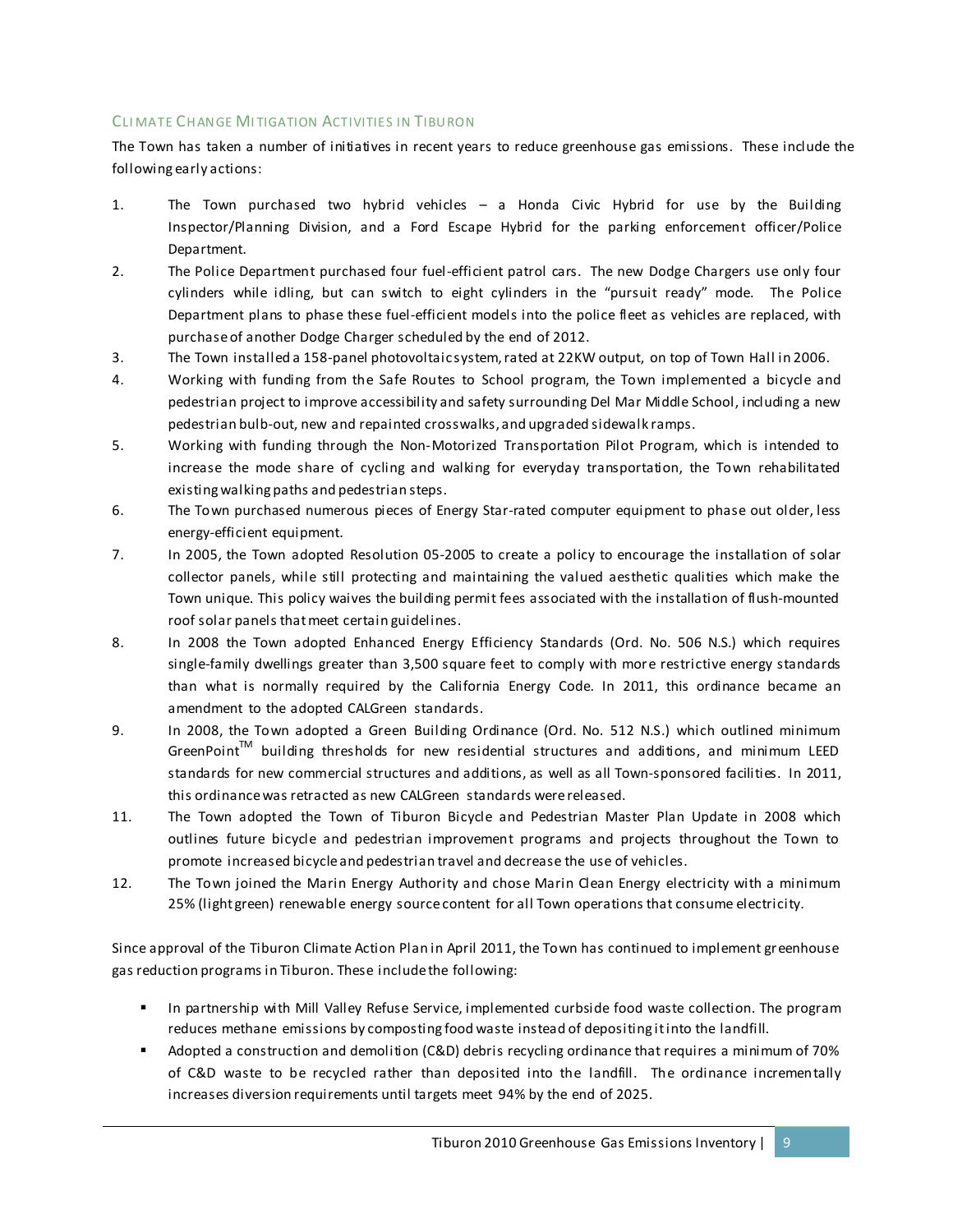- Adopted a Zero Waste resolution that commits the Town to reaching a 94% diversion rate by 2025, and an ultimate goal of Zero Waste.
- Participated in the Energy Upgrade California program, which provides substantial rebates to homeowners to perform energy audits and "whole house" energy upgrade retrofits.
- **Adopted the new CALGreen standards as part of the new California Building Code.**
- Adopted Marin Municipal Water District's Ordinance 421 which added, amended, and repealed certain sections of MMWD's Title 13 Water Code. The revisions were necessary to further meet conservation measures within the District's service area, as well as meet 2010 California Green Building Standards, improve the effectiveness of the District's water waste prevention program, and increase efficiency standards.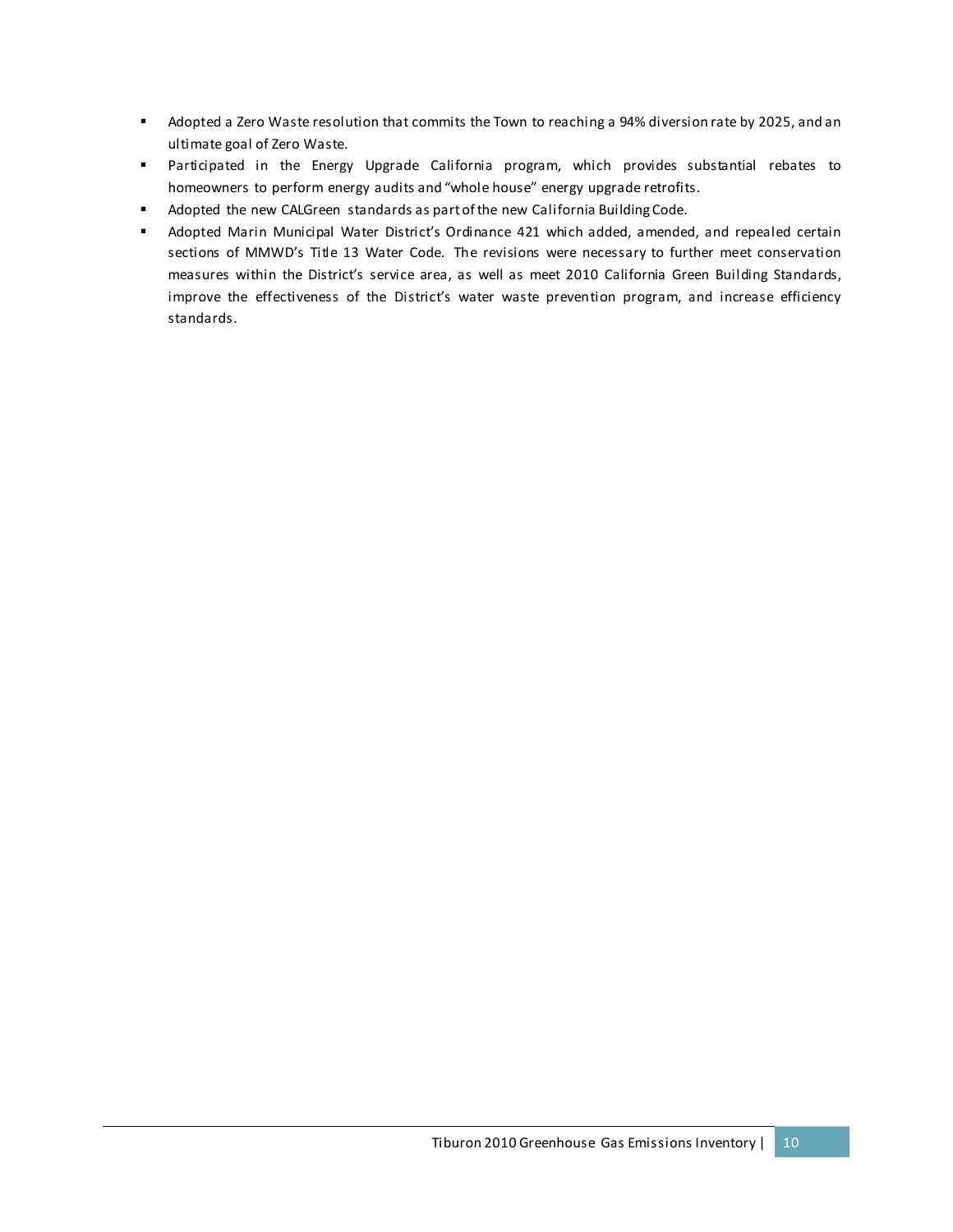## COMMUNITY INVENTORY RESULTS

### TIBURON PROFILE

Located on a peninsula in Marin County approximately seven miles north of the Golden Gate Bridge, Tiburon is a small town with a land area of 4.5 square miles. According to the U.S. Census, the population of Tiburon in 2010 was 8,962 and there were 4,025 housing units. The California Department of Finance estimates the population of Tiburon in [2](#page-14-0)005 was 8,710.<sup>2</sup> Tiburon enjoys a temperate climate, with cool, wet, and almost frostless winters and cool, dry summers with frequent fog or wind. The town is located in climate zone 3, and experienced an estimated 3,649 heating degree days and 292 cooling degree days in 2005. The year 2010 was relatively cooler, with 4,027 heating degree days and 168 cooling degree days.<sup>[3](#page-14-1)</sup>

#### COMMUNITY INVENTORY SUMMARY

In 2005, the activities taking place by the Tiburon community resulted in approximately 51,928 metric tons of  $CO<sub>2</sub>e$ . In 2010, those activities resulted in approximately 49,045 metric tons of  $CO<sub>2</sub>e$ , a reduction of 2,883 metric tons, or approximately 5.6%. These numbers represent a roll-up of emissions. While the roll-up is a valuable figure, the breakdown of emissions information by sectors, sources, and scope allows the comparative analysis and insight needed for effective decision-making for target setting, developing GHG reduction measures, and monitoring. The following summaries break down these totals by sector, sources, and scope.

#### SUMMARY BY SECTOR

As shown in Table 4 and Figure 1, the residential sector was the largest emitter of greenhouse gas emissions in both 2005 and 2010 (45%). Emissions from the transportation sector produced the second highest quantity (41%), followed by the commercial sector (10%). Emissions were reduced in all sectors, with the greatest reductions occurring in the waste sector (1,124 metric tons), transportation sector (929 metric tons), and commercial sector (374 metric tons).

<span id="page-14-1"></span><sup>3</sup> Climate Zone information is supplied by the California Energy Commission, [http://www.energy.ca.gov/maps/renewable/Climate\\_Zones\\_by\\_City.pdf](http://www.energy.ca.gov/maps/renewable/Climate_Zones_by_City.pdf), accessed 9/14/12. Heating and cooling degree days data for the North Coast Drainage Division is supplied by NOAA Satellite and Information Service, National Climatic Data Center, U.S. Department of Commerce, http://www7.ncdc.noaa.gov/CDO/CDODivisionalSelect.jsp, accessed 9/14/12. A heating degree day (HDD) is a measurement designed to reflect demand for energy needed to heat a facility, while a cooling degree day (CDD) is used to reflect the demand on energy needed to cool a building. Degree days are calculated using daily temperature readings and a base temperature (typically 60 or 65 degrees). For example, a typical January day in Tiburon has an average temperature of 49 degrees. For such a day we can approximate the HDD as (65 - 49) = 16.

<span id="page-14-0"></span> $2$  California Department of Finance, "E-4 Population Estimates for Gities, Counties, and the State 2001-2010, with 2000 & 2001 Census Counts," August 2011. To make comparisons to U.S. Census data, this is the average between California Department of Finance estimates for January 1, 2005, and January 1, 2006.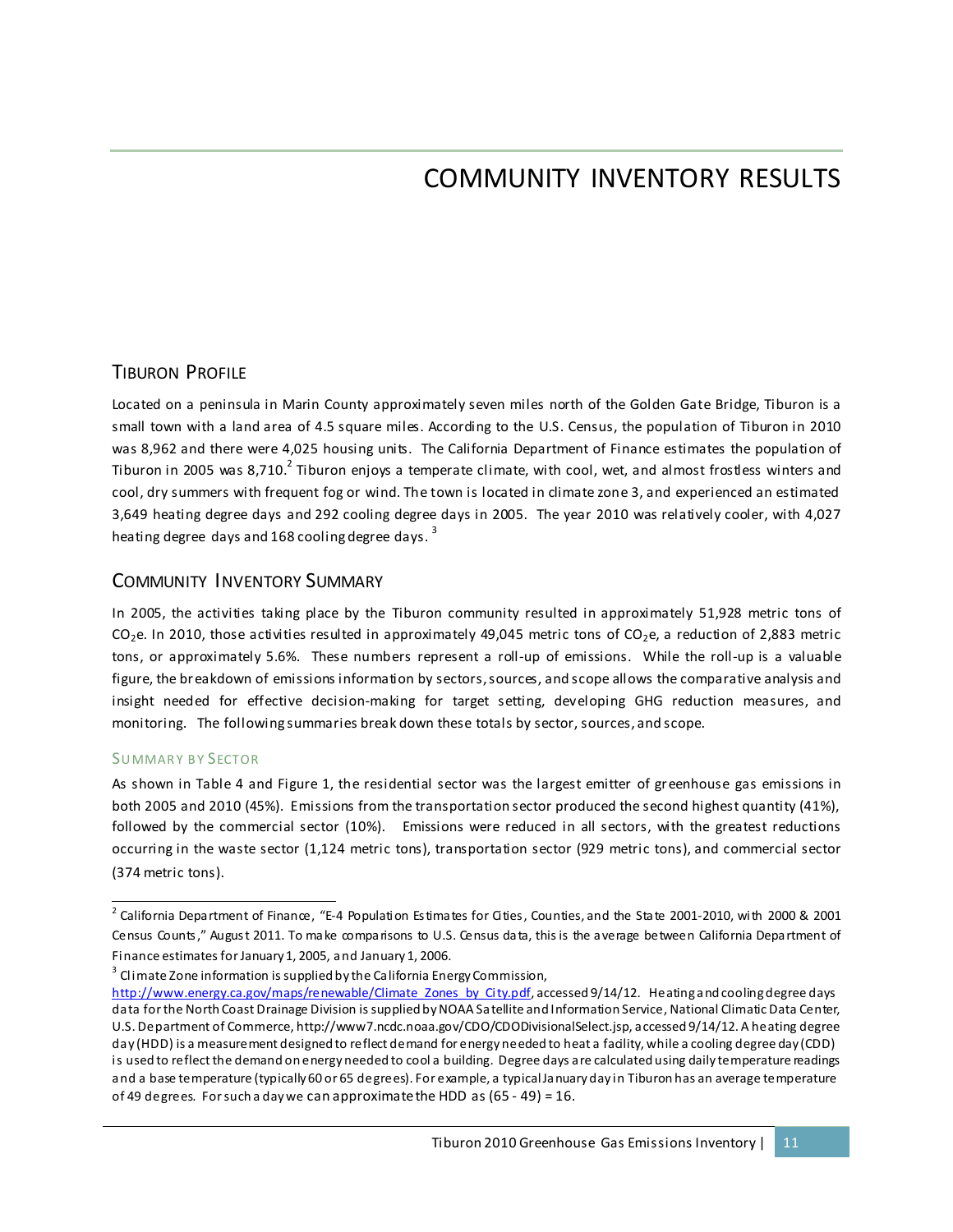#### TABLE 4: SUMMARY BY SECTOR, 2005 AND 2010

| <b>Sector</b>         | 2005<br>Metric Tons $CO2a$ | 2010<br>Metric Tons CO <sub>2</sub> e | Change<br>Metric Tons CO <sub>2</sub> e | % Change |
|-----------------------|----------------------------|---------------------------------------|-----------------------------------------|----------|
| Residential           | 22,191                     | 21,903                                | $-288$                                  | $-1.3%$  |
| Commercial            | 5,059                      | 4,685                                 | $-374$                                  | $-7.4%$  |
| <b>Transportation</b> | 21,092                     | 20,163                                | $-929$                                  | $-4.4%$  |
| <b>Off-Road</b>       | 730                        | 636                                   | -94                                     | $-12.9%$ |
| Water                 | 232                        | 161                                   | $-71$                                   | $-30.6%$ |
| Wastewater            | 189                        | 188                                   | $-1$                                    | $-0.5%$  |
| Waste                 | 2,434                      | 1,310                                 | $-1,124$                                | $-46.2%$ |
| <b>Total</b>          | 51.928                     | 49,045                                | $-2,883$                                | $-5.6%$  |

#### FIGURE 1: EMISSIONS BY SECTOR, 2010



#### SUMMARY BY SOURCE

When considering how to reduce emissions, it is helpful to look not only at which sectors are generating emissions, but also at the specific raw resources and materials (gasoline, diesel, electricity, natural gas, solid waste, etc.) whose use and generation directly result in the release of greenhouse gases. Table 5 and Figure 2 provide summaries of Tiburon's 2005 and 2010 greenhouse gas emissions by source. Between 2005 and 2010, emissions from the combustion of natural gas increased by about 7%, or nearly 1,200 metric tons CO<sub>2</sub>e. Emissions from other sources decreased in all categories except natural gas and wastewater treatment which experienced a small increase of 8 metric tons  $CO_2e$ . In 2010, the largest sources of emissions were gasoline (40%), followed by natural gas (37%) and electricity (17%).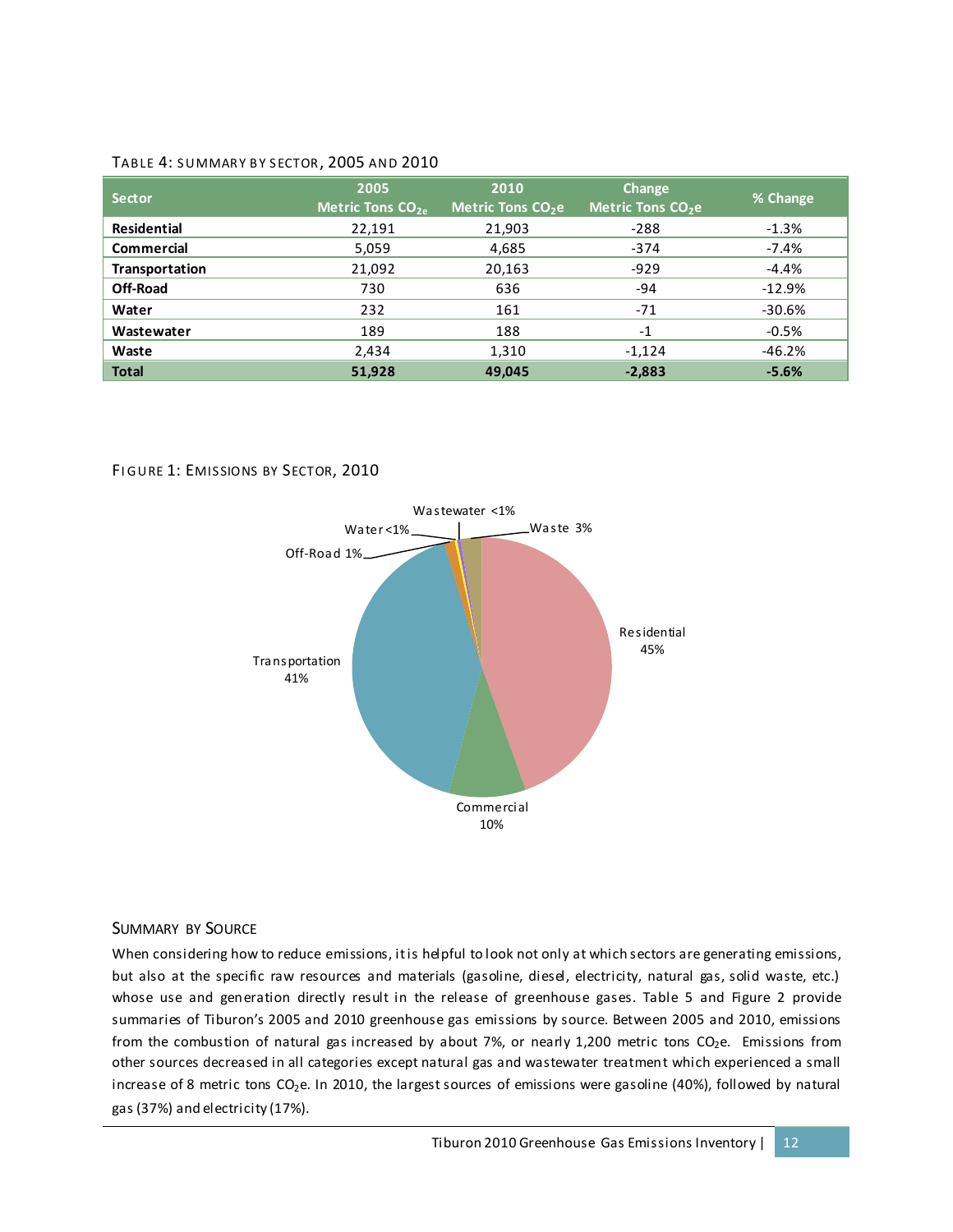#### TABLE 5: SUMMARY BY SOURCE, 2005 AND 2010

| <b>Source</b>               | 2005<br>Metric Tons $CO2e$ | 2010<br>Metric Tons CO <sub>2</sub> e | Change<br>Metric Tons CO <sub>2</sub> e | % Change |
|-----------------------------|----------------------------|---------------------------------------|-----------------------------------------|----------|
| Gasoline                    | 20,464                     | 19,489                                | $-978$                                  | -4.8%    |
| <b>Natural Gas</b>          | 16,859                     | 18,058                                | 1,199                                   | 7.1%     |
| Electricity                 | 10,568                     | 8,631                                 | $-1,937$                                | $-18.3%$ |
| <b>Diesel</b>               | 1,358                      | 1,310                                 | -48                                     | $-3.5%$  |
| Waste                       | 2,434                      | 1,310                                 | $-1,124$                                | $-46.2%$ |
| <b>Wastewater Treatment</b> | 147                        | 155                                   | 8                                       | 5.4%     |
| Propane/LPG                 | 98                         | 93                                    | $-5$                                    | $-4.7\%$ |
| <b>Total</b>                | 51,928                     | 49,045                                | $-2,883$                                | $-5.6%$  |

#### FIGURE 2: EMISSIONS BY SOURCE, 2010

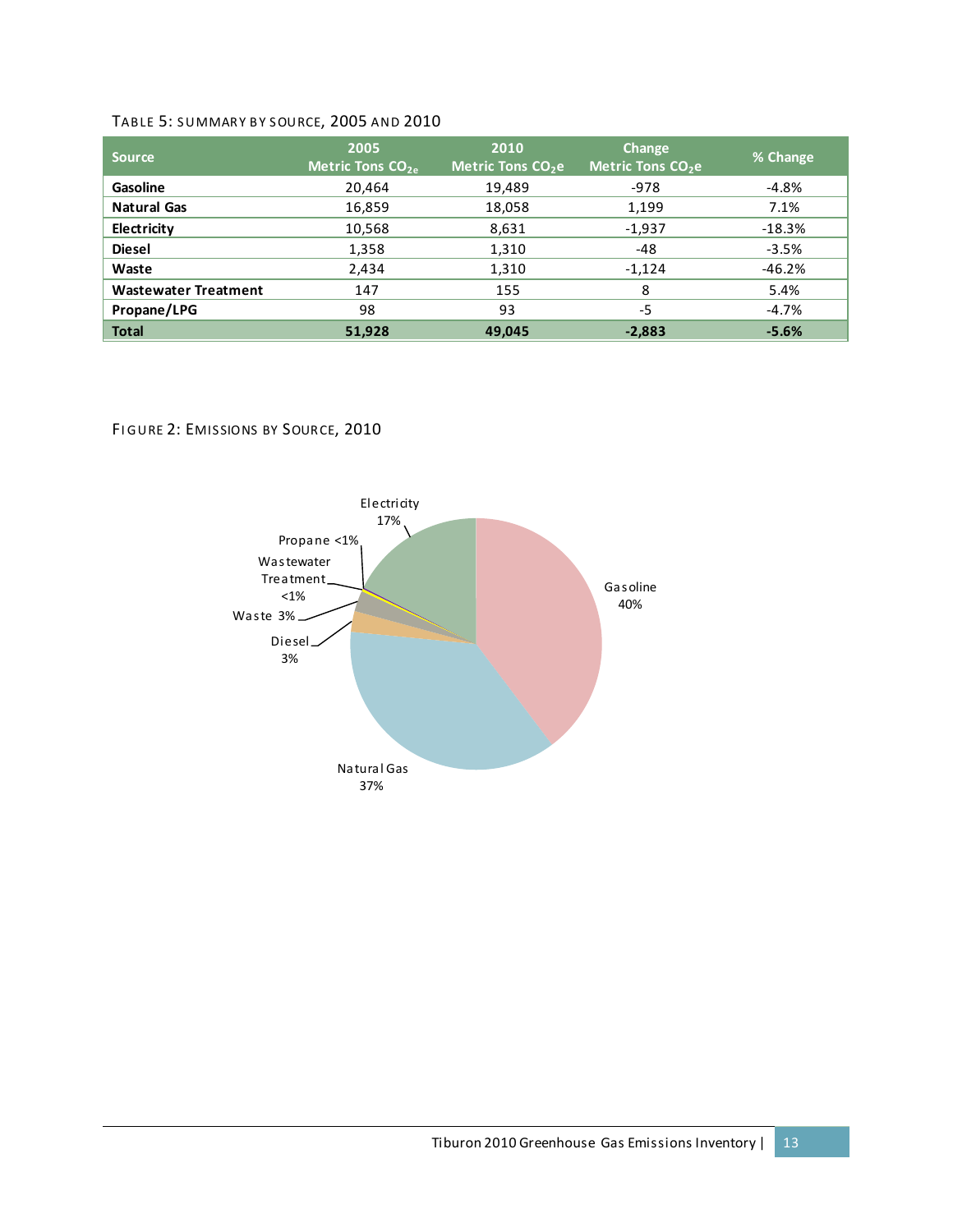#### SUMMARY BY SCOPE

As shown in Table 6, Scope 1 sources produced the largest amount of community greenhouse gas emissions in both 2005 and 2010, with emissions totaling 39,015 metric tons CO<sub>2</sub>e in 2010. Scope 2 emissions comprised the second largest amount (8,436 metric tons  $CO<sub>2</sub>e$ ), and Scope 3 emissions totaled 1,594 metric tons  $CO<sub>2</sub>e$ . The greatest reduction occurred in Scope 3 emissions, which includes emissions from the waste, water, and wastewater sectors. Scope 2 emissions, which represents emissions from the use of electricity generated outside the town limits, decreased by 18%. Scope 1 emissions, which result primarily from the combustion of natural gas to heat buildings and gasoline and diesel to power vehicles and off-road equipment, was virtually unchanged.

| <b>Activity</b> | 2005 Metric Tons $CO2a$ | 2010 Metric Tons $CO_{2a}$ | % Change  |
|-----------------|-------------------------|----------------------------|-----------|
| Scope 1         | 38.845                  | 39.015                     | 0.4%      |
| Scope 2         | 10,293                  | 8.436                      | $-18.0\%$ |
| Scope 3         | 2.790                   | 1.594                      | $-42.9%$  |
| <b>Total</b>    | 51,928                  | 49,045                     | $-5.6\%$  |

#### TABLE 6: SUMMARY BY SCOPE, 2005 AND 2010

#### PER CAPITA EMISSIONS

Per capita emissions can be a useful metric for measuring progress in reducing greenhouse gases and for comparing one community's emissions with neighboring cities and against regional and national averages. That said, due to differences in emission inventory methods, it can be difficult to produce directly comparable per capita emissions numbers, and one must be cognizant that there will be some margin of error when comparing figures.

As detailed in Table 7, dividing the total community-wide GHG emissions by service population (residents and employees) yields a result of 4.4 metric tons  $CO<sub>2</sub>e$  per capita in 2005. Per capita emissions decreased 7.6% between 2005 and 2010, falling to 4.0 metric tons per person. It is important to understand that this number is not the same as the carbon footprint of the average individual living or working in Tiburon, which would include lifecycle emissions, emissions resulting from air travel, etc.

#### TABLE 7: PER CAPITA EMISSIONS, 2005 AND 2010

|                                                         | 2005   | 2010   | % Change |
|---------------------------------------------------------|--------|--------|----------|
| <b>Service Population</b>                               | 11.890 | 12.152 | 2.2%     |
| Community GHG Emissions (metric tons CO <sub>2</sub> e) | 51.928 | 49.045 | -5.6%    |
| Per Capita GHG Emissions (metrictons $CO2e$ )           | 4.4    | 4.O    | -7.6%    |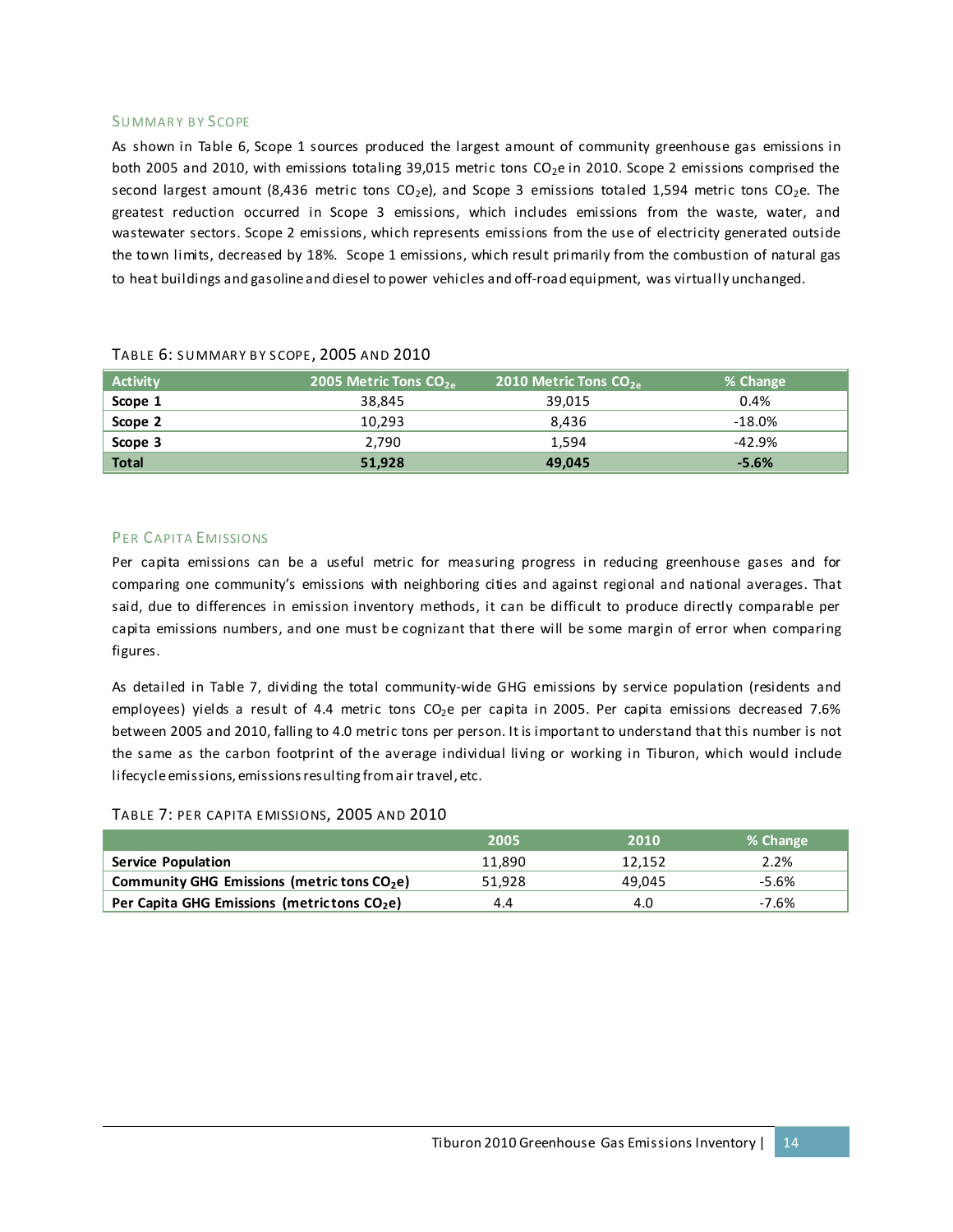## COMMUNITY INVENTORY DETAIL BY SECTOR

This section explores community activities and emissions by taking a detailed look at each primary sector. As listed above, the sectors included in the community emissions analysis are:

- Residential
- **Commercial**
- **Transportation**
- **Off-Road Vehicles and Equipment**
- Waste
- Water
- Wastewater

#### RESI DENTIAL SECTOR

Energy consumption associated with Tiburon homes produced 22,191 metric tons of greenhouse gas emissions in 2005 and 21,903 metric tons in 2010, a decrease of 1.3%. All residential sector emissions in this inventory are the result of electricity consumption and the on-site combustion of natural gas and propane/LPG. Natural gas is typically used in residences as a fuel for home heating, water heating and cooking, and electricity is generally used for lighting, heating and to power appliances. In 2005, Tiburon's entire residential sector consumed 32,005,155 kWh of electricity and 2,809,377 therms of natural gas.

As shown in Table 8, electricity usage in Tiburon's residential sector decreased by 2.6% between 2005 and 2010, while emissions decreased by 16.0%. This decline in GHG emissions occurred for two reasons. First, the carbon intensity of PG&E electricity declined 9% between 2005 and 2010. Second, some Tiburon residents began to purchase their electricity from the Marin Energy Authority (MEA) approximately mid-way through the year, resulting in about 19% of all residential kWh purchased through MEA in 2010. The carbon intensity of MEA electricity was about 27% lower than that supplied by PG&E in 2010 due to the higher percentage of renewable and non-greenhouse gas emitting energy sources in MEA's energy mix.

The decline in PG&E's emissions from delivered electricity from 2005 to 2010 owed, in large part, to an increase in the amount of zero- and low-emitting electricity in their power portfolio and the expanded use of cleaner fossilfueled electricity, including two new, state-of-the-art natural gas-fired plants that PG&E brought into service in 2010. More than half of PG&E's power came from a combination of non-greenhouse gas emitting and renewable sources in 2010. Several factors affect PG&E's power mix and emissions from year to year, including demand growth, the weather and the availability of hydro power.

| <b>Source</b>      | 2005<br><b>Energy</b><br><b>Consumption</b> | <b>2005 GHG</b><br><b>Emissions</b><br>(MTCO <sub>2</sub> e) | 2010<br><b>Energy</b><br><b>Consumption</b> | <b>2010 GHG</b><br><b>Emissions</b><br>(MTCO <sub>2</sub> e) | % Change in<br><b>Energy</b><br><b>Consumption</b> | % Change in<br><b>GHG</b><br><b>Emissions</b><br>(MTCO <sub>2</sub> e) |
|--------------------|---------------------------------------------|--------------------------------------------------------------|---------------------------------------------|--------------------------------------------------------------|----------------------------------------------------|------------------------------------------------------------------------|
| Electricity        | 32,005,155 kWh                              | 7,160                                                        | 31,174,262 kWh                              | 6,015                                                        | $-2.6%$                                            | $-16.0%$                                                               |
| <b>Natural Gas</b> | 2,809,377 therms                            | 14,934                                                       | 2,971,266 therms                            | 15,794                                                       | 5.8%                                               | 5.8%                                                                   |
| Propane/LPG        | 1,578 MMBtu                                 | 98                                                           | 1,504 MMBtu                                 | 93                                                           | -4.7%                                              | $-4.7%$                                                                |
| <b>Total</b>       | $\overline{\phantom{a}}$                    | 22.191                                                       | $\qquad \qquad$                             | 21.903                                                       | $\overline{\phantom{a}}$                           | $-1.3%$                                                                |

#### TABLE 8: RESIDENTIAL EMISSIONS SOURCES, 2005 AND 2010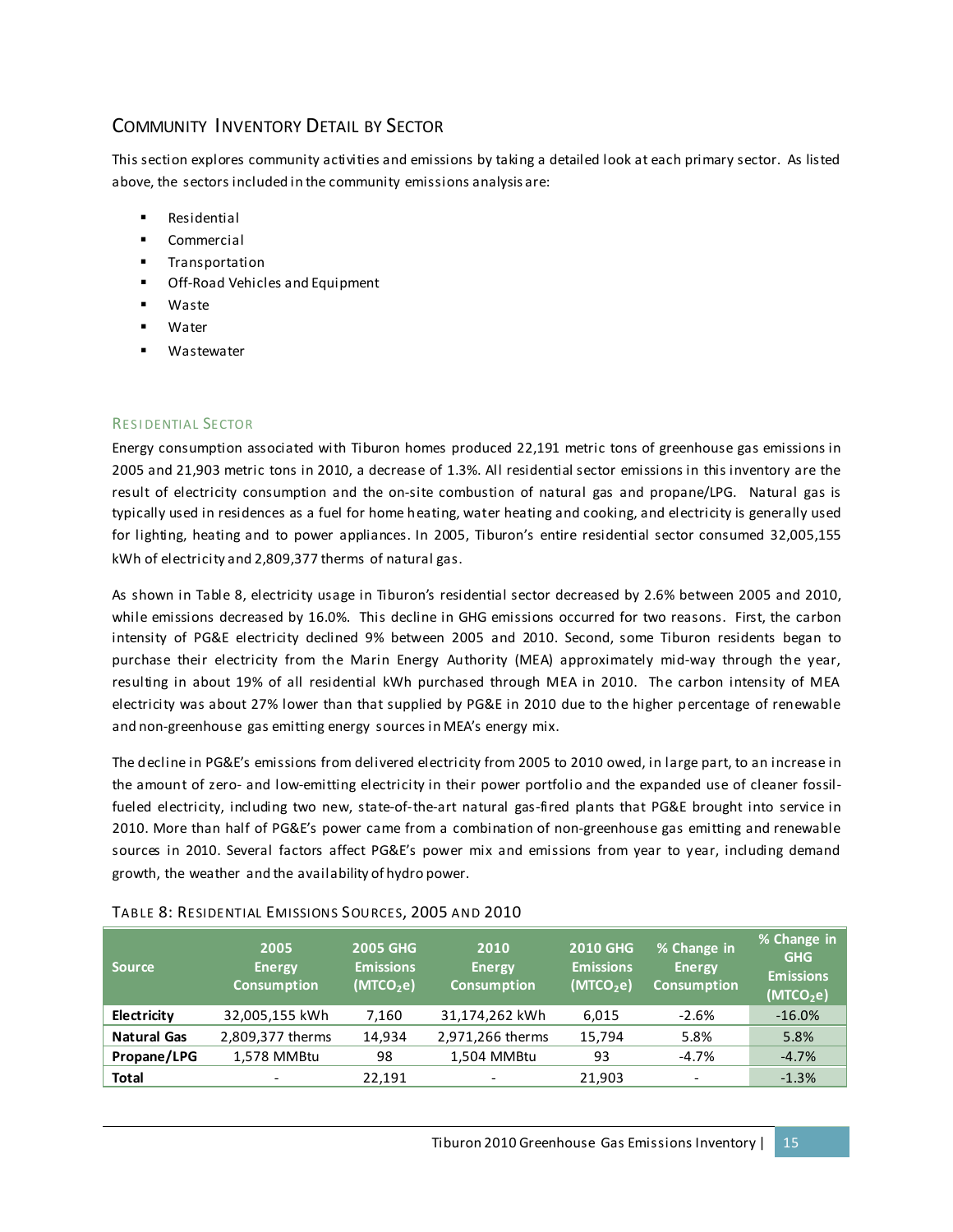Natural gas usage increased 5.8% between 2005 and 2010. This may be due, in part, to the fact that 2010 was a cooler year than 2005.<sup>[4](#page-19-0)</sup> Since the natural gas emissions factor does not fluctuate, the amount of greenhouse gases emitted by the combustion of natural gas also increased 5.8%.

As shown in Table 9, Tiburon residents generated approximately 5.9 metric tons of greenhouse gas emissions per household in 2010. This is a decrease of approximately 0.[5](#page-19-1)% per household since 2005.  $^{\rm 5}$ 

|                                                                                   | 2005   | 2010   |
|-----------------------------------------------------------------------------------|--------|--------|
| <b>Number of Occupied Housing Units</b>                                           | 3,760  | 3,729  |
| <b>Residential GHG Emissions</b><br>(metric tons $CO2e$ )                         | 22,191 | 21,903 |
| <b>Residential GHG Emissions per Household</b><br>(metric tons CO <sub>2</sub> e) | 5.9    | 5.9    |

#### TABLE 9: RESIDENTIAL EMISSIONS PER HOUSEHOLD

#### COMMERCIAL SECTOR

The commercial sector includes emissions from the operations of businesses as well as public agencies. Between 2005 and 2010, emissions from the commercial sector fell by 7.4%. In 2010, buildings and facilities within the commercial sector produced 4,685 metric tons of greenhouse gas emissions. All commercial sector emissions included in this inventory are the result of electricity consumption and the on-site combustion of natural gas. Natural gas is typically used in the commercial sector to heat buildings, fire boilers, and generate electricity; electricity is generally used for lighting, heating, and to power equipment and appliances.

As shown in Table 10, electricity usage decreased by 5.8% in the commercial sector between 2005 and 2010, while natural gas usage increased 17.6%. Electricity emissions decreased for the emission factor reasons explained above. This decrease was offset by an increase in natural gas emissions of 17.6%. The net effect was to decrease total emissions from the commercial sector by 7.4%.

| <b>Source</b>      | 2005<br><b>Energy</b><br><b>Consumption</b> | <b>2005 GHG</b><br><b>Emissions</b><br>(MTCO <sub>2</sub> e) | 2010<br><b>Energy Consumption</b> | <b>2010 GHG</b><br><b>Emissions</b><br>(MTCO <sub>2</sub> e) | % Change in<br><b>Energy</b><br><b>Consumption</b> | % Change<br>in GHG<br><b>Emissions</b><br>(MTCO <sub>2</sub> e) |
|--------------------|---------------------------------------------|--------------------------------------------------------------|-----------------------------------|--------------------------------------------------------------|----------------------------------------------------|-----------------------------------------------------------------|
| Electricity        | 12,494,589 kWh                              | 3.133                                                        | 11,771,513 kWh                    | 2.421                                                        | $-5.8%$                                            | $-22.7%$                                                        |
| <b>Natural Gas</b> | 362.207 therms                              | 1.925                                                        | 425,834 therms                    | 2.264                                                        | 17.6%                                              | 17.6%                                                           |
| <b>Total</b>       |                                             | 5,059                                                        |                                   | 4,685                                                        |                                                    | $-7.4%$                                                         |

#### TABLE 10: COMMER CIAL EMIS SIONS, 2005 AND 2010

Table 11 shows commercial emissions based on the estimated number of jobs in Tiburon in 2005 and 2010. $^6$  $^6$ Emissions decreased by approximately 8% per job.

<span id="page-19-2"></span><span id="page-19-0"></span> <sup>4</sup> See discussion on page 9.

<span id="page-19-1"></span><sup>&</sup>lt;sup>5</sup> Number of Tiburon households is from ABAG Projections 2009 and 2010 U.S. Census SF1:H3.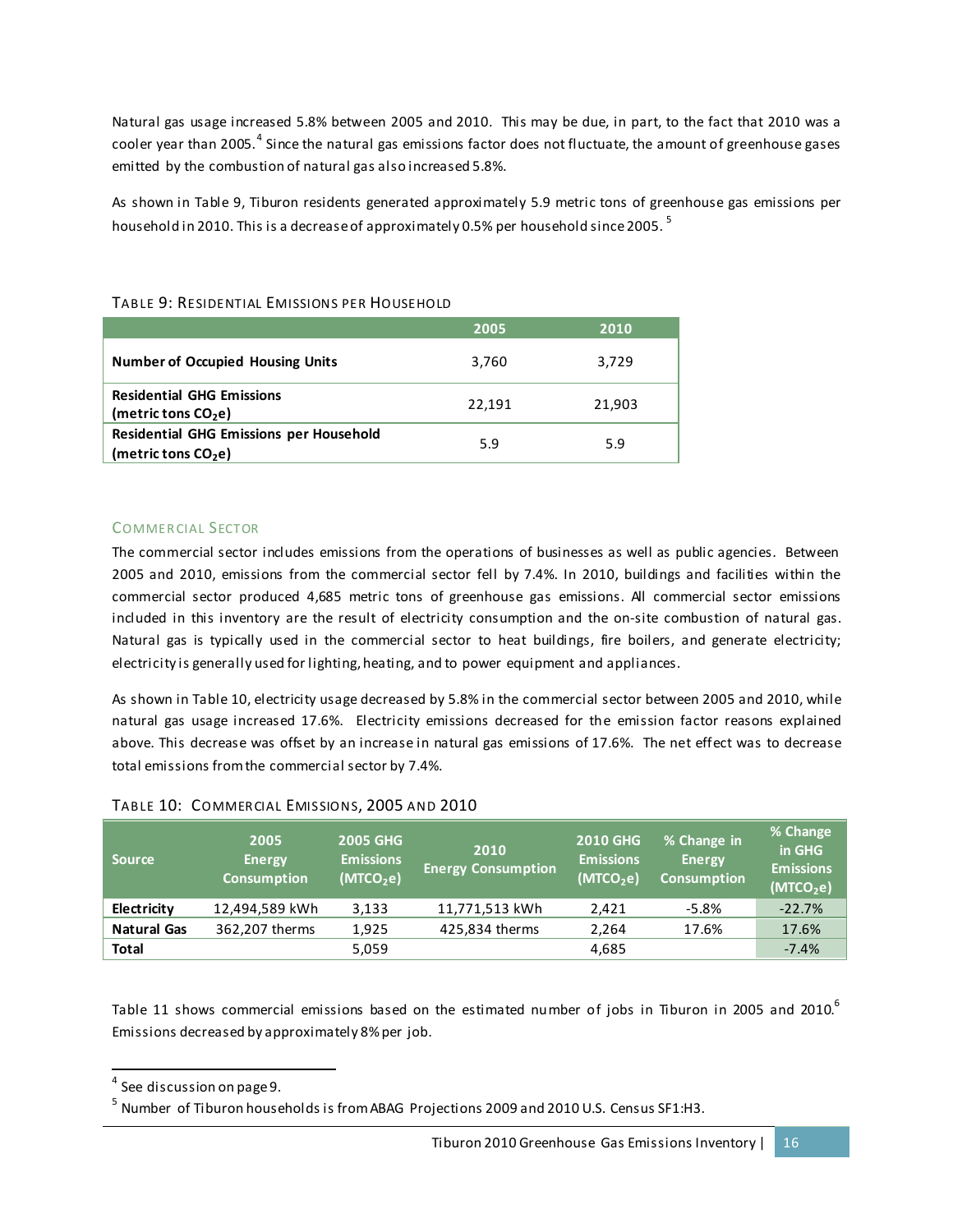#### TABLE 11: COMMERCIAL EMISSIONS PER JOB

|                                                                              | 2005  | 2010  |
|------------------------------------------------------------------------------|-------|-------|
| <b>Number of Jobs</b>                                                        | 3,180 | 3,190 |
| <b>Commercial / Industrial GHG Emissions</b><br>(metric tons $CO2e$ )        | 5.059 | 4,685 |
| <b>Commercial /Industrial GHG Emissions per Job</b><br>(metric tons $CO2e$ ) | 1.6   | 1.5   |

#### TRANSPORTATION SECTOR

Emissions in the transportation sector are calculated by estimating all vehicle miles traveled on local roads and on Route 131, a state highway, within the town limits. Air travel and vehicle miles traveled outside of Marin County are not included in the analysis. In 2005, the transportation sector generated 21,092 metric tons of  $CO_2$ e. By 2010, emissions from the transportation sector decreased approximately 4.4% to 20,163 metric tons  $CO<sub>2</sub>e$ . As shown in Table 12, vehicle miles traveled on local roads and Route 131 are estimated to have decreased between 2005 and 2010 by 1.5%.

#### TABLE 12: TR ANS PORTATION EMISSIONS, 2005 AND 2010

| <b>Source</b>        | 2005<br><b>Vehicle Miles</b><br><b>Traveled</b> | <b>2005 GHG</b><br><b>Emissions</b><br>(MTCO <sub>2</sub> e) | 2010<br><b>Vehicle Miles</b><br><b>Traveled</b> | <b>2010 GHG</b><br><b>Emissions</b><br>(MTCO <sub>2</sub> e) | % Change in<br>Vehicle Miles<br><b>Traveled</b> | % Change in<br><b>GHG</b><br><b>Emissions</b><br>(MTCO <sub>2</sub> e) |
|----------------------|-------------------------------------------------|--------------------------------------------------------------|-------------------------------------------------|--------------------------------------------------------------|-------------------------------------------------|------------------------------------------------------------------------|
| Local Roads          | 13,618,510                                      | 6,667                                                        | 13,413,750                                      | 6,345                                                        | $-1.5%$                                         | $-4.8%$                                                                |
| <b>State Highway</b> | 29,653,695                                      | 14.425                                                       | 29,208,611                                      | 13,817                                                       | -1.5%                                           | $-4.2%$                                                                |
| Total                | 43,272,205                                      | 21.092                                                       | 42,622,361                                      | 20,163                                                       | $-1.5%$                                         | $-4.4%$                                                                |

Decreases in transportation sector emissions are also due to changes in fuel efficiency and the carbon intensity of transportation fuels. The Pavley I vehicle standards are over the long-ter m increasing fuel efficiency and decreasing emissions per vehicle mile. Fuel efficiency data available for this inventory show an increase in fuel efficiency of vehicles using gasoline from an average of 18.1 miles per gallon in 2005 to an average of 18.5 miles per gallon in 2010. California's Low Carbon Fuel Standard is reducing the carbon intensity of fuel over the long term, and some decreases in carbon intensity were measured between 2005 and 2010.<sup>[7](#page-20-0)</sup>

#### **OFF-ROAD SECTOR**

Emissions in the off-road sector are from the combustion of fuels used to power vehicles and equipment in the construction and lawn and garden categories, and include everything from hedge trimmers to cranes. As shown in Table 13, off-road emissions decreased by approximately 12.9% between 2005 and 2010. This decrease was due to a reduction in gasoline and diesel use in off-road vehicles and equipment, and an improvement in the carbon-

 $6$  Number of Tiburon jobs in 2005 and 2010 is based on ABAG Projections 2009 estimates.

<span id="page-20-0"></span> $<sup>7</sup>$  See the Appendix for further information.</sup>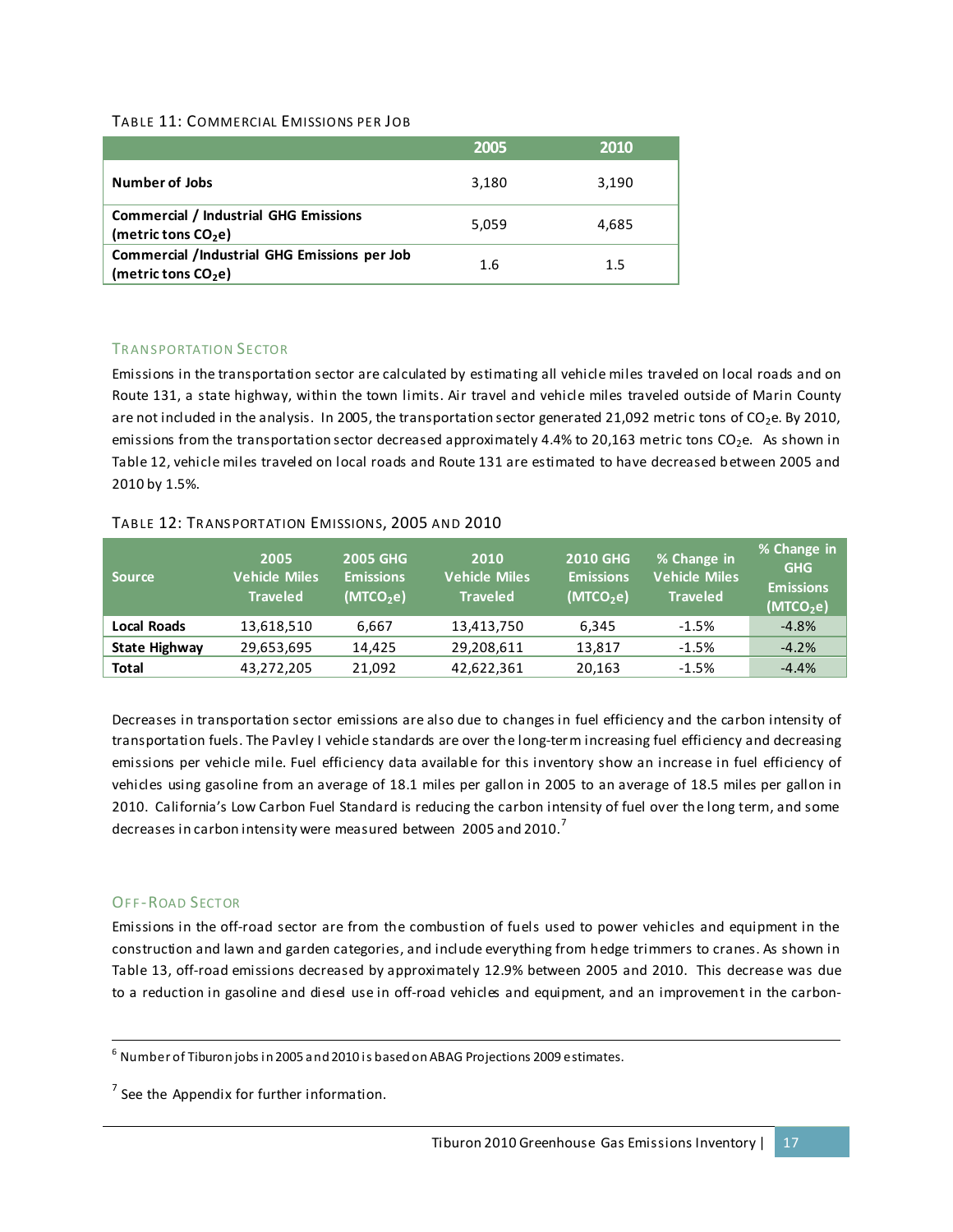intensity of fuels. Emissions from construction equipment and off-road vehicles, in particular, decreased by about 30%, a result of the decline in construction activity since the peak of the real estate boom in 2006-2007.

| <b>Source</b>                | 2005<br><b>Energy</b><br><b>Consumption</b><br>(gallons) | <b>2005 GHG</b><br><b>Emissions</b><br>(MTCO <sub>2</sub> e) | 2010<br><b>Energy</b><br><b>Consumption</b><br>(gallons) | <b>2010 GHG</b><br><b>Emissions</b><br>(MTCO <sub>2</sub> e) | % Change in<br><b>Energy</b><br><b>Consumption</b> | % Change<br>in GHG<br><b>Emissions</b> |
|------------------------------|----------------------------------------------------------|--------------------------------------------------------------|----------------------------------------------------------|--------------------------------------------------------------|----------------------------------------------------|----------------------------------------|
| Construction<br>Equipment    | 35,808                                                   | 320                                                          | 11,057                                                   | 97                                                           | $-30.9%$                                           | $-30.3%$                               |
| Lawn and Garden<br>Equipment | 41.342                                                   | 410                                                          | 41.649                                                   | 413                                                          | 0.7%                                               | 0.6%                                   |
| <b>Total</b>                 | 77,150                                                   | 730                                                          | 66,400                                                   | 636                                                          | $-13.9%$                                           | $-12.9%$                               |

#### WATER SECTOR

Emissions in the water sector are a result of Marin Municipal Water District's (MMWD) use of electricity to pump, treat, convey and distribute water from the water source to the water users in Tiburon. Emissions from the water sector decreased nearly 31% between 2005 and 2010 (see Table 14). This reduction is based on two factors: a decline in the amount of electricity needed to treat and distribute water, and a decline in the carbon intensity of the electricity provided by PG&E and the Marin Energy Authority (MEA). MMWD began purchasing electricity procured by the Marin Energy Authority about mid-way through 2010, and MEA electricity represented about 54% of the District's total electricity usage in that year. MEA's electricity was about 27% less carbon intensive than PG&E electricity in 2010.

#### TABLE 14: WATER EMISSIONS, 2005 AND 2010

| <b>Source</b> | 2005<br><b>Energy</b><br><b>Consumption</b><br>(kWh) | <b>2005 GHG</b><br><b>Emissions</b><br>(MTCO <sub>2</sub> e) | 2010<br><b>Energy</b><br><b>Consumption</b><br>(kWh) | <b>2010 GHG</b><br><b>Emissions</b><br>(MTCO <sub>2</sub> e) | % Change in<br><b>Energy</b><br><b>Consumption</b> | % Change<br>in GHG<br><b>Emissions</b> |
|---------------|------------------------------------------------------|--------------------------------------------------------------|------------------------------------------------------|--------------------------------------------------------------|----------------------------------------------------|----------------------------------------|
| Water         | 1,038,405                                            | 232                                                          | 929.916                                              | 161                                                          | $-10.4%$                                           | $-30.5%$                               |

The Water District's electricity usage decreased by almost 13% between 2005 and 2010 as a result of declining water demand. As shown in Figure 3, water use has declined from 138.7 gallons per person in 2005 to 119.8 gallons per person in 2010, a reduction of almost 14%. Water demand responds to a variety of factors, including economic conditions, precipitation patterns and weather conditions, water conservation fixture and behavioral changes, and water rate structure changes. MMWD has increased water rates significantly in recent years (9.7% in 2008, 7.3% in 2009, and 9.8% in 2010), and demand has most likely declined in response to these rate increases. The recession of December 2007 to June 2009, and the poor economic conditions that followed the official end of the recession, have also contributed to a reduction in water demand.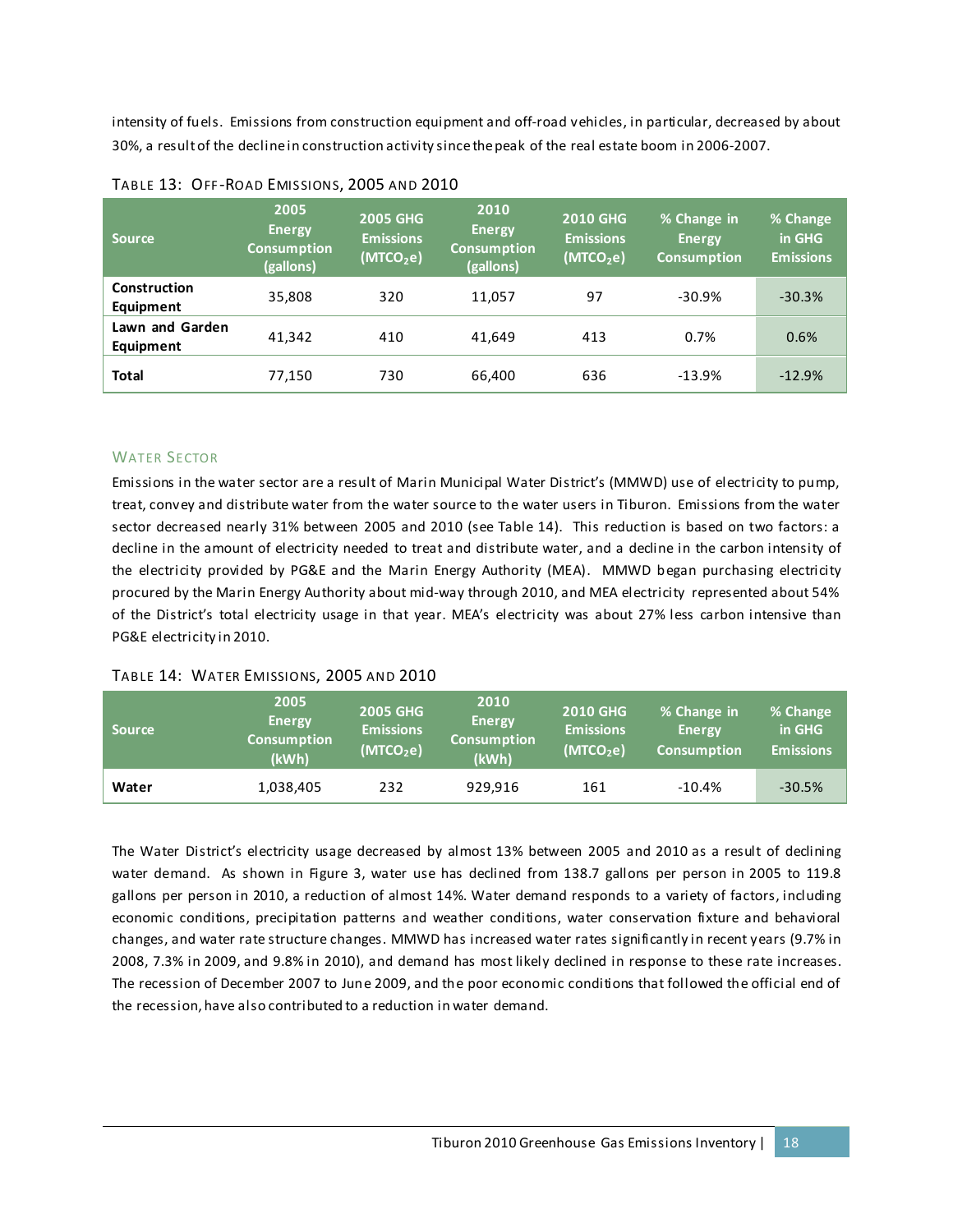

FIGURE 3: PER CAPITA WATER USE, 2005 TO 2010

#### WASTEWATER SECTOR

Wastewater coming from homes and businesses is rich in organic matter and has a high concentration of nitrogen and carbon, along with other organic elements. As wastewater is collected, treated and discharged by Sanitary District No. 5 and the Sewerage Agency of Southern Marin, chemical processes in aerobic and anaerobic conditions lead to the creation and emission of two greenhouse gases: methane and nitrous oxide. Emissions are also created from use of electricity to collect and process the wastewater.

Emissions from the wastewater sector decreased by 0.5% between 2005 and 2010, due to a reduction in overall water usage in the community and an improvement in the carbon intensity of PG&E electricity.

| <b>Source</b>    | 2005<br><b>Energy</b><br><b>Consumption</b><br>(kWh) | <b>2005 GHG</b><br><b>Emissions</b><br>(MTCO <sub>2</sub> e) | 2010<br><b>Energy</b><br><b>Consumption</b><br>(kWh) | <b>2010 GHG</b><br><b>Emissions</b><br>(MTCO <sub>2</sub> e) | % Change in<br><b>Energy</b><br><b>Consumption</b> | % Change<br>in GHG<br><b>Emissions</b> |
|------------------|------------------------------------------------------|--------------------------------------------------------------|------------------------------------------------------|--------------------------------------------------------------|----------------------------------------------------|----------------------------------------|
| Electricity      | 189,150                                              | 42                                                           | 163,456                                              | 33                                                           | $-13.6%$                                           | $-21.4%$                               |
| <b>Treatment</b> | $\overline{\phantom{a}}$                             | 147                                                          | $\overline{\phantom{0}}$                             | 155                                                          |                                                    | 5.5%                                   |
| <b>Total</b>     | $\overline{\phantom{a}}$                             | 189                                                          |                                                      | 188                                                          |                                                    | $-0.5%$                                |

|  | TABLE 15: WASTEWATER EMISSIONS, 2005 AND 2010 |  |  |  |  |
|--|-----------------------------------------------|--|--|--|--|
|--|-----------------------------------------------|--|--|--|--|

#### WASTE SECTOR

Emissions from the waste sector are an estimate of methane generation from the decomposition of municipal solid waste and alternative daily cover sent to the landfill in 2005 and 2010. These emissions are considered Scope 3 because they are not generated in the base year, but will result from the decomposition of 2005 and 2010 waste over the full 100+ year cycle of its decomposition. About 75 percent  $^8$  $^8$  of landfill methane emissions are captured

<span id="page-22-0"></span> <sup>8</sup> U.S. Environmental Protection Agency, "Compilation of Air Pollutant Emissions Factors," AP-42, Fifth Edition, January 1995.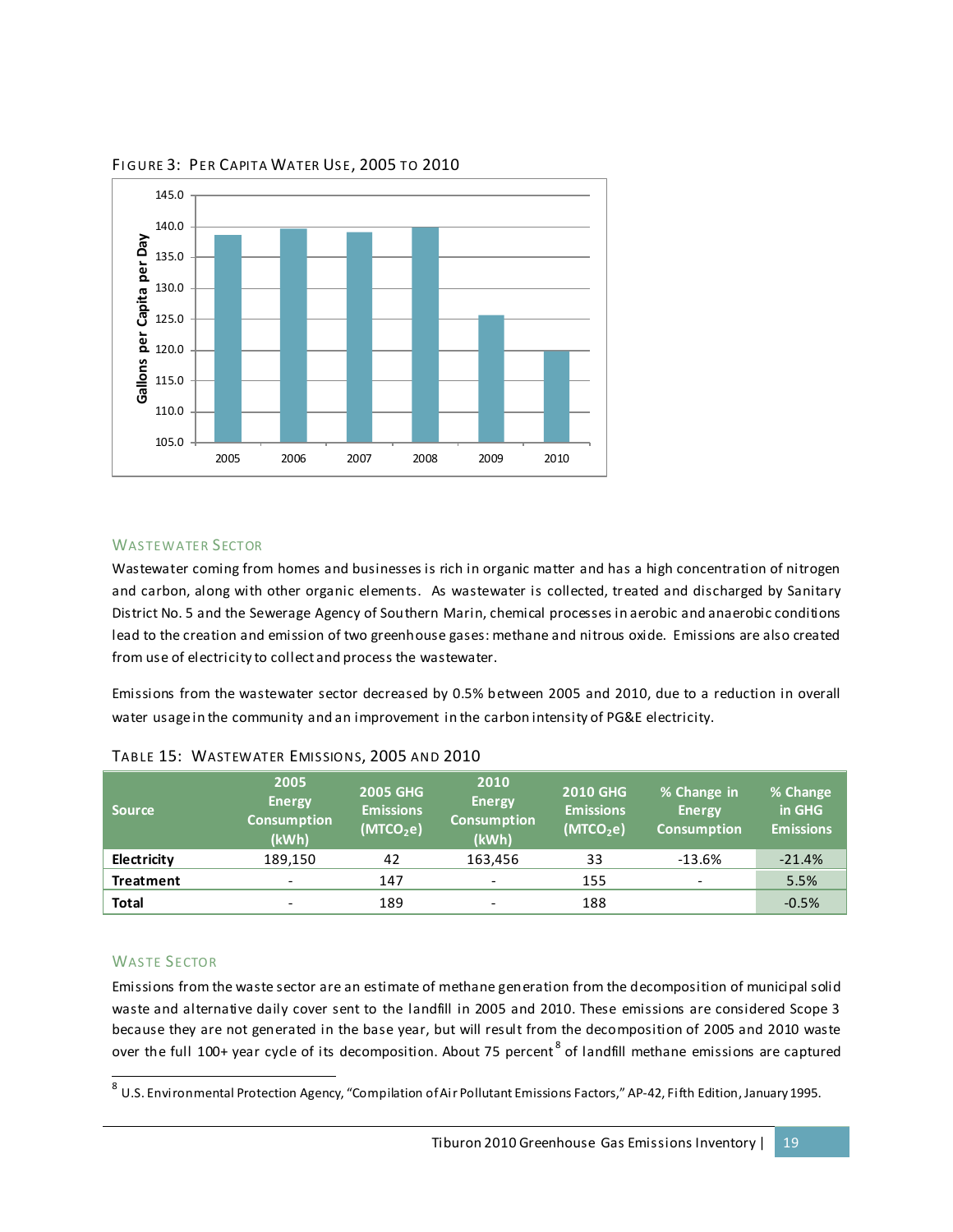through landfill gas collection systems, but the remaining 25 percent escape into the atmosphere as a significant contributor to global warming.

Emissions from waste generated by the Tiburon community in 2010 were 46% lower than 2005. This was due to a reduction in landfilled waste and in a change in the composition of alternative daily cover. In 2005, a greater proportion of green waste was used as alternative daily cover and then buried in the landfill, generating methane as the waste decomposed.

| <b>Source</b>                     | 2005<br><b>Quantity</b><br>(tons) | <b>2005 GHG</b><br><b>Emissions</b><br>(MTCO <sub>2</sub> e) | 2010<br><b>Quantity</b><br>(tons) | 2010 GHG<br><b>Emissions</b><br>(MTCO <sub>2</sub> e) | % Change in<br>Waste<br>Generation | % Change<br>in GHG<br><b>Emissions</b> |
|-----------------------------------|-----------------------------------|--------------------------------------------------------------|-----------------------------------|-------------------------------------------------------|------------------------------------|----------------------------------------|
| Solid Waste                       | 9,850                             | 1.992                                                        | 6,273                             | 1,269                                                 | $-36.3%$                           | $-36.3%$                               |
| <b>Alternative Daily</b><br>Cover | 2,609                             | 442                                                          | 660                               | 41                                                    | $-74.7%$                           | $-90.6%$                               |
| Total                             | 12,459                            | 2.434                                                        | 6,933                             | 1,310                                                 | $-44.4%$                           | $-46.2%$                               |

#### TABLE 16: WASTE EMISSIONS, 2005 AND 2010

#### FI GURE 4: COUNTYWIDE WASTE GENERATION, 2005 TO 2010

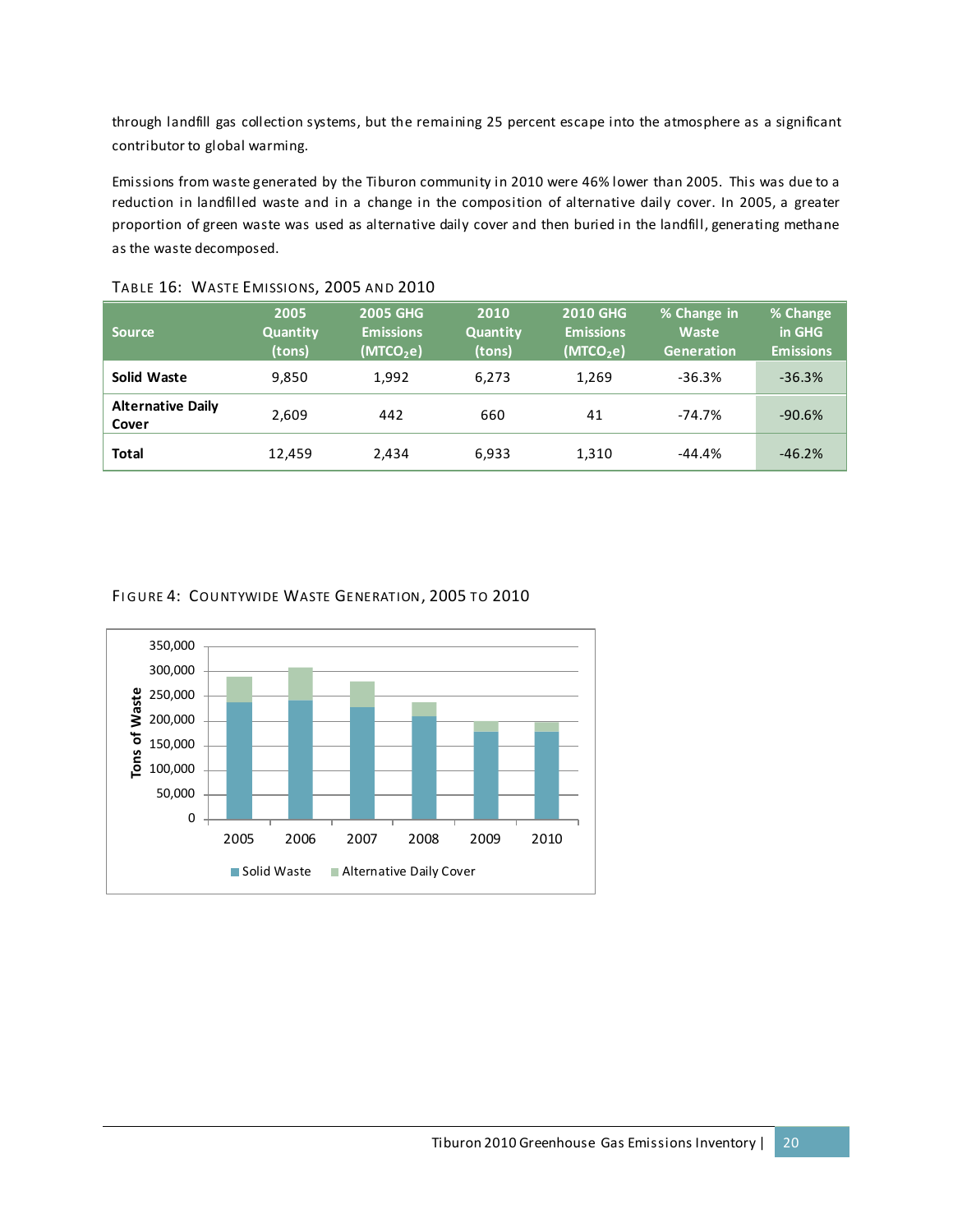## GOVERNMENT OPERATIONS INVENTORY

### GOVERNMENT PROFILE

The Town of Tiburon is a general law city and operates under the council-city manager form of government. The local government operates administrative, planning, building and public works departments, as well as a police department. In 2010, there were 42 total employees. The operating budget for expenditures was \$8,841,760 in fiscal year 2009-2010 and \$8,575,482 in fiscal year 2010-2011.

#### GOVERNMENT OPERATIONS INVENTORY SUMMARY

In 2005, Tiburon's government operations produced approximately 435 metric tons of  $CO<sub>2</sub>e$ . In 2010, those activities resulted in approximately 423 metric tons of  $CO<sub>2</sub>e$ , a decrease of 11.5 metric tons, or 2.6%. These numbers include all Scope 1 emissions from the on-site combustion of fuels in facilities and vehicles, Scope 2 emissions from the purchase of electricity generated outside Tiburon's borders, and Scope 3 emissions from waste generated by local government operations and employee commutes. The following summaries break down these totals by sector, sources and scope.

#### SUMMARY BY SECTOR

Emissions from government operations decreased in all sectors except the vehicle fleet and water sectors. As shown in Table 17, the greatest emissions reductions came from the waste sector, which experienced a reduction in emissions of 17.2 metric tons  $CO<sub>2</sub>e$ , or about 60%. Emissions were also reduced in the public lighting sector (-14%), the buildings and facilities sector (-13%), and the employee commute sector (-6%). On the other hand, emissions increased in the vehicle fleet sector by nearly 23 metric tons CO<sub>2</sub>e, or almost 18% Emissions also increased by 6.1 metric tons in the water delivery sector because of the installation of a fountain in downtown Tiburon. Figure 5 shows that the employee commute sector was the largest emitter of gr eenhouse gas emissions in 2010 (38%), followed by the vehicle fleet sector (36%).

| <b>Sector</b>                     | 2005<br>Metric Tons $CO2a$ | 2010<br>Metric Tons CO <sub>2</sub> e | Change<br>Metric Tons CO <sub>2</sub> e | % Change |
|-----------------------------------|----------------------------|---------------------------------------|-----------------------------------------|----------|
| <b>Buildings &amp; Facilities</b> | 78.8                       | 68.9                                  | $-9.9$                                  | $-12.6%$ |
| <b>Vehicle Fleet</b>              | 127.7                      | 150.6                                 | 22.9                                    | 17.9%    |
| <b>Public Lighting</b>            | 29.2                       | 25.0                                  | $-4.2$                                  | $-14.2%$ |
| <b>Water Delivery</b>             | < 0.1                      | 6.2                                   | 6.1                                     | 15,300%  |
| Waste                             | 28.5                       | 11.3                                  | $-17.2$                                 | $-60.3%$ |
| <b>Employee Commute</b>           | 170.5                      | 161.2                                 | $-9.3$                                  | $-5.5%$  |
| <b>Total</b>                      | 434.7                      | 423.2                                 | $-11.5$                                 | $-2.6%$  |

#### TABLE 17: SUMMARY BY SECTOR, 2005 AND 2010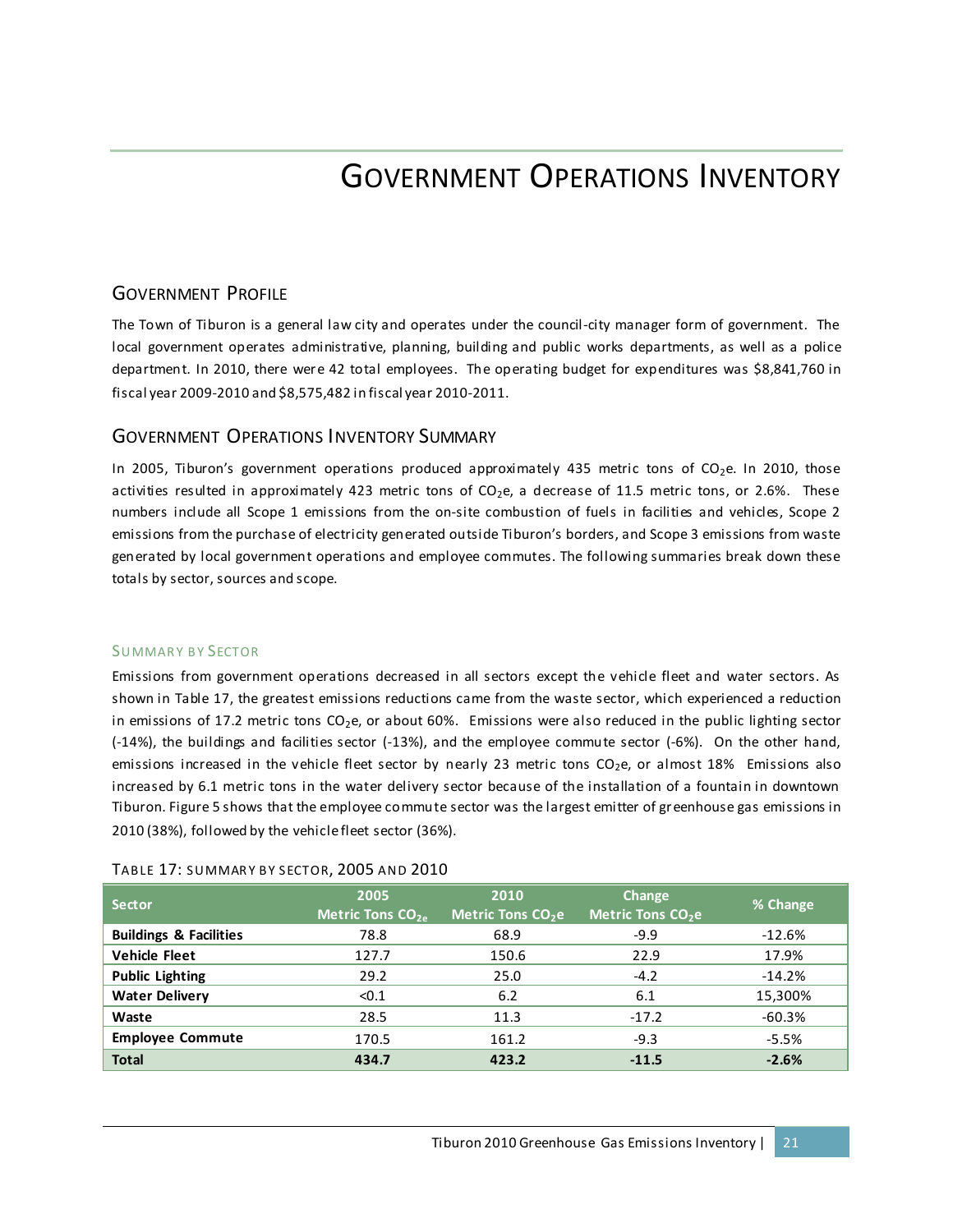#### FIGURE 5: EMISSIONS BY SECTOR, 2010



#### SUMMARY BY SOURCE

Table 18 shows a summary of the Town's greenhouse gas emissions by source. On a percentage basis, emissions from diesel increased the most (49%), while emissions from waste decreased the most (-60%). In absolute terms, the greatest increase in emissions came from gasoline and diesel sources. As shown in Figure 6, gasoline was the largest source of greenhouse gas emissions (69%) in 2010, followed by electricity (19%). Emissions from refrigerants were not calculated in the 2005 inventory, so the same amount of 2010 greenhouse gas emissions from refrigerants is assumed for 2005.

#### TABLE 18: SUMMARY BY SOURCE, 2005 AND 2010

| <b>Source</b>      | 2005<br>Metric Tons $CO_{2e}$ | 2010<br>Metric Tons CO <sub>2</sub> e | Change<br>Metric Tons CO <sub>2</sub> e | % Change  |
|--------------------|-------------------------------|---------------------------------------|-----------------------------------------|-----------|
| Electricity        | 92.9                          | 79.7                                  | $-13.2$                                 | $-14.2\%$ |
| <b>Natural Gas</b> | 14.5                          | 19.1                                  | 4.6                                     | 31.7%     |
| <b>Gasoline</b>    | 283.9                         | 290.9                                 | 7.0                                     | 2.5%      |
| <b>Diesel</b>      | 14.4                          | 21.5                                  | 7.1                                     | 49.4%     |
| <b>Solid Waste</b> | 28.5                          | 11.3                                  | $-17.2$                                 | -60.4%    |
| Propane            | --                            | 0.1                                   | 0.1                                     | --        |
| Refrigerants       | 0.5                           | 0.5                                   | 0.0                                     | 0%        |
| <b>Total</b>       | 434.7                         | 423.2                                 | $-11.5$                                 | $-2.6%$   |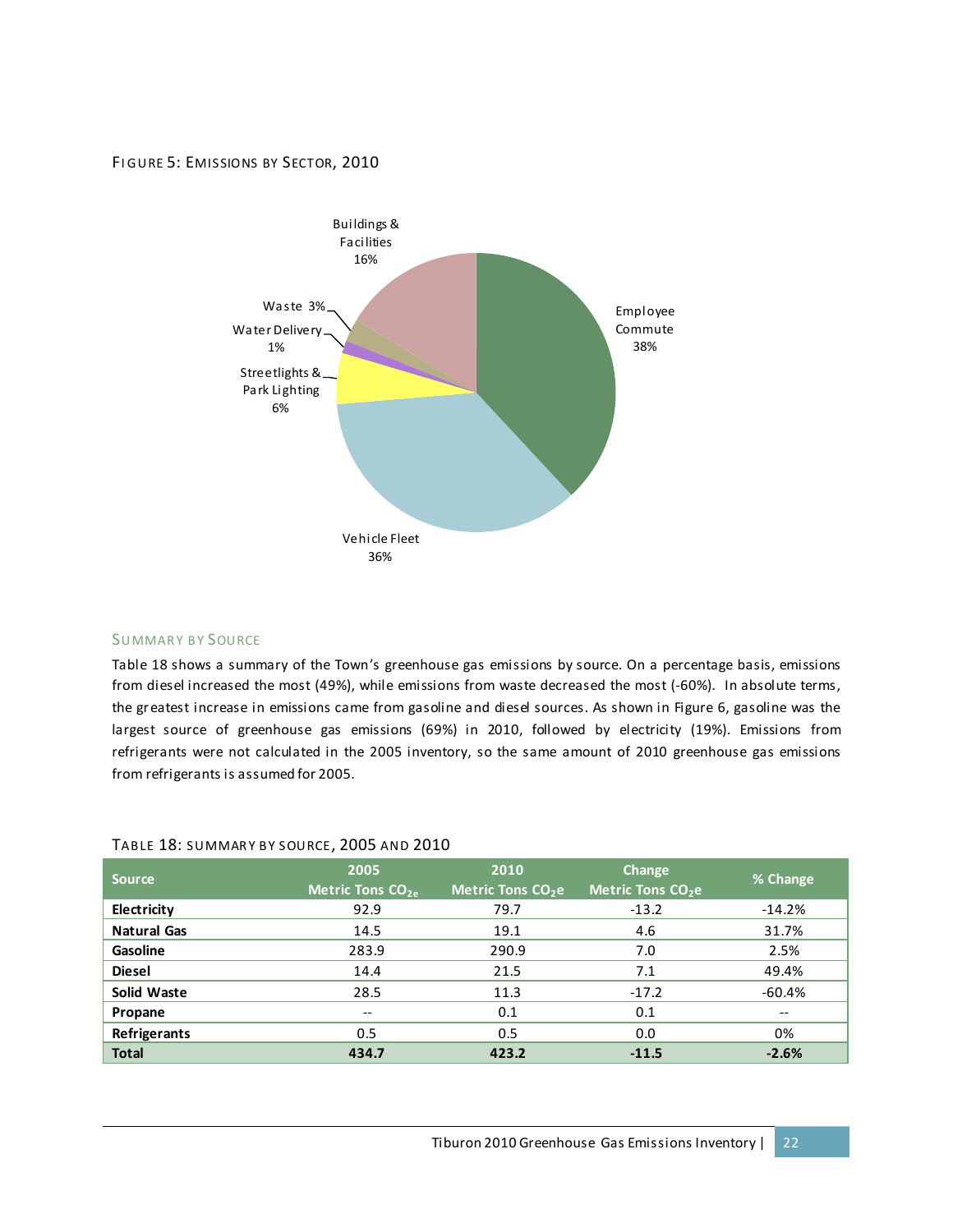#### FIGURE 6: EMISSIONS BY SOURCE, 2010



#### SUMMARY BY SCOPE

As shown in Table 19, Scope 3 sources produced the largest amount of greenhouse gas emissions from governmental operations in 2005, and these emissions decreased by 13.3% in 2010. The largest decrease occurred in Scope 2 emissions, which represents emissions from electricity produced outside Tiburon's borders.

| <b>Activity</b> | 2005 Metric Tons $CO2a$ | 2010 Metric Tons $CO_{2a}$ | % Change |
|-----------------|-------------------------|----------------------------|----------|
| Scope 1         | 142.9                   | 171.0                      | 19.7%    |
| Scope 2         | 92.9                    | 79.7                       | $-14.2%$ |
| Scope 3         | 199.0                   | 172.4                      | $-13.3%$ |
| <b>Total</b>    | 434.7                   | 423.2                      | $-2.6%$  |

#### TABLE 19: SUMMARY BY SCOPE, 2005 AND 2010

### GOVERNMENT OPERATIONS INVENTORY DETAIL BY SECTOR

This section explores government operations and emissions by taking a detailed look at each primary sector. As listed above, the sectors included in the government operations emissions analysis are:

**Buildings and Other Facilities**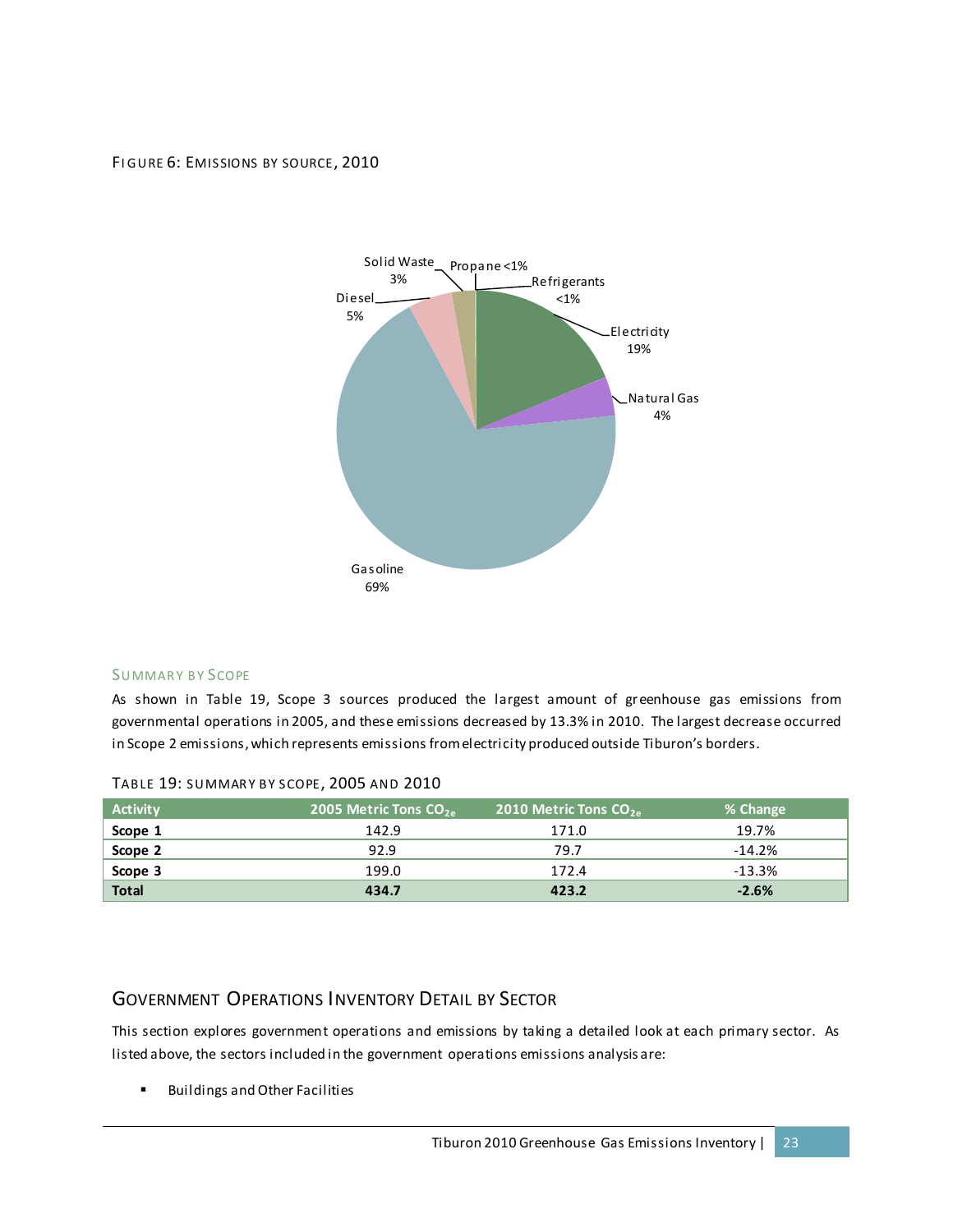- Public Lighting
- Water Delivery
- Vehicle Fleet
- Waste
- **Employee Commute**

#### BUI LDINGS AND OTHER FACILITIES

Facilities operations contribute to greenhouse gas emissions in two major ways. First, facilities consume electricity and fuels such as natural gas. This consumption is associated with the majority of greenhouse gas emissions from buildings and facilities. In addition, air conditioning and refrigeration equipment in buildings can emit hydrofluorocarbons (HFCs) and other greenhouse gases when these systems leak refrigerants. Refrigerants are very potent greenhouse gases, and have Global Warming Potential (GWP) of up to many thousand times that of CO2. For example, HFC-134a, a very common refrigerant, has a GWP of 1,300, or 1,300 times that of CO2. Therefore, even small amounts of leaked refrigerants can have a significant effect on greenhouse gas emissions.

In 2010, Tiburon operated three major facilities – the Town Hall, the police station, and the public works corporation yard. Data relating to electricity and natural gas consumption for buildings and facilities was obtained from PG&E and data for refrigerants and fuel used for backup generators was obtained from Tiburon staff.

As shown in Table 20, emissions from the buildings sector decreased by 13% between 2005 and 2010. This decline was due to reductions in electricity consumption and emissions. Electricity consumption decreased by 14% and emissions decreased further – by 24% – primarily because the carbon intensity of PG&E electricity was lower in 2010. In addition, the Town purchased approximately 9% of its electricity from MEA in 2010; as noted earlier, the carbon intensity of MEA electricity was about 27% lower than that supplied by PG&E in 2010, due to the higher percentage of renewable and non-greenhouse gas emitting energy sources in MEA's energy mix.

Offsetting the decline in electricity emissions was an increase in emissions from natural gas, gasoline and diesel use. Natural gas consumption and emissions increased by 32%. Fuel usage for generators nearly doubled, but since the amount of gasoline and diesel used for generators is relatively small, this did not have a significant impact on overall emissions from the buildings sector. Fugitive emissions from refrigerants used in air conditioners and refrigerators barely registered because most of the older equipment in Tiburon uses refrigerants that are being phased out and are not reported in the Local Government Operating Protocol. These emissions are reported separately and were discussed on page 7.

| Source             | 2005<br><b>Energy</b><br><b>Consumption</b> | <b>2005 GHG</b><br><b>Emissions</b><br>(MTCO <sub>2</sub> e) | 2010<br><b>Energy</b><br><b>Consumption</b> | <b>2010 GHG</b><br><b>Emissions</b><br>(MTCO <sub>2</sub> e) | % Change in<br><b>Energy</b><br><b>Consumption</b> | % Change in<br><b>GHG</b><br><b>Emissions</b><br>(MTCO <sub>2</sub> e) |
|--------------------|---------------------------------------------|--------------------------------------------------------------|---------------------------------------------|--------------------------------------------------------------|----------------------------------------------------|------------------------------------------------------------------------|
| Electricity        | 284,581 kWh                                 | 64.0                                                         | 244,273 kWh                                 | 48.5                                                         | $-14%$                                             | $-24%$                                                                 |
| <b>Natural Gas</b> | 2.734 therms                                | 14.5                                                         | 3,601 therms                                | 19.1                                                         | 32%                                                | 32%                                                                    |
| Fuel               | 69 gallons                                  | 0.6                                                          | 124 gallons                                 | 1.3                                                          | 80%                                                | 117%                                                                   |
| Refrigerants       | $- -$                                       | 0.003                                                        | $-$                                         | 0.003                                                        | $- -$                                              | 0%                                                                     |
| <b>Total</b>       | $- -$                                       | 78.8                                                         | $- -$                                       | 68.9                                                         | --                                                 | $-13%$                                                                 |

#### TABLE 20: BUILDINGS AND OTHER FACILITIES EMIS SIONS , 2005 AND 2010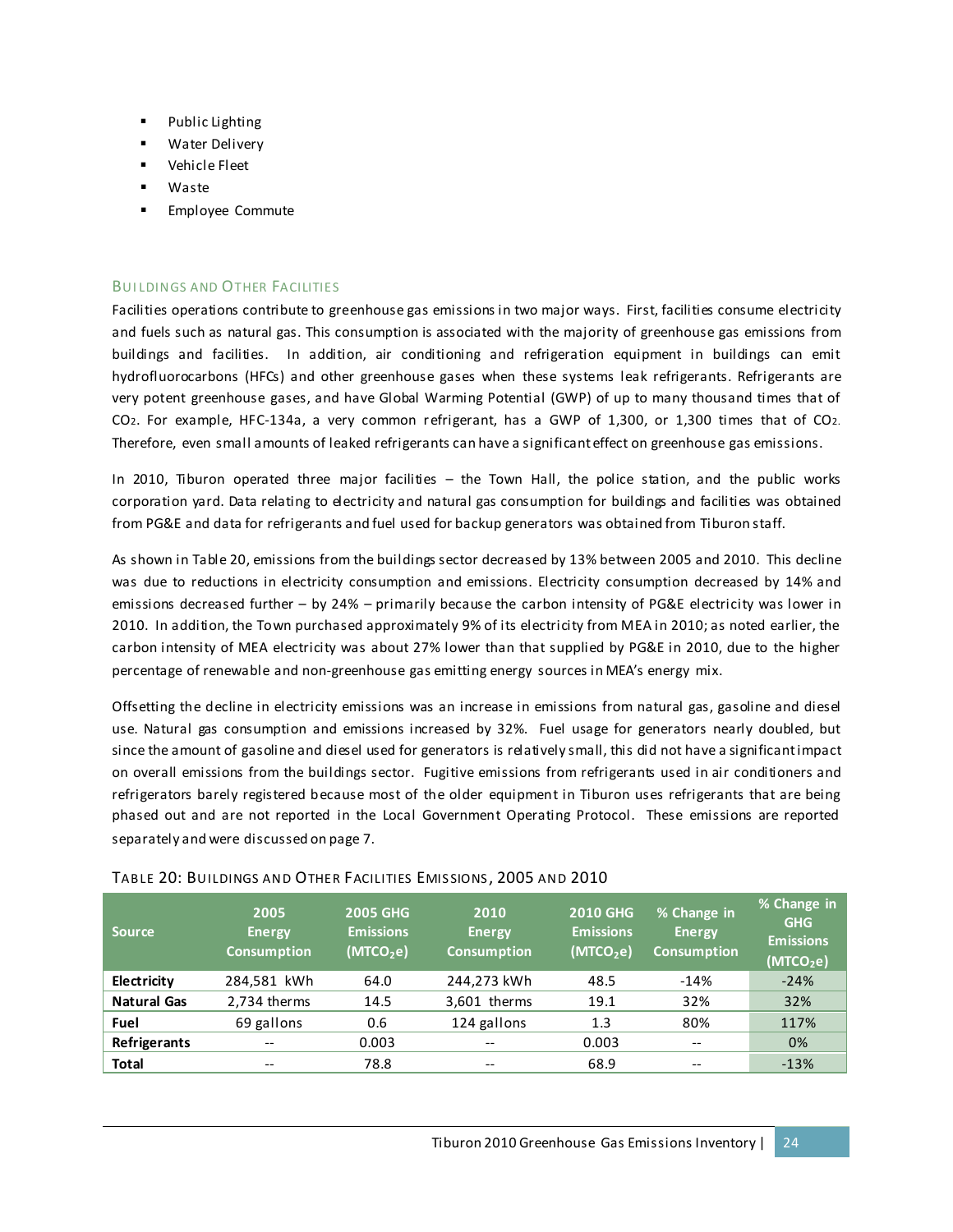Table 21 shows electricity, natural gas, and fuel usage by facility. Electricity declined by 25% at Town Hall; the installation of the photovoltaic system at Town Hall in 2006 was responsible for 95% of the drop in purchased electricity for that building between 2005 and 2010 (36,861 kWh were generated by the PV system in 2010). Electricity usage increased by 3% at the police station and decreased by 18% at the corporation yard. Natural gas usage increased by approximately 49% at Town Hall and 54% at the police station, but decreased by 19% at the corporation yard. As noted earlier in this report, 2010 was a cooler year than 2005, and these cooler temperatures most likely contributed to the increase in natural gas usagefor heating buildings.

| <b>Building/ Facility</b> | <b>Energy Source</b> | 2005<br><b>Energy</b><br><b>Consumption</b> | 2010<br><b>Energy</b><br><b>Consumption</b> | % Change in Energy<br><b>Consumption</b> |
|---------------------------|----------------------|---------------------------------------------|---------------------------------------------|------------------------------------------|
| <b>Town Hall</b>          | Electricity          | 157,360 kWh                                 | 118,640 kWh                                 | $-25%$                                   |
|                           | Natural Gas          | 1,129 therms                                | 1,684 therms                                | 49%                                      |
|                           | Diesel               | 9 gallons                                   | 44 gallons                                  | 389%                                     |
| <b>Police Station</b>     | Electricity          | 105,120 kWh                                 | 108,560 kWh                                 | 3%                                       |
|                           | Natural Gas          | 838 therms                                  | 1,293 therms                                | 54%                                      |
|                           | Diesel               | 12 gallons                                  | 49 gallons                                  | 308%                                     |
| <b>Corp Yard</b>          | Electricity          | 20,828 kWh                                  | 17,004 kWh                                  | $-18%$                                   |
|                           | Natural Gas          | 767 therms                                  | 624 therms                                  | $-19%$                                   |
|                           | Gasoline             | 48 gallons                                  | 31 gallons                                  | $-35%$                                   |
| <b>Marsh Condos</b>       | Electricity          | 1.273 kWh                                   | 69 kWh                                      | $-95%$                                   |

| TABLE 21: ENERGY USAGE AT TIBURON BUILDINGS AND FACILITIES |
|------------------------------------------------------------|
|------------------------------------------------------------|

#### PUBLIC LIGHTING

Tiburon operates 277 street and park lights. Emissions associated with the operation of this public lighting are from electricity consumption. Electricity usage for streetlights increased by about 1%, while electricity usage for park lighting decreased by 56% because the lights at Shoreline park and the restroom lights at Blackie's Pasture and South of Knoll park were put on timers to save electricity during the evening hours. Overall, electricity consumption in the public lighting sector decreased 4% between 2005 and 2010. Emissions dropped even more, by 14%.

#### TABLE 22: PUBLIC LIGHTING EMISSIONS, 2005 AND 2010

| <b>Source</b>        | 2005<br><b>Electricity</b><br><b>Consumption</b> | <b>2005 GHG</b><br><b>Emissions</b><br>(MTCO <sub>2</sub> e) | 2010<br><b>Electricity</b><br><b>Consumption</b> | <b>2010 GHG</b><br><b>Emissions</b><br>(MTCO <sub>2</sub> e) | % Change in<br><b>Electricity</b><br><b>Consumption</b> | % Change in<br><b>GHG</b><br><b>Emissions</b><br>(MTCO <sub>2</sub> e) |
|----------------------|--------------------------------------------------|--------------------------------------------------------------|--------------------------------------------------|--------------------------------------------------------------|---------------------------------------------------------|------------------------------------------------------------------------|
| <b>Streetlights</b>  | 120,857 kWh                                      | 27.0                                                         | 121,532 kWh                                      | 24.2                                                         | 1%                                                      | $-10%$                                                                 |
| <b>Park Lighting</b> | 9.542 kWh                                        | 2.1                                                          | 4,155 kWh                                        | 0.8                                                          | -56%                                                    | $-62%$                                                                 |
| <b>Total</b>         | 130,399 kWh                                      | 29.2                                                         | 125,687 kWh                                      | 25.0                                                         | $-4%$                                                   | $-14%$                                                                 |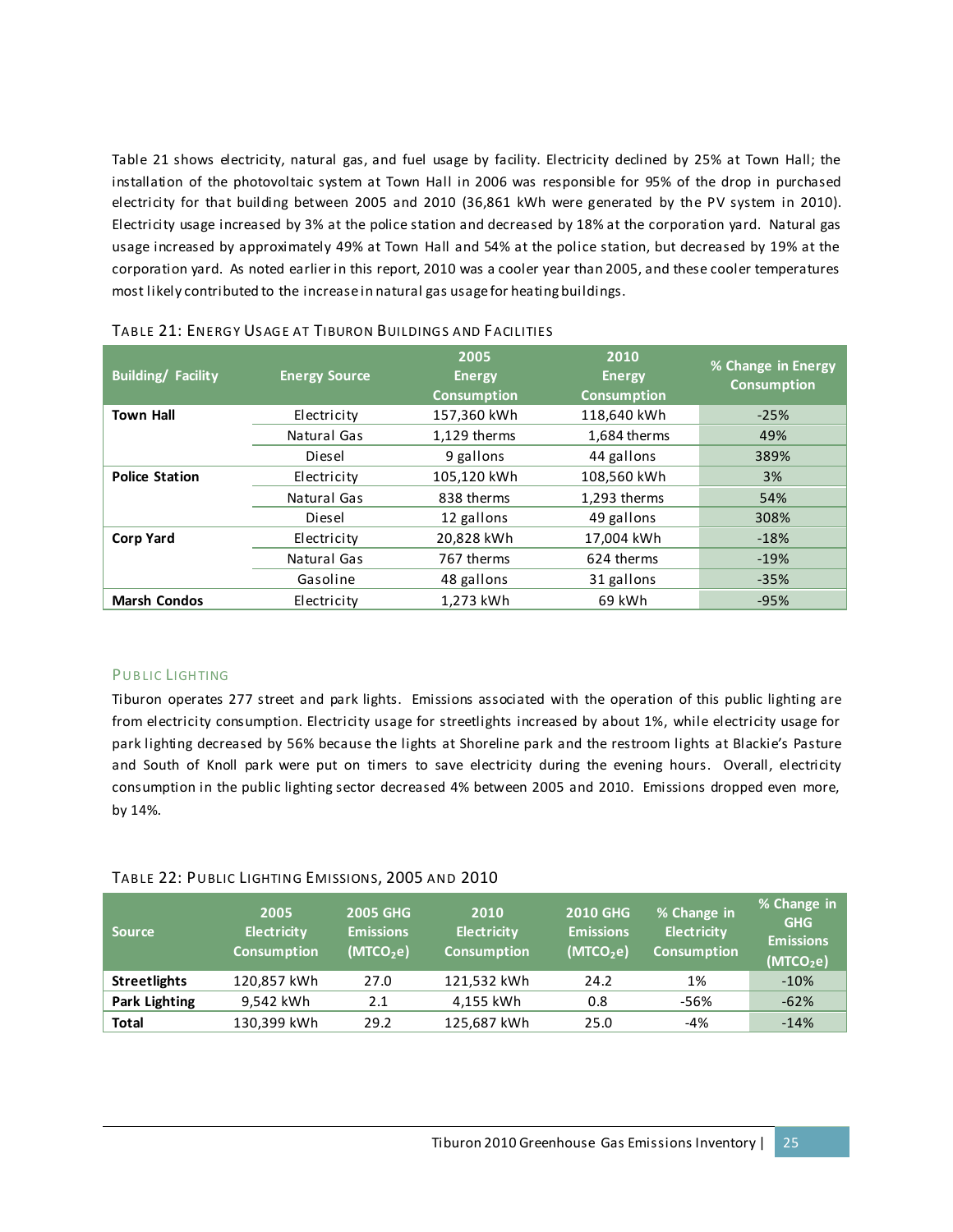#### WATER DELIVERY

This sector includes any facilities used for the management and distribution of water. Typical systems included in this sector are potable water delivery pumps, sprinkler and irrigation controls, and stormwater management. Electricity usage increased dramatically between 2005 and 2010, by 30,767 kWh, due to the installation of a fountain at the corner of Main Street and Tiburon Boulevard in the downtown area (the fountain used 30,774 kWh of electricity in 2010). The operation of this fountain increases annual greenhouse gas emissions by more than 6 metric tons.

| <b>Source</b>         | 2005<br><b>Electricity</b><br><b>Consumption</b> | <b>2005 GHG</b><br><b>Emissions</b><br>(MTCO <sub>2</sub> e) | 2010<br><b>Electricity</b><br><b>Consumption</b> | <b>2010 GHG</b><br><b>Emissions</b><br>(MTCO <sub>2</sub> e) | % Change in<br><b>Electricity</b><br><b>Consumption</b> | % Change in<br><b>GHG</b><br><b>Emissions</b><br>(MTCO <sub>2</sub> e) |
|-----------------------|--------------------------------------------------|--------------------------------------------------------------|--------------------------------------------------|--------------------------------------------------------------|---------------------------------------------------------|------------------------------------------------------------------------|
| <b>Water Delivery</b> | 180 kWh                                          | 0.04                                                         | 30,947 kWh                                       | 6.2                                                          | 17,093%                                                 | 15,275%                                                                |

#### TABLE 23: WATER DELIVERY EMISSIONS, 2005 AND 2010

#### VEHICLE FLEET

The vehicles and mobile equipment used in Tiburon's daily operation include public works trucks and equipment, police cars, and cars for building and planning staff use. These vehicles and equipment burn gasoline and diesel, which result in greenhouse gas emissions. In addition, vehicles with air conditioning use refrigerants that leak from the vehicle. In 2010, Tiburon operated a fleet of 23 vehicles, including nine police patrol cars, six pick-up trucks, a backhoe, a loader and a street sweeper.

Table 24 shows that total fuel consumption increased by 19% between 2005 and 2010 and emissions increased by 18%. The police department increased its gasoline use by 41%, while the public works department, the other major user of fuel at the Town, decreased its use of diesel and gasoline by 2%.

| <b>Source</b>                    | 2005<br><b>Fuel</b><br><b>Consumption</b> | <b>2005 GHG</b><br>2010<br><b>Emissions</b><br><b>Fuel</b><br>(MTCO <sub>2</sub> e)<br><b>Consumption</b> |                  | <b>2010 GHG</b><br><b>Emissions</b><br>(MTCO <sub>2</sub> e) | % Change in<br><b>Fuel</b><br><b>Consumption</b> | % Change in<br><b>GHG</b><br><b>Emissions</b><br>(MTCO <sub>2</sub> e) |
|----------------------------------|-------------------------------------------|-----------------------------------------------------------------------------------------------------------|------------------|--------------------------------------------------------------|--------------------------------------------------|------------------------------------------------------------------------|
| <b>Police</b>                    | 7,847 gallons                             | 70.0                                                                                                      | $11,082$ gallons | 97.6                                                         | 41%                                              | 39%                                                                    |
| <b>Public Works</b>              | 49.9<br>5,436 gallons                     |                                                                                                           | 5,304 gallons    | 49.2                                                         | $-2%$                                            | $-1%$                                                                  |
| <b>Building</b>                  | 733 gallons                               | 6.6                                                                                                       | 284 gallons      | 2.5                                                          | $-61%$                                           | $-62%$                                                                 |
| Planning                         | 73 gallons                                | 0.7                                                                                                       |                  | 0.8                                                          | 16%                                              | 14%                                                                    |
| Refrigerants,<br>all departments | 0.5                                       |                                                                                                           |                  | 0.5                                                          |                                                  | 0.0%                                                                   |
| <b>Total</b>                     | 14,089 gallons                            | 127.7                                                                                                     | 16,755 gallons   | 150.6                                                        | 19%                                              | 18%                                                                    |

#### TABLE 24: VEHICLE FLEET EMISSIONS, 2005 AND 2010

#### **WASTE**

Waste generated by government buildings and operations include organic material such as paper, food scraps, plant debris, textiles, and construction waste. This organic material generates methane as it decays in the anaerobic environment of a landfill. An estimated 75 percent of this methane is routinely captured via landfill gas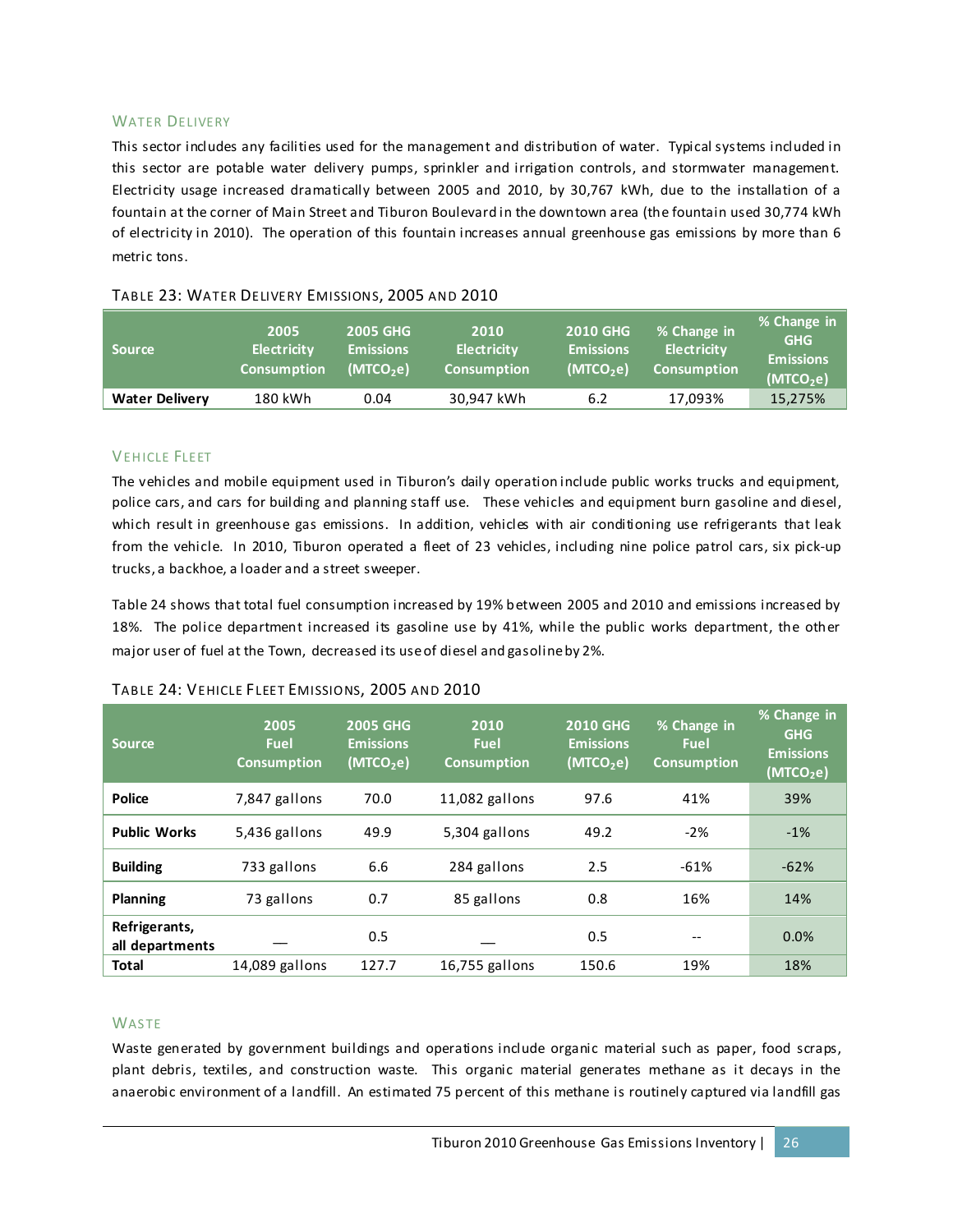collection systems; however, a portion escapes into the atmosphere, contributing to the greenhouse effect. Emissions from waste are an estimate of methane generation that will result from the decomposition of all organic waste sent to the landfill in the inventoried year, even though those emissions will occur over the 100+ year timeframe that the waste will decompose.

Waste generated by governmental operations and deposited into the landfill decreased by 60% between 2005 and 2010, and emissions dropped by the same percentage. This is due to the diversion of nearly 59 tons of yard waste from the landfill, which is now sent to a compost facility at Redwood Landfill rather than deposited in the landfill.

| <b>Source</b>         | 2005<br><b>Landfilled</b><br>Waste | <b>2005 GHG</b><br><b>Emissions</b><br>(MTCO <sub>2</sub> e) | 2010<br><b>Landfilled</b><br>Waste | <b>2010 GHG</b><br><b>Emissions</b><br>(MTCO <sub>2</sub> e) | % Change in<br><b>Landfilled</b><br>Waste | % Change in<br><b>GHG</b><br><b>Emissions</b><br>(MTCO <sub>2</sub> e) |
|-----------------------|------------------------------------|--------------------------------------------------------------|------------------------------------|--------------------------------------------------------------|-------------------------------------------|------------------------------------------------------------------------|
| <b>Police Station</b> | $5.0$ tons                         | 1.0                                                          | 5.0 tons                           | 1.0                                                          | 0%                                        | 0%                                                                     |
| <b>Public Works</b>   | 108.6 tons                         | 22.0                                                         | 24.9 tons                          | 5.0                                                          | $-77%$                                    | $-77%$                                                                 |
| <b>Town Hall</b>      | $10.0$ tons                        | 2.0                                                          | 8.9 tons                           | 1.8                                                          | $-11%$                                    | $-11%$                                                                 |
| <b>Street Cans</b>    | $17.3$ tons                        | 3.5                                                          | $17.0$ tons                        | 3.4                                                          | $-2%$                                     | $-2%$                                                                  |
| <b>Total</b>          | 140.9 tons                         | 28.5                                                         | 55.9 tons                          | 11.3                                                         | $-60%$                                    | $-60%$                                                                 |

#### TABLE 25: WASTE EMISSIONS, 2005 AND 2010

#### EMPLOYEE COMMUTE

Emissions in the employee commute sector are due to the combustion of fuels used by Town employees commuting to and from work in Tiburon. Table 26 shows that vehicle miles traveled increased by 5% between 2005 and 2010, but emissions decreased by 5%. This lower rate may be attributed to an improvement in the fuel efficiency of the vehicles that Tiburon employees drive. However, it is difficult to draw definitive conclusions from the data, as emissions are deter mined from employee commute surveys, and changes from year to year may be within the survey's margin of error.

#### TABLE 26: EMPLOYEE COMMUTE EMISSIONS, 2005 AND 2010

| <b>Source</b>       | 2005                 | <b>2005 GHG</b>       | 2010                 | <b>2010 GHG</b>       | % Change in          | % Change         |
|---------------------|----------------------|-----------------------|----------------------|-----------------------|----------------------|------------------|
|                     | <b>Vehicle Miles</b> | <b>Emissions</b>      | <b>Vehicle Miles</b> | <b>Emissions</b>      | <b>Vehicle Miles</b> | in GHG           |
|                     | <b>Traveled</b>      | (MTCO <sub>2</sub> e) | <b>Traveled</b>      | (MTCO <sub>2</sub> e) | <b>Traveled</b>      | <b>Emissions</b> |
| Employee<br>Commute | 309,711 miles        | 170.5                 | 323.978 miles        | 161.2                 | 5%                   | $-5%$            |

#### TABLE 27: COMMUTE EMISSIONS PER EMPLOYEE, 2005 AND 2010

|                                                            | 2005  | 2010  | % Change |
|------------------------------------------------------------|-------|-------|----------|
| <b>Employees</b>                                           | 42    | 42    | 0%       |
| Commute GHG Emissions (metric tons CO <sub>2</sub> e)      | 170.5 | 161.2 | +6%      |
| Per Employee GHG Emissions (metric tons CO <sub>2</sub> e) |       | 3.8   | -5%      |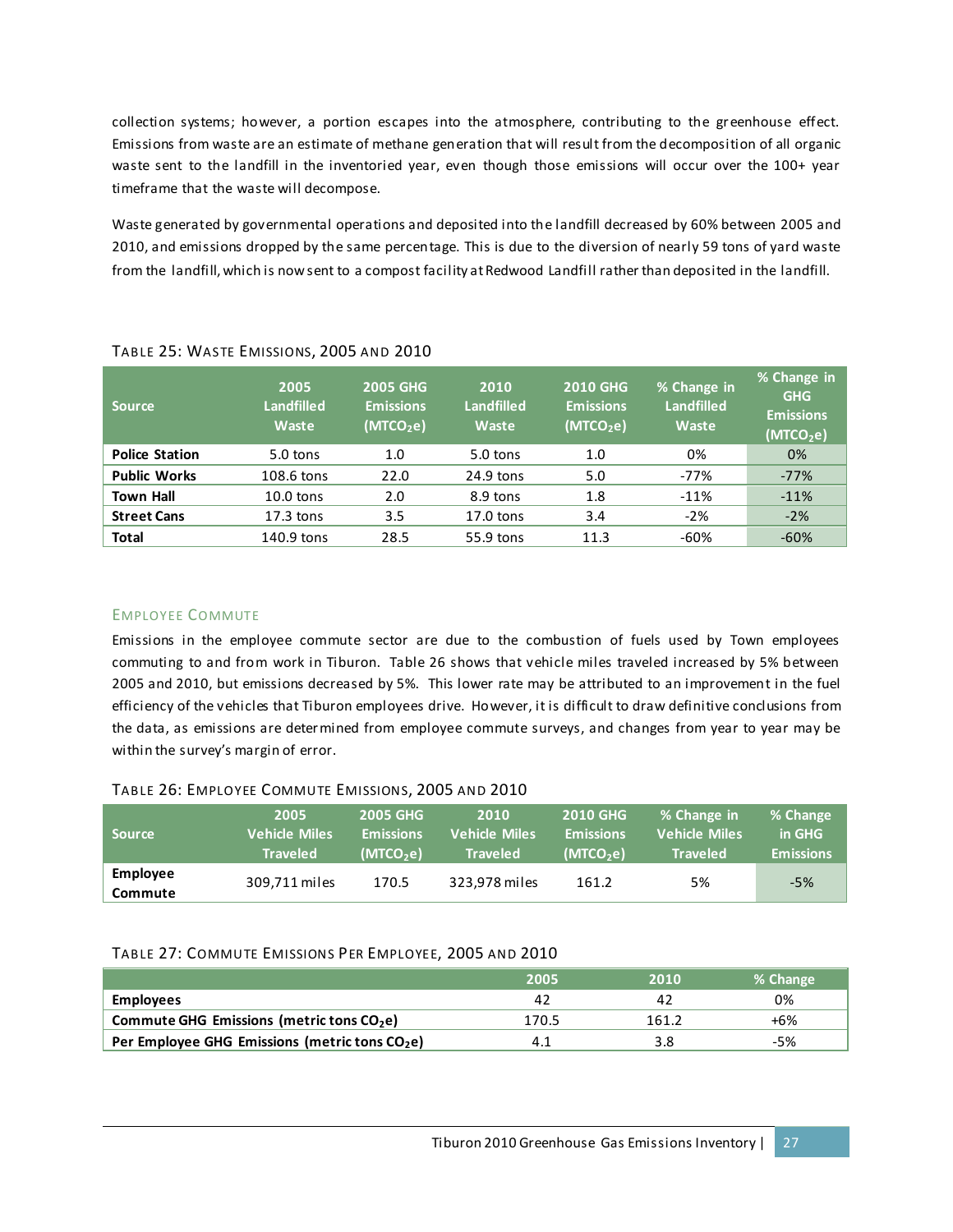## CONCLUSION

Tiburon has achieved some early successes in reducing greenhouse gas emissions between 2005 and 2010. Community emissions decreased by 5.6% over these five years, putting the town on track to reduce emissions by approximately 16% below the 2005 baseline year if the community continues to reduce emissions at the current rate. Emissions decreased in all sectors.

One of the brightest spots in the inventory came from the waste sector, which saw a reduction in emissions of nearly 51%. Programs to divert food waste from the landfill, recycle more construction and demolition debris, and achieve zero waste goals in Marin County will continue to reduce emissions in this sector.

While the largest declines (on a percentage basis) occurred in the waste, water and off-road categories, these sectors are relatively small, collectively representing about 4% of total community emissions. Emissions reductions in the transportation and residential sectors, while small on a percentage basis, had a significant effect on the bottom line. Further reductions in transportation emissions can be expected as state mandates to increase vehicle fuel efficiency and reduce the carbon intensity of transportation fuels take hold. Locally, the Town can continue to implement programs and provide infrastructure to increase travel by bicycle, foot, and alternative means of transportation. Electric vehicles also offer much promise to reduce emissions significantly in the community, especially since the electricity provided by local utilities is significantly lower in greenhouse gas emissions than most other electricity producers in the rest of the country.

Tiburon can also expect to see additional reductions from electricity emissions as PG&E and the Marin Energy Authority add more renewable sources to their energy portfolios. Since the Marin Energy Authority began supplying electricity to some of its customers midway through 2010, emissions reductions attributed to the switch to MEA's greener electricity were not fully realized. Tiburon can expect to see additional reductions in electricity emissions in subsequent years. An increase in the number of customers who sign up for 100% renewable electricity from MEA could further reduce Tiburon's community emissions.

Despite the potential for greener electricity, residents and businesses need to do their part to reduce energy demand in homes and commercial buildings. Natural gas consumption increased in 2010, and emissions rose lockstep with consumption. In order to reduce emissions from natural gas consumption, consumers can reduce demand by better insulating and sealing buildings, turning down the thermostat, and installing solar-powered water heaters and more energy-efficient furnaces.

Within government operations, emissions decreased by 2.6%. While reductions occurred in the waste, buildings, public lighting and employee commute sectors, emissions rose in the vehicle fleet and water delivery sectors. The Town's continued use of Marin Clean Energy electricity for all facilities should have a significant, positive effect on emissions. The Town could reduce future emissions by completing energy efficient upgrades to its buildings and equipment, installing a solar energy system at the police station, purchasing more fuel-efficient vehicles, and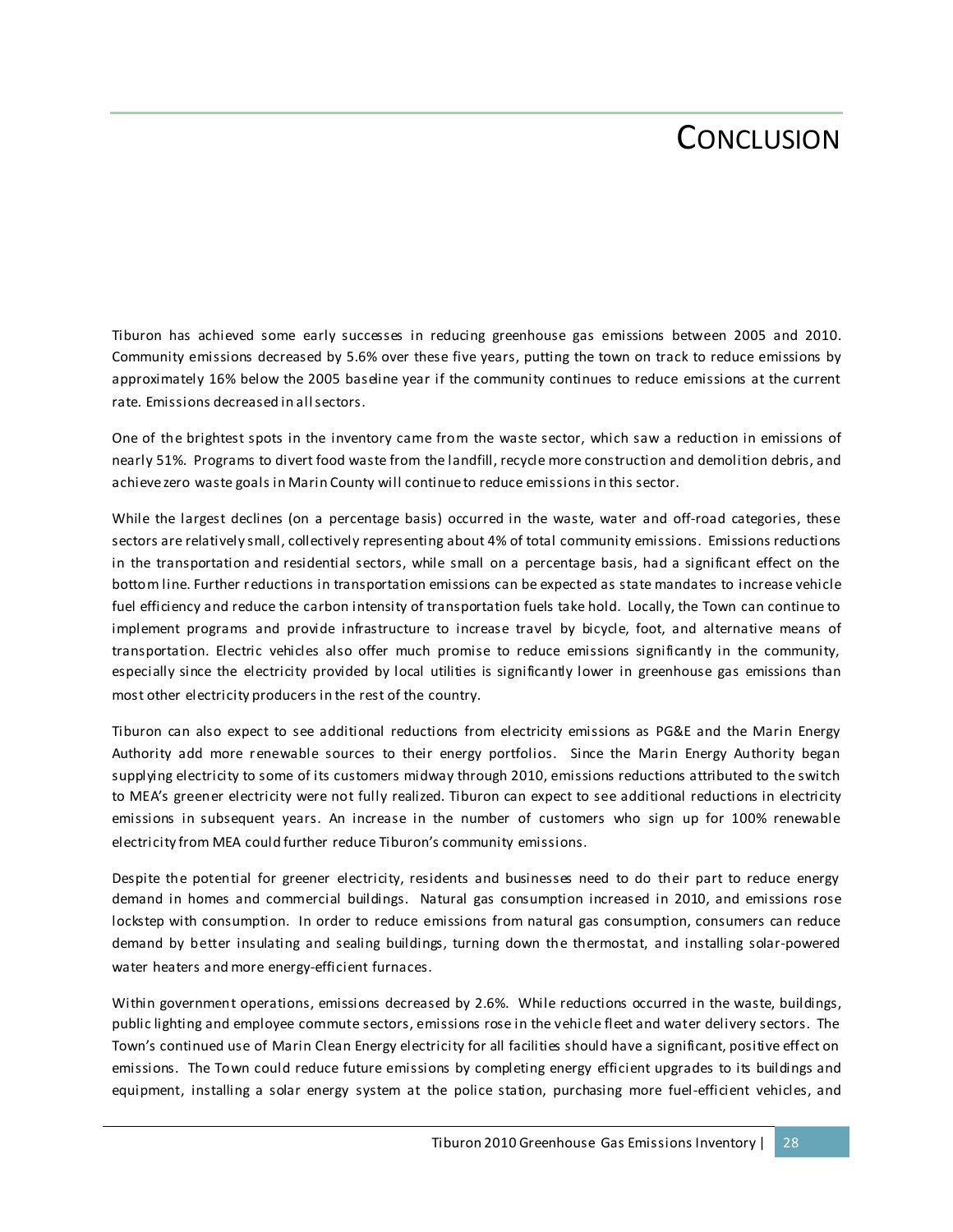completing other actions identified in the Tiburon Climate Action Plan. Staff should always be aware of the impact their decisions have on the environment.

Tiburon has made a good start. If the community's emissions are to continue to decline, then residents, businesses, and other organizations must modify their energy consumption and travel patterns and support more clean energy from utility providers. Tiburon can serve as a model to others in curbing the greenhouse gas emissions that will affect the entire world by getting its own house in order.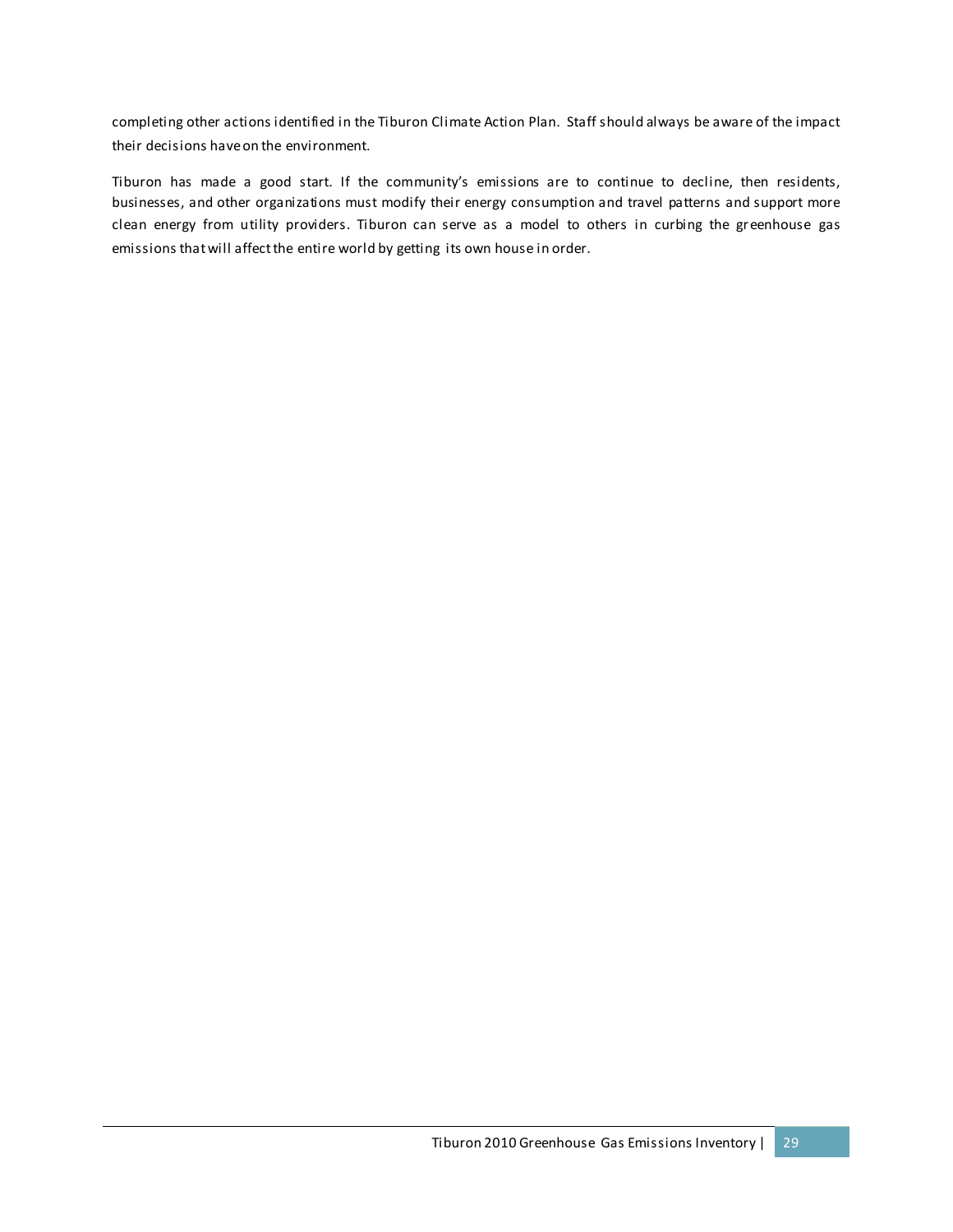## APPENDIX A: COMMUNITY INVENTORY

## RESIDENTIAL AND COMMERCIAL SECTOR NOTES

### 2005 DATA SUMMARY

| <b>Sector</b>      | <b>Scope</b>   | <b>Fuel</b>                  | <b>Quantity</b> | <b>Units</b> | <b>Greenhouse Gas Emissions (metric tons)</b> |                  |                 |                   |  |
|--------------------|----------------|------------------------------|-----------------|--------------|-----------------------------------------------|------------------|-----------------|-------------------|--|
|                    |                |                              |                 |              | CO <sub>2</sub>                               | N <sub>2</sub> O | CH <sub>4</sub> | CO <sub>2</sub> e |  |
|                    | $\overline{2}$ | Electricity                  | 32,005,155      | kWh          | 7,101.28                                      | 0.16             | 0.44            | 7,159.93          |  |
|                    | 1              | Natural Gas                  | 2,809,377       | therms       | 14,895,.32                                    | 0.03             | 1.40            | 14,933.52         |  |
| <b>Residential</b> | 1              | Propane/LPG                  | 1,578           | MMBtu        | 96.98                                         | 0.00             | 0.02            | 97.89             |  |
|                    |                | <b>TOTAL</b>                 |                 |              | 22,093.58                                     | 0.19             | 1.86            | 22,191.34         |  |
|                    | 2              | Electricity                  | 10,870,839      | kWh          | 2,412.01                                      | 0.05             | 0.15            | 2,431.93          |  |
|                    | 1              | Natural Gas                  | 362,207         | therms       | 1,920.42                                      | 0.00             | 0.18            | 1,925.35          |  |
| Commercial         | $\overline{2}$ | Direct Access<br>Electricity | 1,623,750       | kWh          | 698.43                                        | 0.01             | 0.02            | 701.40            |  |
|                    |                | <b>TOTAL</b>                 |                 |              | 5,030.86                                      | 0.07             | 0.35            | 5,058.69          |  |

#### 2010 DATA SUMMARY

| <b>Sector</b>      |                | <b>Fuel</b>                  | Quantity   | <b>Units</b> | <b>Greenhouse Gas Emissions (metric tons)</b> |         |                 |                   |
|--------------------|----------------|------------------------------|------------|--------------|-----------------------------------------------|---------|-----------------|-------------------|
|                    | <b>Scope</b>   |                              |            |              | CO <sub>2</sub>                               | $N_2$ O | CH <sub>4</sub> | CO <sub>2</sub> e |
|                    | $\overline{2}$ | PG&E Electricity             | 25,129,523 | kWh.         | 5,072.36                                      | 0.11    | 0.33            | 5,114.64          |
|                    | $\mathbf{1}$   | Natural Gas                  | 2,971,266  | therms       | 15,753.65                                     | 0.03    | 1.49            | 15,794.06         |
|                    | $\overline{2}$ | MEA Electricity              | 6,028,138  | kWh          | 885.53                                        | 0.03    | 0.08            | 895.67            |
| <b>Residential</b> | $\overline{2}$ | Direct Access<br>Electricity | 16,601     | kWh          | 4.96                                          | 0.00    | 0.00            | 4.98              |
|                    | $\mathbf{1}$   | Propane/LPG                  | 1,504      | <b>MMBtu</b> | 92.44                                         | 0.00    | 0.02            | 93.30             |
|                    |                | <b>TOTAL</b>                 |            |              | 21,808.94                                     | 0.17    | 1.91            | 21,902.65         |
|                    | $\mathcal{P}$  | PG&E Electricity             | 10,789,050 | kWh          | 2,177.75                                      | 0.05    | 0.14            | 2,195.91          |
|                    | 1              | Natural Gas                  | 425,834    | therms       | 2,257.77                                      | 0.00    | 0.21            | 2,263.56          |
|                    | $\overline{2}$ | MEA Electricity              | 459,660    | kWh          | 67.52                                         | 0.00    | 0.01            | 68.30             |
| Commercial         | $\overline{2}$ | Direct Access<br>Electricity | 522,803    | kWh          | 156.20                                        | 0.00    | 0.01            | 156.80            |
|                    |                | <b>TOTAL</b>                 |            |              | 4,659.25                                      | 0.06    | 0.37            | 4,684.56          |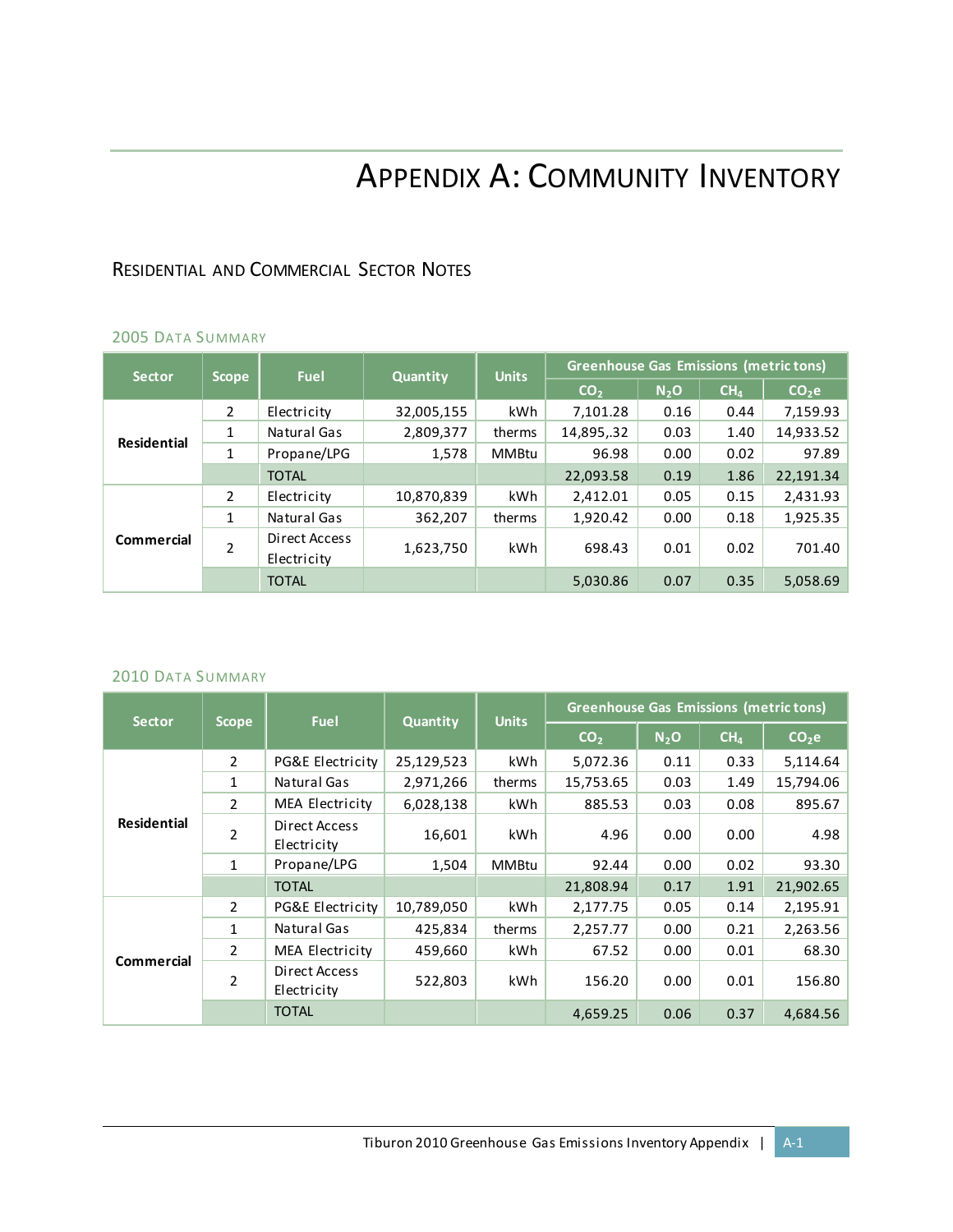#### **2005 EMISSION FACTORS**

| <b>Emission Source</b>                             | <b>GHG</b>       | <b>Emission Factor</b> | <b>Emission Factor Source</b>                                                                                                                                          |  |  |  |
|----------------------------------------------------|------------------|------------------------|------------------------------------------------------------------------------------------------------------------------------------------------------------------------|--|--|--|
|                                                    | CO <sub>2</sub>  | 0.48916 lbs/kwh        | Local Government Operations Protocol, Version 1.1, May 2010,<br>Table G.6, Utility Specific Verified Electricity CO2 Emission<br>Factors                               |  |  |  |
| <b>PG&amp;E Electricity</b>                        | CH <sub>4</sub>  | 0.000030 lbs/kWh       | Local Government Operations Protocol, Version 1.1, May 2010,                                                                                                           |  |  |  |
|                                                    | N <sub>2</sub> 0 | 0.000011 lbs/kWh       | G.7 California Grid Average Electricity Emission Factors                                                                                                               |  |  |  |
| <b>Default Direct</b><br><b>Access Electricity</b> | CO <sub>2</sub>  | 0.94828 lbs/kWh        |                                                                                                                                                                        |  |  |  |
|                                                    | CH <sub>4</sub>  | 0.000030 lbs/kWh       | Local Government Operations Protocol, Version 1.1, May 2010,<br>G.7 California Grid Average Electricity Emission Factors                                               |  |  |  |
|                                                    | $N_2$ 0          | 0.000011 lbs/kWh       |                                                                                                                                                                        |  |  |  |
|                                                    | CO <sub>2</sub>  | 53.02 kg/MMBtu         | Local Government Operations Protocol, Version 1.1, May 2010,<br>Table G.1 U.S. Default Factors for Calculating Carbon Dioxide<br>Emission from Fossil Fuel Combustion. |  |  |  |
| <b>Natural Gas</b>                                 | CH <sub>4</sub>  | 0.005 kg/MMBtu         | Local Government Operations Protocol, Version 1.1, May 2010,                                                                                                           |  |  |  |
|                                                    | N <sub>2</sub> 0 | 0.0001 kg/MMbtu        | Table G.3 Default Methane and Nitrous Oxide Emission Factors<br>by Fuel type and Sector                                                                                |  |  |  |

#### **2010 EMISSION FACTORS**

| <b>Emission</b><br><b>Source</b> | <b>GHG</b>         | <b>Emission Factor</b> | <b>Emission Factor Source</b>                                                                                                                                          |
|----------------------------------|--------------------|------------------------|------------------------------------------------------------------------------------------------------------------------------------------------------------------------|
| PG&E                             | CO <sub>2</sub>    | $0.445$ lbs/kwh        | PG&E, http://www.pgecurrents.com/2012/03/26/pge-reports-<br>lowest-greenhouse-gas-emissions/                                                                           |
| Electricity                      | CH <sub>4</sub>    | 0.000029 lbs/kWh       | Local Government Operations Protocol, Version 1.1, May 2010, G.7                                                                                                       |
|                                  | $N_2$ <sup>O</sup> | 0.000010 lbs/kWh       | California Grid Average Electricity Emission Factors (2007 factors<br>used)                                                                                            |
| <b>Default</b>                   | CO <sub>2</sub>    | 0.65868 lbs/kWh        | eGrid2012 Version 1.0 Year 2009Summary Tables                                                                                                                          |
| <b>Direct</b><br><b>Access</b>   | CH <sub>4</sub>    | 0.00002894 lbs/kWh     | http://www.epa.gov/cleanenergy/documents/egridzips/eGRID201                                                                                                            |
| Electricity                      | $N_2$ 0            | 0.00000617 lbs/kWh     | 2V1_0_year09_SummaryTables.pdf                                                                                                                                         |
| <b>Marin</b>                     | CO <sub>2</sub>    | 0.323859 lbs/kwh       | Marin Energy Authority, Light Green and Deep Green combined.<br>Emission factor is not certified.                                                                      |
| <b>Energy</b>                    | CH <sub>4</sub>    | 0.000029 lbs/kWh       | Local Government Operations Protocol, Version 1.1, May 2010, G.7                                                                                                       |
| <b>Authority</b>                 | $N_2$ <sup>O</sup> | 0.000010 lbs/kWh       | California Grid Average Electricity Emission Factors (2007 factors<br>used)                                                                                            |
|                                  | CO <sub>2</sub>    | 53.02 kg/MMBtu         | Local Government Operations Protocol, Version 1.1, May 2010,<br>Table G.1 U.S. Default Factors for Calculating Carbon Dioxide<br>Emission from Fossil Fuel Combustion. |
| <b>Natural Gas</b>               | CH <sub>4</sub>    | 0.005 kg/MMBtu         | Local Government Operations Protocol, Version 1.1, May 2010,                                                                                                           |
|                                  | $N_2$ 0            | 0.0001 kg/MMbtu        | Table G.3 Default Methane and Nitrous Oxide Emission Factors by<br>Fuel type and Sector                                                                                |

#### DATA SOURCES

PG&E Electricity and Natural Gas Data: John Joseph, JGJ3@pge.com, Mathew Sturm, MwSs@pge.com.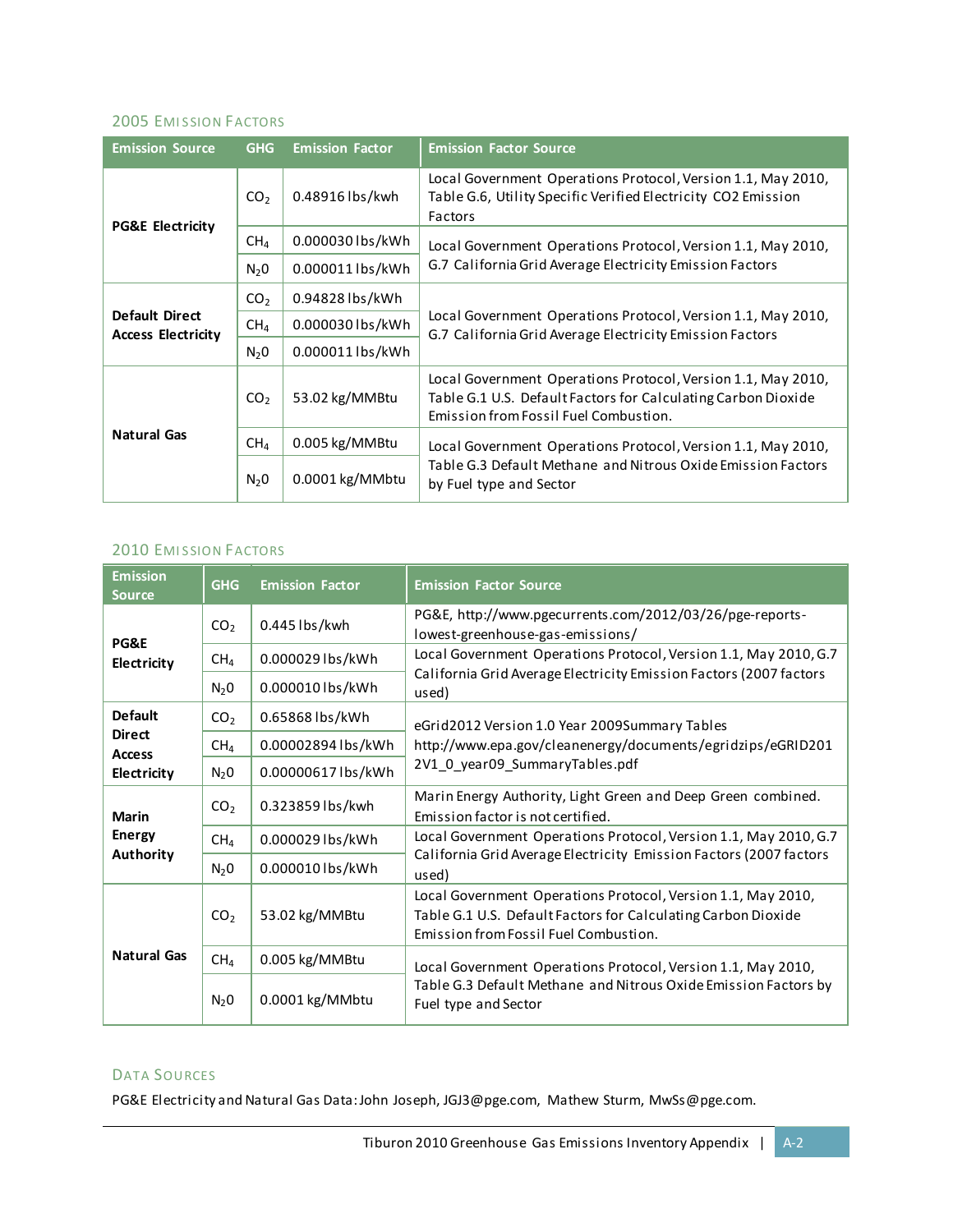Direct Access Electricity: California Energy Commission (CEC): Steven Mac, Smac@energy.state.ca.us Marin Energy Authority: Justin Kudo, jkudo@marinenergy.com.

#### **ADDITIONAL NOTES**

Data analyzed by Christine O'Rourke, Marin Climate and Energy Partnership Sustainability Coordinator, christine.o@comcast.net.

Estimates of electricity purchased through Direct Access (DA) contracts are derived from county level DA consumption figures, provided by the California Energy Commission.

2005 emissions were recalculated using activity data from the 2005 Greenhouse Gas Emissions Inventory and 2005 emission factors from the LGO Protocol. Activity data for residential natural gas consumption was revised according to updated data provided by PG&E. Ac tivity data for direct access electricity was revised due to a change in the methodology to allocate direct access among jurisdictions.

### TRANSPORTATION SECTOR NOTES

## 2005 DATA SUMMARY

| <b>Sector</b>         | <b>Scope</b> | <b>Subsector</b> | <b>Quantity</b> | <b>Units</b> | <b>Greenhouse Gas Emissions (metric tons)</b> |                  |                 |                   |  |  |
|-----------------------|--------------|------------------|-----------------|--------------|-----------------------------------------------|------------------|-----------------|-------------------|--|--|
|                       |              |                  |                 |              | CO <sub>2</sub>                               | N <sub>2</sub> O | CH <sub>A</sub> | CO <sub>2</sub> e |  |  |
| <b>Transportation</b> |              | Local Roads      | 13,618,150      | <b>VMT</b>   | 6,357.24                                      | 0.94             | 0.86            | 6.667.09          |  |  |
|                       |              | State Highways   | 29,653,695      | <b>VMT</b>   | 13,750.21                                     | 2.05             | 1.88            | 14,424.91         |  |  |
|                       |              | <b>TOTAL</b>     | 43,272,205      | <b>VMT</b>   | 20,107.45                                     | 2.99             | 2.74            | 21,092.01         |  |  |

#### 2005 EMI SSION FACTORS: **PROVIDED BY THE BAAQMD, USING EMFAC 2007**

| <b>County</b>     | CO <sub>2</sub> Rates<br>(grams/mile) |        | $CH4$ Rates<br>(grams/mile) |        | N <sub>2</sub> O Rates<br>(grams/mile) |        | <b>VMT Mix</b> |        | CO <sub>2</sub> Rates-<br>(grams/gallon) |        | <b>Fuel Usage</b> |        | <b>Fuel Efficiency</b><br>(miles/gallon) |        |
|-------------------|---------------------------------------|--------|-----------------------------|--------|----------------------------------------|--------|----------------|--------|------------------------------------------|--------|-------------------|--------|------------------------------------------|--------|
|                   | Gas                                   | Diesel | Gas                         | Diesel | Gas                                    | Diesel | Gas            | Diesel | Gas                                      | Diesel | Gas               | Diesel | Gas                                      | Diesel |
| Marin<br>County   | 476                                   | L.426  | 0.065                       | 0.030  | 0.070                                  | 0.050  | 95.5%          | 4.5%   | 8.628                                    | 9.957  | 89.2%             | 10.8%  | 18.1                                     | 7.0    |
| BAAQMD<br>Average | 463                                   | 1.389  | 0.063                       | 0.030  | 0.070                                  | 0.050  | 94.9%          | 5.1%   | 8.607                                    | 10,091 | 87.8%             | 12.2%  | 18.6                                     | 7.3    |

#### 2010 DATA SUMMARY:

| <b>Sector</b>  | <b>Scope</b> | <b>Subsector</b> | <b>Quantity</b> | <b>Units</b> |                 | Greenhouse Gas Emissions (metric tons) |                 |                   |  |  |
|----------------|--------------|------------------|-----------------|--------------|-----------------|----------------------------------------|-----------------|-------------------|--|--|
|                |              |                  |                 |              | CO <sub>2</sub> | N <sub>2</sub> O                       | CH <sub>A</sub> | CO <sub>2</sub> e |  |  |
| Transportation |              | Local Roads      | 13,413,750      | VMT          | 6,045.21        | 0.93                                   | 0.60            | 6,345.38          |  |  |
|                |              | State Highways   | 29,208,611      | VMT          | 13,163.53       | 2.02                                   | 1.30            | 13,817.16         |  |  |
|                |              | <b>TOTAL</b>     | 42,622,361      | <b>VMT</b>   | 19,208.74       | 2.95                                   | 1.89            | 20,162.54         |  |  |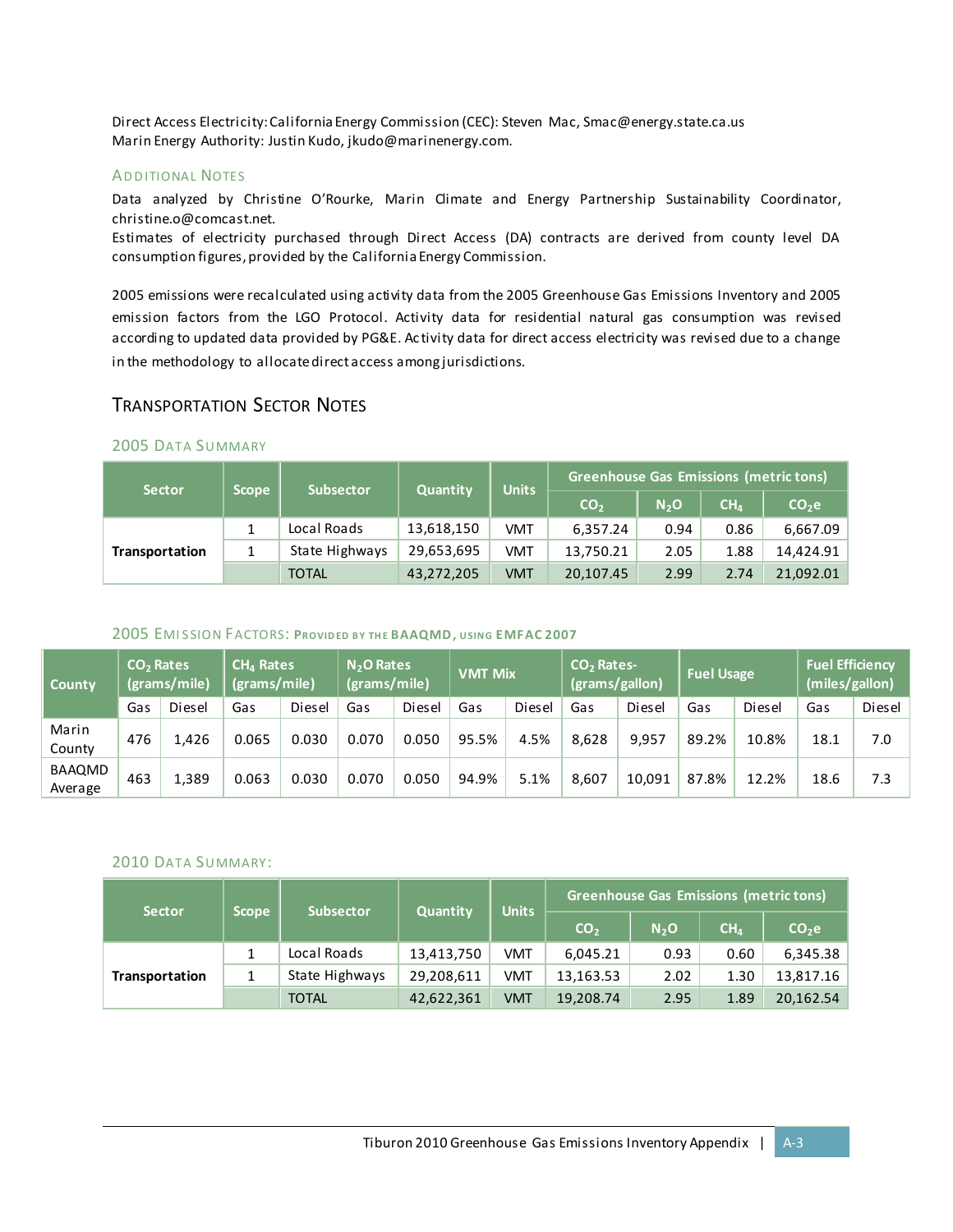| County            | CO <sub>2</sub> Rates<br>(grams/mile) |        | $CH4$ Rates<br>(grams/mile) <sup>†</sup> |        | N <sub>2</sub> O Rates<br>(grams/mile) |        | <b>VMT Mix</b> |        | $CO2$ Rates-<br>(grams/gallon) |        | <b>Fuel Usage</b> |        | <b>Fuel Efficiency</b><br>(miles/gallon) |        |
|-------------------|---------------------------------------|--------|------------------------------------------|--------|----------------------------------------|--------|----------------|--------|--------------------------------|--------|-------------------|--------|------------------------------------------|--------|
|                   | Gas                                   | Diesel | Gas                                      | Diesel | Gas                                    | Diesel | Gas            | Diesel | Gas                            | Diesel | Gas               | Diesel | Gas                                      | Diesel |
| Marin<br>County   | 471                                   | 1.500  | 0.045                                    | 0.030  | 0.070                                  | 0.050  | 95.9%          | 4.1%   | 8,732                          | 9.673  | 89.0%             | 11.0%  | 18.5                                     | 6.4    |
| BAAQMD<br>Average | 461                                   | 1,469  | 0.042                                    | 0.027  | 0.070                                  | 0.050  | 95.3%          | 4.7%   | 8,695                          | 10.086 | 88.1%             | 11.9%  | 18.9                                     | 6.9    |

#### 2010 EMI SSION FACTORS: **PROVIDED BY THE BAAQMD, USING EMFAC 2007**

#### DATA SOURCES

State Highway and Local Roads Vehicle Miles Traveled (VMT) Data: 2005 Public Roads Data, Highway Performance Monitoring System (HPMS) division of the California Department of Transportation (Caltrans), http://www.dot.ca.gov/hq/tsip/hpms/hpmslibrary/hpmspdf/2005PRD.pdf; 2010 Public Roads Data, HPMS division of Caltrans, http://www.dot.ca.gov/hq/tsip/hpms/hpmslibrary/hpmspdf/2010PRD.pdf. State Highway VMT determined by decreasing State Highway VMT calculated for the Tiburon 2005 Greenhouse Gas Inventory by the decrease reported in Local Road VMT.

EMFAC Data: Amir Fanai, Principal Air Quality Engineer, Bay Area Air Quality Management District, AFanai@baaqmd.gov.

#### **ADDITIONAL NOTES**

Data analyzed by Christine O'Rourke, Marin Climate and Energy Partnership Sustainability Coordinator, christine.o@comcast.net.

Local Road and State Highway VMT data provided by MTC is in Daily VMT (DVMT); Annual VMT = DVMT x 365. Fleet mix data (on-road fleet breakdown by vehicle type, fuel efficiency, and fuel type) was used to extrapolate VMT into actual gallons of gasoline and diesel consumed on Marin roads and state highways.

2005 data was recalculated using emission factors and fuel usage estimates provided by the Bay Area Air Quality Management District.

### OFF-ROAD VEHICLES AND EQUIPMENT SECTOR NOTES

#### 2005 SUMMARY

| <b>Sector</b> | <b>Scope</b> | <b>Subsector</b>                     | Quantity | <b>Units</b> | Fuel     |                 | (metric tons)    | <b>Greenhouse Gas Emissions</b> |                   |  |
|---------------|--------------|--------------------------------------|----------|--------------|----------|-----------------|------------------|---------------------------------|-------------------|--|
|               |              |                                      |          |              |          | CO <sub>2</sub> | N <sub>2</sub> O | CH <sub>4</sub>                 | CO <sub>2</sub> e |  |
|               | 1            | Construction and<br>Mining Equipment | 4.042    | gallons      | diesel   | 41.27           | 0.00             | 0.00                            | 41.27             |  |
|               |              |                                      | 31,766   | gallons      | gasoline | 278.91          | 0.00             | 0.00                            | 278.91            |  |
| Off-Road      | 1            | Lawn and Garden                      | 33,037   | gallons      | diesel   | 337.31          | 0.00             | 0.00                            | 337.31            |  |
|               | 1            | Equipment                            | 8,305    | gallons      | gasoline | 72.92           | 0.00             | 0.00                            | 72.92             |  |
|               |              | <b>TOTAL</b>                         | 77,150   | gallons      |          | 730.40          | 0.00             | 0.00                            | 730.40            |  |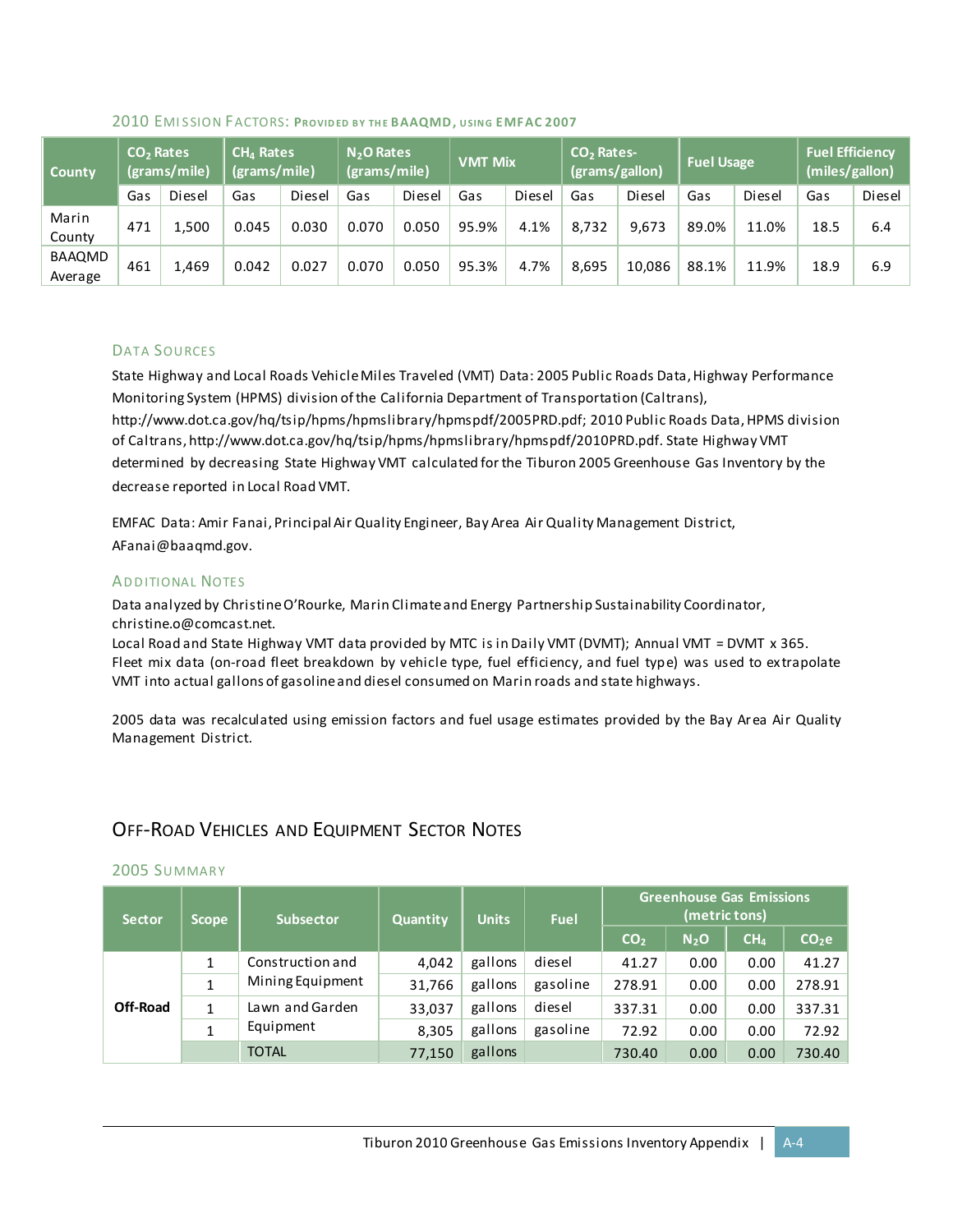#### 2010 DATA SUMMARY

| <b>Sector</b>   | <b>Scope</b> | <b>Subsector</b> | Quantity | <b>Units</b> | Fuel     |                 | <b>Greenhouse Gas Emissions</b><br>(metric tons) |                 |                   |  |
|-----------------|--------------|------------------|----------|--------------|----------|-----------------|--------------------------------------------------|-----------------|-------------------|--|
|                 |              |                  |          |              |          | CO <sub>2</sub> | N <sub>2</sub> O                                 | CH <sub>4</sub> | CO <sub>2</sub> e |  |
|                 |              | Construction and | 4.057    | gallons      | diesel   | 41.42           | 0.00                                             | 0.00            | 41.42             |  |
|                 |              | Mining Equipment | 20.694   | gallons      | gasoline | 181.69          | 0.00                                             | 0.00            | 181.69            |  |
| <b>Off-Road</b> | 1            | Lawn and Garden  | 32.964   | gallons      | diesel   | 336.56          | 0.00                                             | 0.00            | 336.56            |  |
|                 | 1            | Equipment        | 8,685    | gallons      | gasoline | 76.25           | 0.00                                             | 0.00            | 76.25             |  |
|                 |              | <b>TOTAL</b>     | 66,400   | gallons      |          | 635.93          | 0.00                                             | 0.00            | 635.93            |  |

Fuel usage data provided by Steve Zelinka, Manager, Emission Inventory Development Section, California Air Resources Board[, szelinka@arb.ca.gov.](mailto:szelinka@arb.ca.gov) Fuel usage was provided at the county level and allocated to individual cities according to population.

#### **ADDITIONAL NOTES**

Data analyzed by Christine O'Rourke, Marin Climate and Energy Partnership Sustainability Coordinator, christine.o@comcast.net.

#### WATER SECTOR NOTES

#### 2005 DATA SUMMARY

| <b>Sector</b> | <b>Scope</b> | <b>Fuel</b>      | <b>Quantity</b> | <b>Units</b> | <b>Greenhouse Gas Emissions (metric tons)</b> |                  |                 |                   |  |  |
|---------------|--------------|------------------|-----------------|--------------|-----------------------------------------------|------------------|-----------------|-------------------|--|--|
|               |              |                  |                 |              | CO <sub>2</sub>                               | N <sub>2</sub> O | CH <sub>4</sub> | CO <sub>2</sub> e |  |  |
| Water         |              | PG&E Electricity | 1,038,405       | kWh          | 230.40                                        | 0.01             | 0.01            | 232.30            |  |  |
|               |              | <b>TOTAL</b>     | 1,038,405       | kWh          | 230.40                                        | 0.01             | 0.01            | 232.30            |  |  |

#### 2010 DATA SUMMARY

| <b>Sector</b> | 'Scope ; | <b>Fuel</b>      | <b>Quantity</b> | <b>Units</b> |                 | Greenhouse Gas Emissions (metric tons) |                 |                   |  |  |
|---------------|----------|------------------|-----------------|--------------|-----------------|----------------------------------------|-----------------|-------------------|--|--|
|               |          |                  |                 |              | CO <sub>2</sub> | N <sub>2</sub> O                       | CH <sub>4</sub> | CO <sub>2</sub> e |  |  |
| Water         |          | PG&E Electricity | 424.283         | kWh          | 85.64           | 0.00                                   | 0.01            | 86.35             |  |  |
|               |          | MEA Electricity  | 505,633         | kWh          | 74.28           | 0.00                                   | 0.01            | 75.13             |  |  |
|               |          | <b>TOTAL</b>     | 929,916         | kWh          | 159.92          | 0.00                                   | 0.01            | 161.48            |  |  |

#### DATA SOURCES

Marin Municipal Water District (MMWD) electricity usage provided by Jon LaHaye, MMWD Principal Engineer, jlahaye@marinwater.org and Jamie Tuckey, Marin Energy Authority Communications Director, jtuckey@marinenergyauthority.org. Electricity usage was provided for the service area population and allocated to individual cities on a per capita basis.

#### **ADDITIONAL NOTES**

Data analyzed by Christine O'Rourke, Marin Climate and Energy Partnership Sustainability Coordinator, christine.o@comcast.net.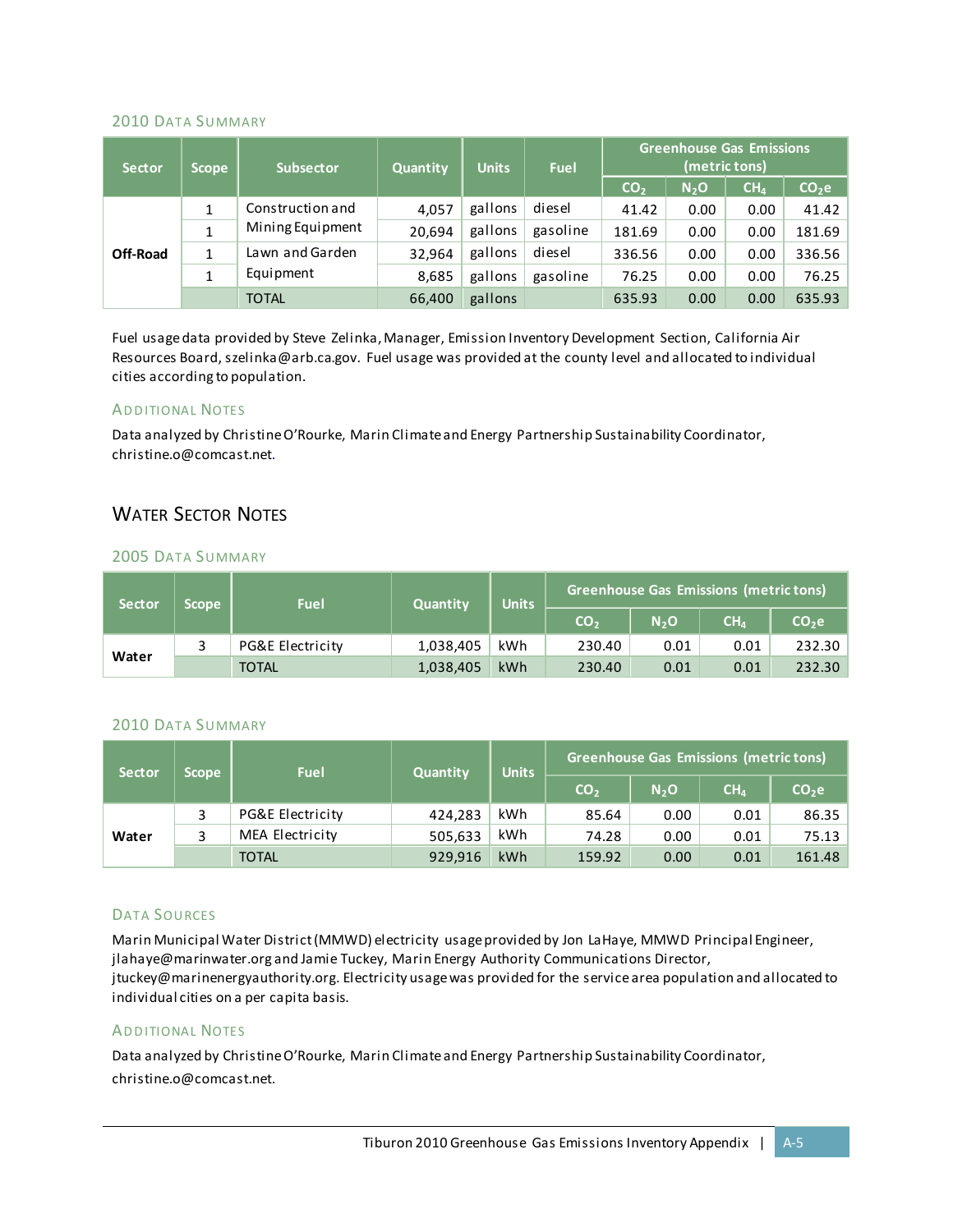## WASTEWATER SECTOR NOTES

#### 2005 DATA SUMMARY

| <b>Sector</b> | <b>Scope</b> | <b>Fuel</b>      | <b>Quantity</b> | <b>Units</b> | <b>Greenhouse Gas Emissions (metric tons)</b> |                  |                 |                   |  |  |
|---------------|--------------|------------------|-----------------|--------------|-----------------------------------------------|------------------|-----------------|-------------------|--|--|
|               |              |                  |                 |              | CO <sub>2</sub>                               | N <sub>2</sub> O | CH <sub>4</sub> | CO <sub>2</sub> e |  |  |
| Wastewater    | 3            | PG&E Electricity | 189,150         | kWh          | 41.97                                         | 0.00             | 0.00            | 42.32             |  |  |
|               |              | Treatment        | 2,665           | people       | 0.00                                          | 0.25             | 0.11            | 81.18             |  |  |
|               |              | Treatment        | 6.045           | people       | 0.00                                          | 0.19             | 0.27            | 65.36             |  |  |
|               |              | <b>TOTAL</b>     |                 |              | 41.97                                         | 0.45             | 0.38            | 188.86            |  |  |

#### 2010 DATA SUMMARY

| <b>Sector</b> | Scope, | <b>Fuel</b>      | Quantity | <b>Units</b> | <b>Greenhouse Gas Emissions (metric tons)</b> |                  |                 |                   |  |  |
|---------------|--------|------------------|----------|--------------|-----------------------------------------------|------------------|-----------------|-------------------|--|--|
|               |        |                  |          |              | CO <sub>2</sub>                               | N <sub>2</sub> O | CH <sub>4</sub> | CO <sub>2</sub> e |  |  |
| Wastewater    | 3      | PG&E Electricity | 163,456  | kWh          | 32.99                                         | 0.00             | 0.00            | 33.27             |  |  |
|               |        | Treatment        | 2.917    | people       | 0.00                                          | 0.28             | 0.14            | 89.31             |  |  |
|               |        | Treatment        | 6,045    | people       | 0.00                                          | 0.19             | 0.27            | 65.36             |  |  |
|               |        | <b>TOTAL</b>     |          |              | 32.99                                         | 0.47             | 0.41            | 187.94            |  |  |

#### DATA SOURCES

Electricity usage estimates: "Refining Estimates of Water-Related Energy Use in California," California Energy Commissions, December 2006.

Wastewater production estimates: Nancy Gibbs, Marin Municipal Water District Business Systems Analyst, [ngibbs@marinwater.org](mailto:ngibbs@marinwater.org) and Dan Carney, Marin Municipal Water District Water Conservation Manager, [dcarney@marinwater.org.](mailto:dcarney@marinwater.org)

Wastewater treatment data provided by Stephen Danehy, General Manager, Sewerage Agency of Southern Marin, 415-388-2402 x16, sdanehy@cityofmillvalley and Tony Rubio, Sanitary District No. 5, 415-435-1501, trubio@sani5.org

2005 population estimate from CA Dept. of Finance E-4 Population Estimates for Cities, Counties and State 2001- 2010 with 2000 and 2010 Census Counts. 2005 population estimate is mid-point between 1/1/2005 and 1/1/2006 estimates. 2010 population from 2010 U.S. Census.

#### **ADDITIONAL NOTES**

Data analyzed by Christine O'Rourke, Marin Climate and Energy Partnership Sustainability Coordinator, [christine.o@comcast.net](mailto:christine.o@comcast.net)

Electricity usage calculated according to BAAQMD recommended methodology. 67% of per capita water use assumed to be indoor water use and processed as wastewater. Electricity used to treat wastewater based on northern California averages.

Treatment process emissions calculated according to ICLEI methodology for process N2O emissions from a centralized wastewater treatment plant and stationary CH4 emissions from an anaerobic digester.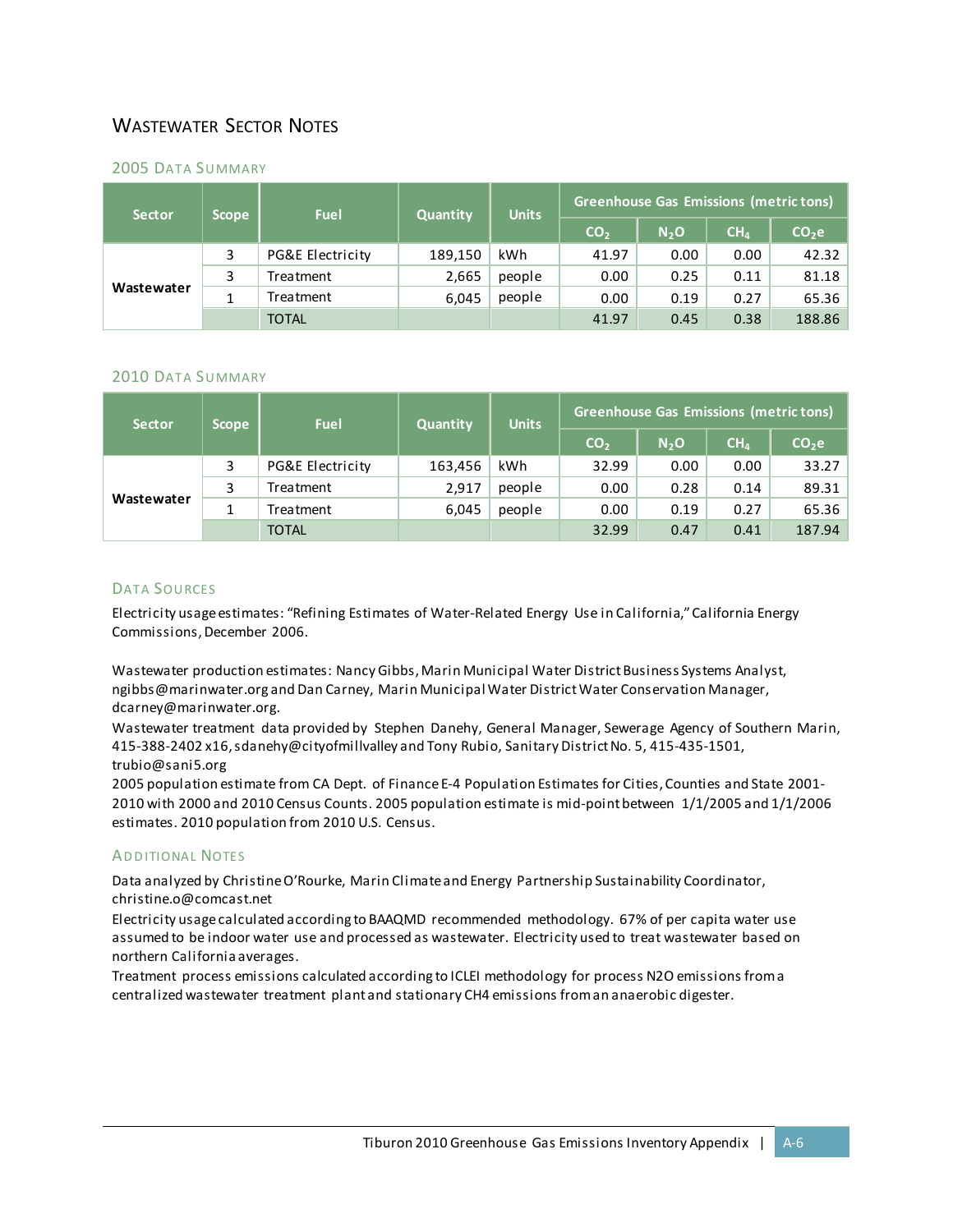## WASTE SECTOR NOTES

#### 2005 DATA SUMMARY

| <b>Sector</b> | <b>Scope</b> | <b>Subsector</b>                    | Quantity | <b>Units</b> | <b>Greenhouse Gas Emissions (metric tons)</b> |                  |                 |                   |
|---------------|--------------|-------------------------------------|----------|--------------|-----------------------------------------------|------------------|-----------------|-------------------|
|               |              |                                     |          |              | CO <sub>2</sub>                               | N <sub>2</sub> O | CH <sub>4</sub> | CO <sub>2</sub> e |
| Waste         | 3            | Landfilled Municipal<br>Solid Waste | 9,850    | tons         | 0.00                                          | 0.00             | 94.86           | 1,992.01          |
|               | 3            | Alternative Daily Cover             | 2.609    | tons         | 0.00                                          | 0.00             | 21.04           | 441.92            |
|               |              | <b>TOTAL</b>                        | 12,459   | tons         | 0.00                                          | 0.00             | 115.90          | 2,433.93          |

#### 2010 DATA SUMMARY

| <b>Sector</b> | <b>Scope</b> | <b>Subsector</b>                    | Quantity | <b>Units</b> | Greenhouse Gas Emissions (metric tons) |                  |                 |                   |
|---------------|--------------|-------------------------------------|----------|--------------|----------------------------------------|------------------|-----------------|-------------------|
|               |              |                                     |          |              | CO <sub>2</sub>                        | N <sub>2</sub> O | CH <sub>4</sub> | CO <sub>2</sub> e |
| Waste         |              | Landfilled Municipal<br>Solid Waste | 6.273    | tons         | 0.00                                   | 0.00             | 60.41           | 1,268.61          |
|               | 3            | Alternative Daily Cover             | 660      | tons         | 0.00                                   | 0.00             | 0.52            | 41.36             |
|               |              | <b>TOTAL</b>                        | 6,933    | tons         | 0.00                                   | 0.00             | 16.34           | 1,309.97          |

#### **EMISSION FACTORS**

| <b>Waste Type</b>      | <b>Methane Emissions</b><br>(metric tons / short ton of waste) |        |  |  |  |
|------------------------|----------------------------------------------------------------|--------|--|--|--|
| <b>Paper Products</b>  | 1.940                                                          | US EPA |  |  |  |
| <b>Food Waste</b>      | 1.098                                                          | US EPA |  |  |  |
| <b>Plant Debris</b>    | 0.622                                                          | US EPA |  |  |  |
| Wood / Textiles        | 0.549                                                          | US EPA |  |  |  |
| <b>All Other Waste</b> | 0.000                                                          | US EPA |  |  |  |

#### DATA SOURCES

Municipal solid waste and ADC tonnage data: Alex Soulard, Waste Management Specialist,

ASoulard@marincounty.org, County of Marin Public Works Department - Waste Management.

Landfilled waste characterization: Final Draft Zero Waste Feasibility Study, Marin County Hazardous and Solid Waste Management JPA, R3 Consulting Group, December 2009,

http://www.marinrecycles.org/Docs/Final\_Draft\_Zero\_Waste\_Feasibility\_Study\_121609.pdf.

ADC waste characterization: CalRecycle, "Alternative Daily cover (ADC) by Jurisdiction of Origin and Material Type," http://www.calrecycle.ca.gov/LGCentral/Reports/Viewer.aspx?P=ReportName%3dEdrsJurisAndMaterials%26Coun tyID%3d21%26ReportYear%3d2005 and

http://www.calrecycle.ca.gov/LGCentral/Reports/Viewer.aspx?P=ReportName%3dEdrsJurisAndMaterials%26Coun tyID%3d21%26ReportYear%3d2010.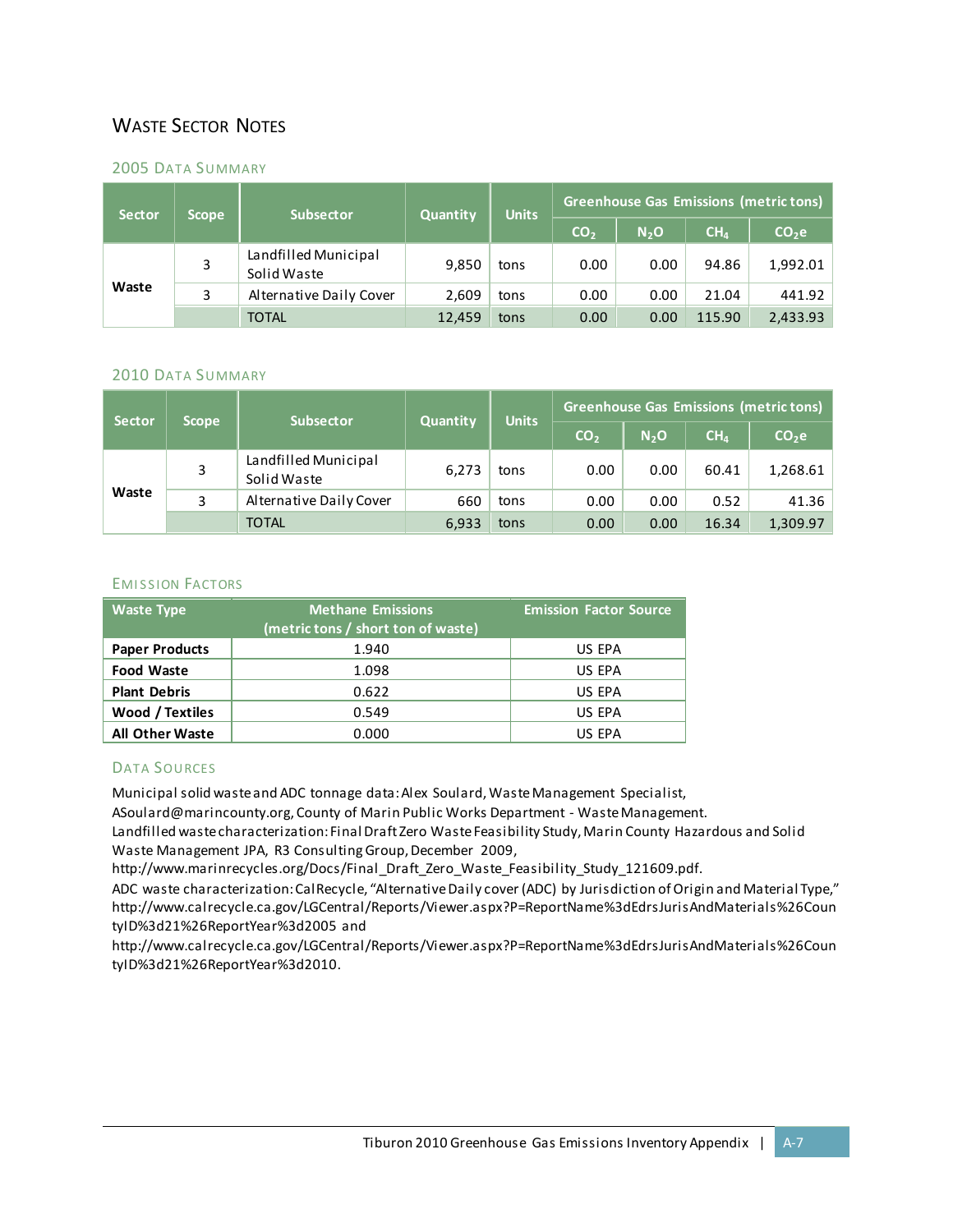#### LAND FILLED WASTE CHARACTERIZATION, 2005 AND 2010

| <b>Waste Type</b>      | % of Total |
|------------------------|------------|
| <b>Paper Products</b>  | 23.50      |
| <b>Food Waste</b>      | 22.85      |
| <b>Plant Debris</b>    | 7.98       |
| Wood / Textiles        | 9.57       |
| <b>All Other Waste</b> | 36.12      |

#### ALTERNATIVE DAILY COVER WASTE CHARACTERIZATION, 2005

| <b>Waste Type</b>      | % of Total |
|------------------------|------------|
| <b>Paper Products</b>  | 0.00       |
| <b>Food Waste</b>      | 11.63      |
| <b>Plant Debris</b>    | 88.37      |
| <b>Wood / Textiles</b> | 0.00       |
| <b>All Other Waste</b> | 0.00       |

#### ALTERNATIVE DAILY COVER WASTE CHARACTERIZATION, 2010

| <b>Waste Type</b>      | % of Total |
|------------------------|------------|
| <b>Paper Products</b>  | 0.00       |
| <b>Food Waste</b>      | 16.65      |
| <b>Plant Debris</b>    | 10.90      |
| <b>Wood / Textiles</b> | 0.00       |
| <b>All Other Waste</b> | 72.46      |

#### **ADDITIONAL NOTES**

Data analyzed by Christine O'Rourke, Marin Climate and Energy Partnership Sustainability Coordinator, christine.o@comcast.net.

The methane emission factors used in ICLEI's CACP Software were derived from the EPA WARM model. For quantification of emissions, only methane generation (or gross emissions) is taken into account. These emissions are estimated to take place over an extensive (up to 100 year) cycle, as anaerobically degradable organic carbon decomposes in a landfill. More information on the WARM Model is available at: http://epa.gov/climatechange/wycd/waste/calculators/Warm\_home.html.

2005 solid waste emissions were recalculated using municipal solid waste and ADC tonnage data (including sludge ADC) provided by County of Marin Public Works Department Waste Management Division, updated waste characterization from the Final Draft Zero Waste Feasibility Study, Marin County Hazardous and Solid Waste Management JPA, R3 Consulting Group, December 2009, and updated ADC waste characterization from CalRecycle2005 report , "Alternative Daily Cover (ADC) by Jurisdiction of Origin and Material Type" for Marin County.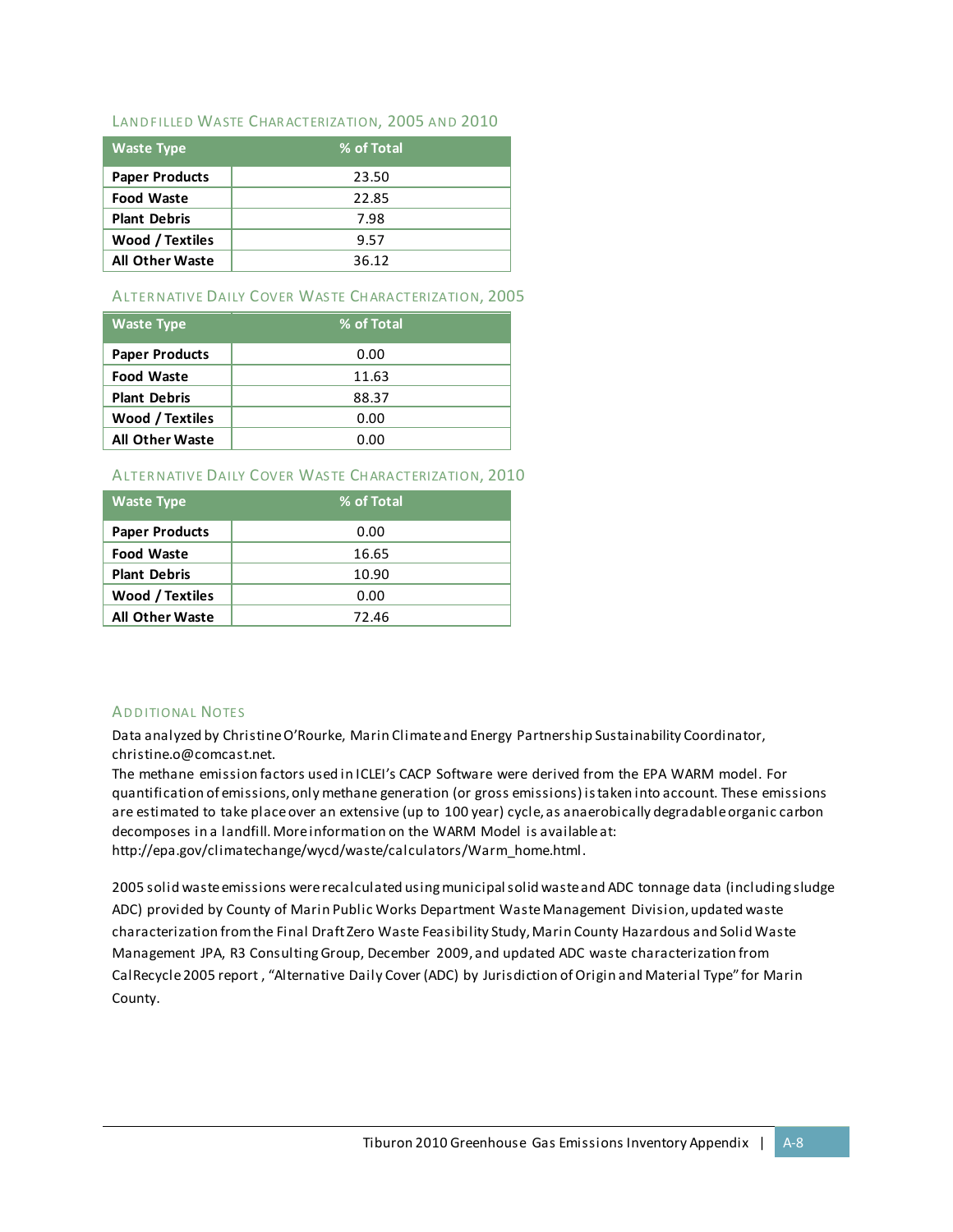## APPENDIX B: GOVERNMENT OPERATIONS INVENTORY

### BUILDINGS AND OTHER FACILITIES SECTOR NOTES

| <b>Scope</b> | <b>Emission Type</b>         | <b>Energy</b>      | <b>Greenhouse Gas Emissions (metric tons)</b> |                  |                 |             |                   |  |
|--------------|------------------------------|--------------------|-----------------------------------------------|------------------|-----------------|-------------|-------------------|--|
|              |                              | <b>Consumption</b> | CO <sub>2</sub>                               | N <sub>2</sub> O | CH <sub>4</sub> | <b>HFCs</b> | CO <sub>2</sub> e |  |
|              | <b>Stationary Combustion</b> | 2,734 therms       | 14.50                                         | 0.00             | 0.00            | 0.00        | 14.53             |  |
|              | <b>Stationary Combustion</b> | 69 gallons         | 0.64                                          | 0.00             | 0.00            | 0.00        | 0.64              |  |
| Scope 1      | <b>Fugitive Emissions</b>    | $-$                | 0.00                                          | 0.00             | 0.00            | 0.00        | 0.00              |  |
|              | <b>TOTAL</b>                 |                    | 15.13                                         | 0.00             | 0.00            | 0.00        | 15.17             |  |
| Scope 2      | Purchased Electricity PG&E   | 284,581 kWh        | 63.14                                         | 0.00             | 0.00            | 0.00        | 63.66             |  |
|              | <b>TOTAL</b>                 | 284,581 kWh        | 63.14                                         | 0.00             | 0.00            | 0.00        | 63.66             |  |

#### LGO PROTOCOL - EMISSIONS BY SCOPE AND EMISSION TYPE, 2005

#### LGO PROTOCOL - EMISSIONS BY SCOPE AND EMISSION TYPE, 2010

| <b>Scope</b> | <b>Emission Type</b>         | <b>Energy</b>      | <b>Greenhouse Gas Emissions (metric tons)</b> |                  |                 |             |                   |  |
|--------------|------------------------------|--------------------|-----------------------------------------------|------------------|-----------------|-------------|-------------------|--|
|              |                              | <b>Consumption</b> | CO <sub>2</sub>                               | N <sub>2</sub> O | CH <sub>4</sub> | <b>HFCs</b> | CO <sub>2</sub> e |  |
|              | <b>Stationary Combustion</b> | 3,601 therms       | 19.09                                         | 0.00             | 0.00            | 0.00        | 19.14             |  |
|              | <b>Stationary Combustion</b> | 124 gallons        | 1.27                                          | 0.00             | 0.00            | 0.00        | 1.27              |  |
| Scope 1      | <b>Fugitive Emissions</b>    | $-$                | 0.00                                          | 0.00             | 0.00            | 0.00        | 0.00              |  |
|              | <b>TOTAL</b>                 |                    | 20.36                                         | 0.00             | 0.00            | 0.00        | 20.41             |  |
|              | Purchased Electricity PG&E   | 222,479 kWh        | 44.91                                         | 0.00             | 0.00            | 0.00        | 45.28             |  |
| Scope 2      | Purchased Electricity MEA    | 21,794 kWh         | 3.20                                          | 0.00             | 0.00            | 0.00        | 3.24              |  |
|              | <b>TOTAL</b>                 | 244,273 kWh        | 48.11                                         | 0.00             | 0.00            | 0.00        | 48.52             |  |

2005 emissions were recalculated using activity data from the 2005 Greenhouse Gas Emissions Inventory and 2005 emission factors from the LGO Protocol. Since refrigerants were not inventoried in 2005, refrigerant data from 2010 was used as a proxy.

2010 energy usage was provided by Pacific Gas & Electric Company (PG&E) based on energy usage of PG&E service accounts. MEA electricity usage data provided by Jamie Tuckey, Marin Energy Authority Communications Director, [jtuckey@marinenergyauthority.org.](mailto:jtuckey@marinenergyauthority.org) Energy usage data included electricity in units of kilowatt hours (kWh) and natural gas in thermal units (therms). Backup generators for buildings and facilities were recorded by amount of fuel consumed and fuel type. LGO Protocol recommended methods were followed in collection and analysis of this activity data. See Appendix A for emission factors.

Refrigerant type and capacity for air conditioning units and refrigerators was provided by Tiburon public works staff. LGO Protocol alternate methods were followed in collection and analysis of refrigerant activity data.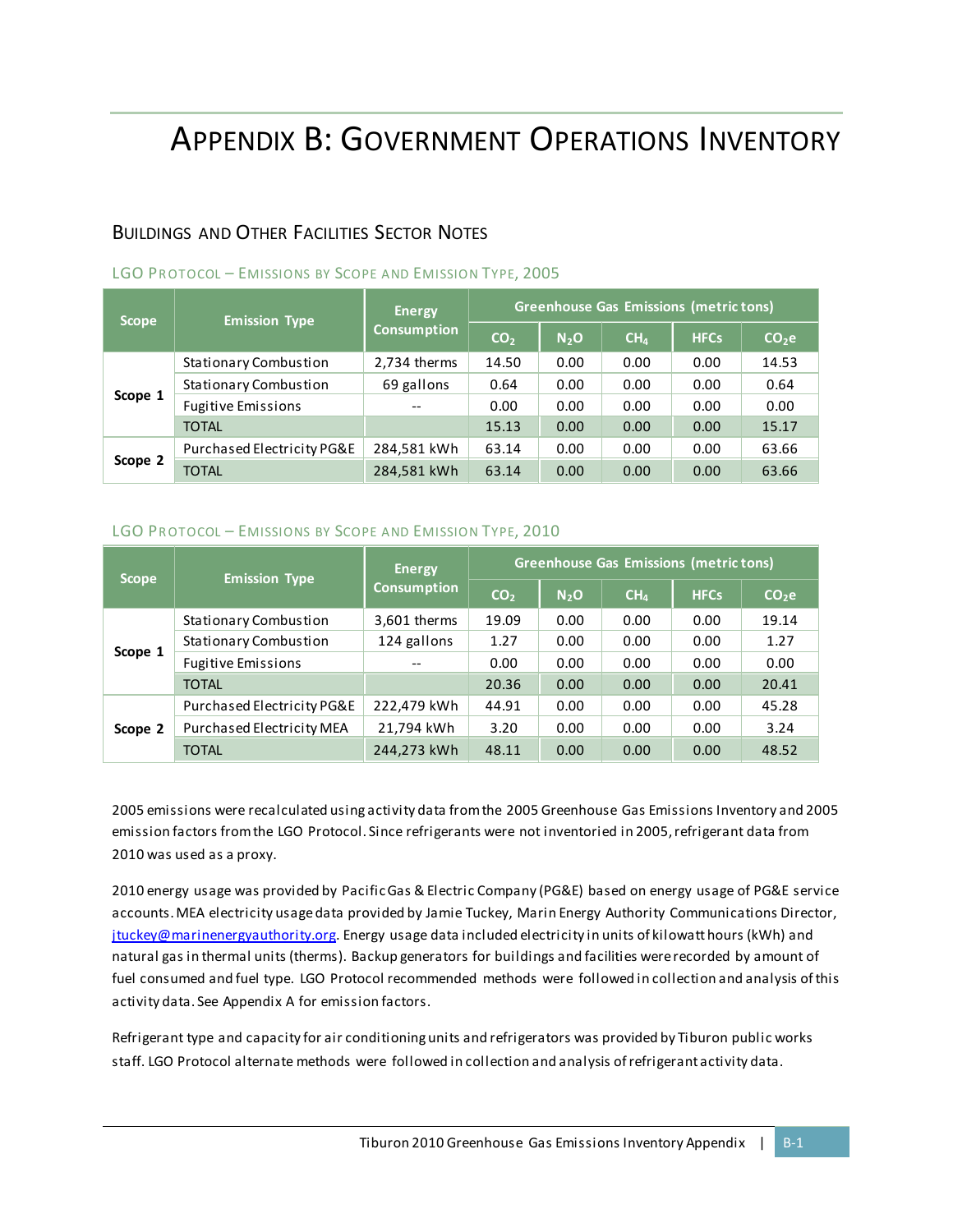## PUBLIC LIGHTING SECTOR NOTES

| <b>Scope</b> | <b>Emission Type</b>       | Energy             |                 | <b>Greenhouse Gas Emissions (metric tons)</b> |                 |             |         |  |  |
|--------------|----------------------------|--------------------|-----------------|-----------------------------------------------|-----------------|-------------|---------|--|--|
|              |                            | <b>Consumption</b> | CO <sub>2</sub> | N <sub>2</sub> O                              | CH <sub>4</sub> | <b>HFCs</b> | $CO2$ e |  |  |
| Scope 2      | Purchased Electricity PG&E | 130.399 kWh        | 28.93           | 0.00                                          | 0.00            | 0.00        | 29.17   |  |  |
|              | <b>TOTAL</b>               | 130,399 kWh        | 28.93           | 0.00                                          | 0.00            | 0.00        | 29.17   |  |  |

#### LGO PROTOCOL - EMISSIONS BY SCOPE AND EMISSION TYPE, 2005

#### LGO PROTOCOL - EMISSIONS BY SCOPE AND EMISSION TYPE, 2010

| <b>Scope</b> | <b>Emission Type</b>       | <b>Energy</b>      |                 | <b>Greenhouse Gas Emissions (metric tons)</b> |                 |             |                   |  |  |
|--------------|----------------------------|--------------------|-----------------|-----------------------------------------------|-----------------|-------------|-------------------|--|--|
|              |                            | <b>Consumption</b> | CO <sub>2</sub> | N <sub>2</sub> O                              | CH <sub>4</sub> | <b>HFCs</b> | CO <sub>2</sub> e |  |  |
|              | Purchased Electricity PG&E | 115,527 kWh        | 23.32           | 0.00                                          | 0.00            | 0.00        | 23.51             |  |  |
| Scope 2      | Purchased Electricity MEA  | 10,160 kWh         | 1.49            | 0.00                                          | 0.00            | 0.00        | 1.51              |  |  |
|              | <b>TOTAL</b>               | 102,907 kWh        | 24.81           | 0.00                                          | 0.00            | 0.00        | 25.02             |  |  |

2005 emissions were recalculated using activity data from the Tiburon 2005 Greenhouse Gas Emissions Inventory and 2005 emission factors from the LGO Protocol.

2010 energy usage was provided by Pacific Gas & Electric Company (PG&E) based on energy usage of PG&E service accounts. MEA electricity usage data provided by Jamie Tuckey, Marin Energy Authority Communications Director, [jtuckey@marinenergyauthority.org.](mailto:jtuckey@marinenergyauthority.org) Energy usage data included electricity in units of kilowatt hours (kWh). LGO Protocol recommended methods were followed in collection and analysis of this activity data. See Appendix A for emission factors.

### WATER DELIVERY SECTOR NOTES

#### LGO PROTOCOL - EMISSIONS BY SCOPE AND EMISSION TYPE, 2005

| <b>Scope</b> | <b>Emission Type</b>       | <b>Energy</b>      | <b>Greenhouse Gas Emissions (metric tons)</b> |                  |                 |             |                   |  |
|--------------|----------------------------|--------------------|-----------------------------------------------|------------------|-----------------|-------------|-------------------|--|
|              |                            | <b>Consumption</b> | CO <sub>2</sub>                               | N <sub>2</sub> O | CH <sub>4</sub> | <b>HFCs</b> | CO <sub>2</sub> e |  |
| Scope 2      | Purchased Electricity PG&E | 180 kWh            | 0.04                                          | 0.00             | 0.00            | 0.00        | 0.04              |  |
|              | <b>TOTAL</b>               | 180 kWh            | 0.04                                          | 0.00             | 0.00            | 0.00        | 0.04              |  |

#### LGO PROTOCOL - EMISSIONS BY SCOPE AND EMISSION TYPE, 2010

| <b>Scope</b> | <b>Emission Type</b>       | Energy             | <b>Greenhouse Gas Emissions (metric tons)</b> |                  |                 |             |                   |
|--------------|----------------------------|--------------------|-----------------------------------------------|------------------|-----------------|-------------|-------------------|
|              |                            | <b>Consumption</b> | CO <sub>2</sub>                               | N <sub>2</sub> O | CH <sub>4</sub> | <b>HFCs</b> | CO <sub>2</sub> e |
| Scope 2      | Purchased Electricity PG&E | 28,177 kWh         | 5.69                                          | 0.00             | 0.00            | 0.00        | 5.73              |
|              | Purchased Electricity MEA  | 2,770 kWh          | 0.41                                          | 0.00             | 0.00            | 0.00        | 0.41              |
|              | TOTAL                      | 30,947 kWh         | 6.09                                          | 0.00             | 0.00            | 0.00        | 6.15              |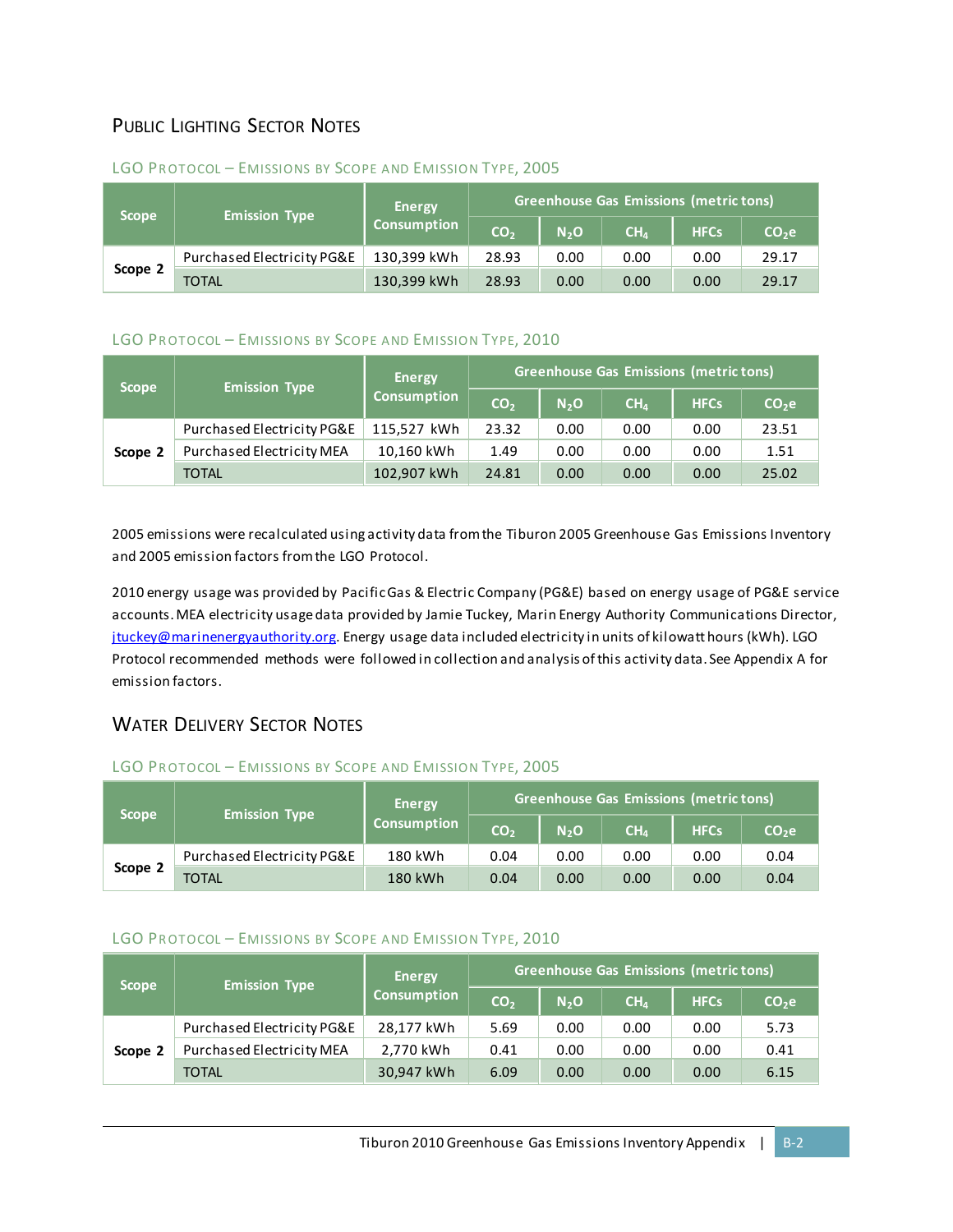2005 emissions were recalculated using activity data from the Tiburon 2005 Greenhouse Gas Emissions Inventory and 2005 emission factors from the LGO Protocol.

2010 energy usage was provided by Pacific Gas & Electric Company (PG&E) based on energy usage of PG&E service accounts. MEA electricity usage data provided by Jamie Tuckey, Marin Energy Authority Communications Director, [jtuckey@marinenergyauthority.org.](mailto:jtuckey@marinenergyauthority.org) Energy usage data included electricity in units of kilowatt hours (kWh). LGO Protocol recommended methods were followed in collection and analysis of this activity data. See Appendix A for emission factors.

## VEHICLE FLEET SECTOR NOTES

| <b>Scope</b> | <b>Emission Type</b>      | <b>Energy</b>      | Greenhouse Gas Emissions (metric tons) |                  |                 |             |                   |  |  |
|--------------|---------------------------|--------------------|----------------------------------------|------------------|-----------------|-------------|-------------------|--|--|
|              |                           | <b>Consumption</b> | CO <sub>2</sub>                        | N <sub>2</sub> O | CH <sub>4</sub> | <b>HFCs</b> | CO <sub>2</sub> e |  |  |
| Scope 1      | Mobile Combustion         | 14,089 gallons     | 125.26                                 | 0.00             | 0.00            | 0.00        | 127.21            |  |  |
|              | <b>Fugitive Emissions</b> | $- -$              | 0.00                                   | 0.00             | 0.00            | 0.00        | 0.50              |  |  |
|              | <b>TOTAL</b>              |                    | 125.26                                 | 0.00             | 0.00            | 0.00        | 127.71            |  |  |

#### LGO PROTOCOL - EMISSIONS BY SCOPE AND EMISSION TYPE, 2005

#### LGO PROTOCOL - EMISSIONS BY SCOPE AND EMISSION TYPE, 2010

| <b>Scope</b> | <b>Emission Type</b>      | <b>Energy</b>      | Greenhouse Gas Emissions (metric tons) |                  |                 |             |                   |  |  |
|--------------|---------------------------|--------------------|----------------------------------------|------------------|-----------------|-------------|-------------------|--|--|
|              |                           | <b>Consumption</b> | CO <sub>2</sub>                        | N <sub>2</sub> O | CH <sub>4</sub> | <b>HFCs</b> | CO <sub>2</sub> e |  |  |
| Scope 1      | Mobile Combustion         | 16,755 gallons     | 149.20                                 | 0.00             | 0.00            | 0.00        | 150.13            |  |  |
|              | <b>Fugitive Emissions</b> | $- -$              | 0.00                                   | 0.00             | 0.00            | 0.00        | 0.50              |  |  |
|              | <b>TOTAL</b>              |                    | 149.20                                 | 0.00             | 0.00            | 0.00        | 150.63            |  |  |

2005 emissions were recalculated using activity data from the Tiburon 2005 Greenhouse Gas Emissions Inventory and 2005 emission factors from the LGO Protocol.

Vehicle fleet data was provided by Tiburon staff. LGO Protocol methods were followed in collection and analysis of vehicle fuel consumption and vehicle miles traveled (VMT). In some cases, VMT was estimated according to fuel consumption and estimated vehicle fuel efficiency. Emissions were calculated using default emission factors from the LGOP.

Refrigerant capacities for vehicles were estimated using sources provided by ICLEI. LGO Protocol alternate methods were followed in collection and analysis of refrigerant activity data. As refrigerant emissions were not included in the 2005 Greenhouse Gas Inventory, 2010 data was used as a proxy for 2005 fugitive emissions.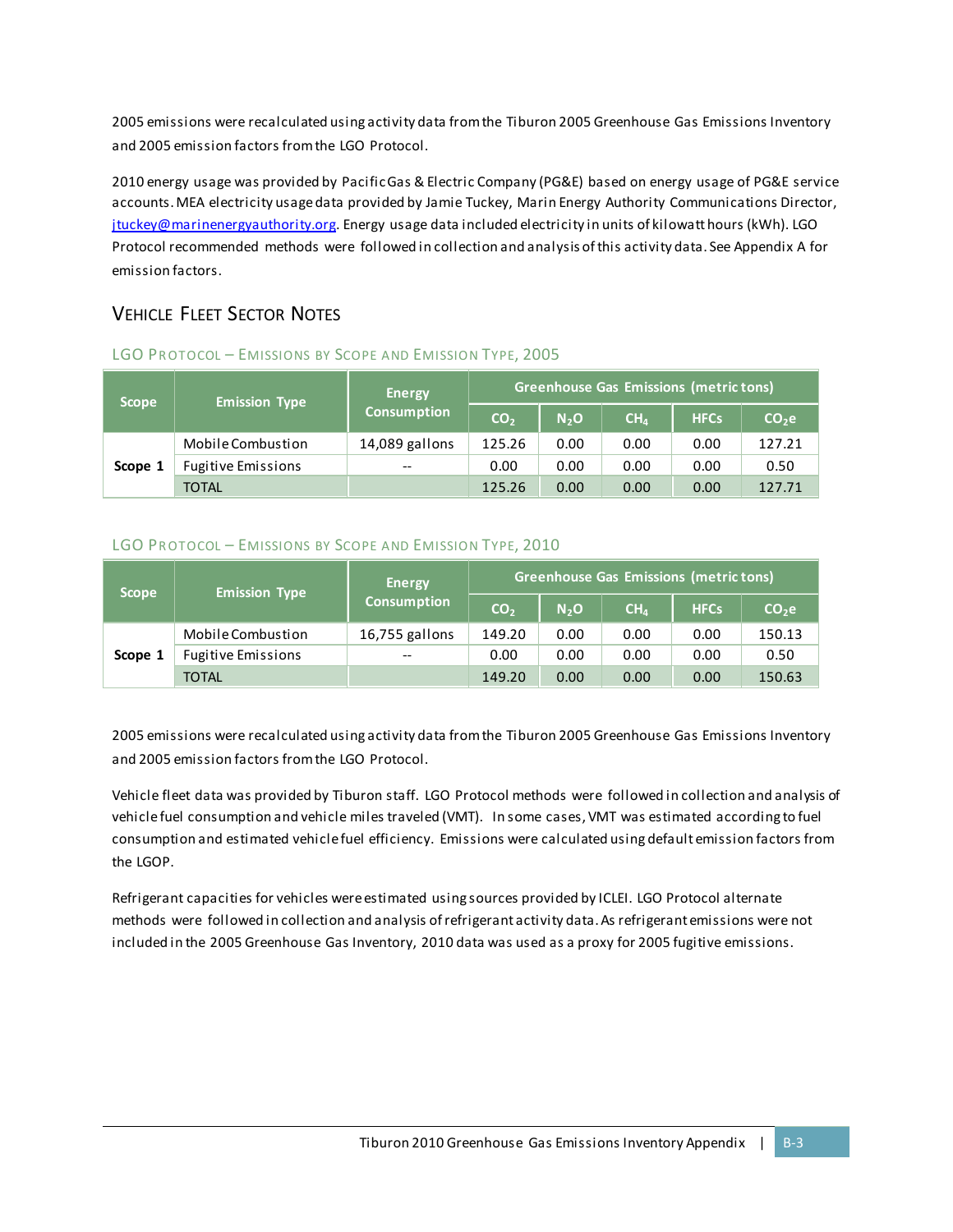## WASTE SECTOR NOTES

| <b>Scope</b> | <b>Emission Type</b>       | Weight     | <b>Greenhouse Gas Emissions (metric tons)</b> |                  |                 |             |                   |  |  |
|--------------|----------------------------|------------|-----------------------------------------------|------------------|-----------------|-------------|-------------------|--|--|
|              |                            |            | CO <sub>2</sub>                               | N <sub>2</sub> O | CH <sub>4</sub> | <b>HFCs</b> | CO <sub>2</sub> e |  |  |
| Scope 3      | Landfilled Waste           | 140.9 tons |                                               | 0.00             | 1.36            | 0.00        | 28.49             |  |  |
|              | <b>TOTAL</b><br>140.9 tons |            | 0.00                                          | 0.00             | 1.36            | 0.00        | 28.49             |  |  |

#### LGO PROTOCOL - EMISSIONS BY SCOPE AND EMISSION TYPE, 2005

#### LGO PROTOCOL - EMISSIONS BY SCOPE AND EMISSION TYPE, 2010

| <b>Scope</b> | <b>Emission Type</b> | Weight    | <b>Greenhouse Gas Emissions (metric tons)</b> |                  |                 |             |                   |  |  |
|--------------|----------------------|-----------|-----------------------------------------------|------------------|-----------------|-------------|-------------------|--|--|
|              |                      |           | CO <sub>2</sub>                               | N <sub>2</sub> O | CH <sub>4</sub> | <b>HFCs</b> | CO <sub>2</sub> e |  |  |
| Scope 3      | Landfilled Waste     | 55.9 tons | 0.00                                          | 0.00             | 0.54            | 0.00        | 11.30             |  |  |
|              | <b>TOTAL</b>         | 55.9 tons | 0.00                                          | 0.00             | 0.54            | 0.00        | 11.30             |  |  |

2005 solid waste emissions were recalculated using activity data from the Tiburon 2005 Greenhouse Gas Inventory and updated waste characterization from the Final Draft Zero Waste Feasibility Study, Marin County Hazardous and Solid Waste Management JPA, R3 Consulting Group, December 2009,

http://www.marinrecycles.org/Docs/Final\_Draft\_Zero\_Waste\_Feasibility\_Study\_121609.pdf

2010 solid waste collection data for quantity of containers, container size, percent containers filled, and pick-ups per week was provided by Jim Iavarone at Mill Valley Refuse. See Appendix A for more details on waste characterization and emission factors.

### EMPLOYEE COMMUTE SECTOR NOTES

#### LGO PROTOCOL - EMISSIONS BY SCOPE AND EMISSION TYPE, 2005

| <b>Scope</b> | <b>Emission Type</b> | <b>Number</b><br><b>Employees</b> | <b>Vehicle Miles</b><br><b>Traveled</b> | <b>Greenhouse Gas Emissions (metric tons)</b> |                  |                 |             |                   |  |
|--------------|----------------------|-----------------------------------|-----------------------------------------|-----------------------------------------------|------------------|-----------------|-------------|-------------------|--|
|              |                      |                                   |                                         | CO <sub>2</sub>                               | N <sub>2</sub> O | CH <sub>4</sub> | <b>HFCs</b> | CO <sub>2</sub> e |  |
| <b>Scope</b> | Mobile Combustion    | 42                                | 309.711                                 | 163.37                                        | 0.02             | 0.02            | 0.00        | 170.48            |  |
|              | TOTAL                |                                   | 309,711                                 | 163.37                                        | 0.02             | 0.02            | 0.00        | 170.48            |  |

#### LGO PROTOCOL - EMISSIONS BY SCOPE AND EMISSION TYPE, 2010

| <b>Scope</b> | <b>Emission Type</b> | <b>Number</b><br><b>Employees</b> | Vehicle Miles<br><b>Traveled</b> | Greenhouse Gas Emissions (metric tons) |                  |                 |             |                   |  |
|--------------|----------------------|-----------------------------------|----------------------------------|----------------------------------------|------------------|-----------------|-------------|-------------------|--|
|              |                      |                                   |                                  | CO <sub>2</sub>                        | N <sub>2</sub> O | CH <sub>4</sub> | <b>HFCs</b> | CO <sub>2</sub> e |  |
| <b>Scope</b> | Mobile Combustion    | 42                                | 323,978                          | 158.71                                 | 0.01             | 0.01            | 0.00        | 161.16            |  |
|              | TOTAL                |                                   | 323,978                          | 158.71                                 | 0.01             | 0.01            | 0.00        | 161.16            |  |